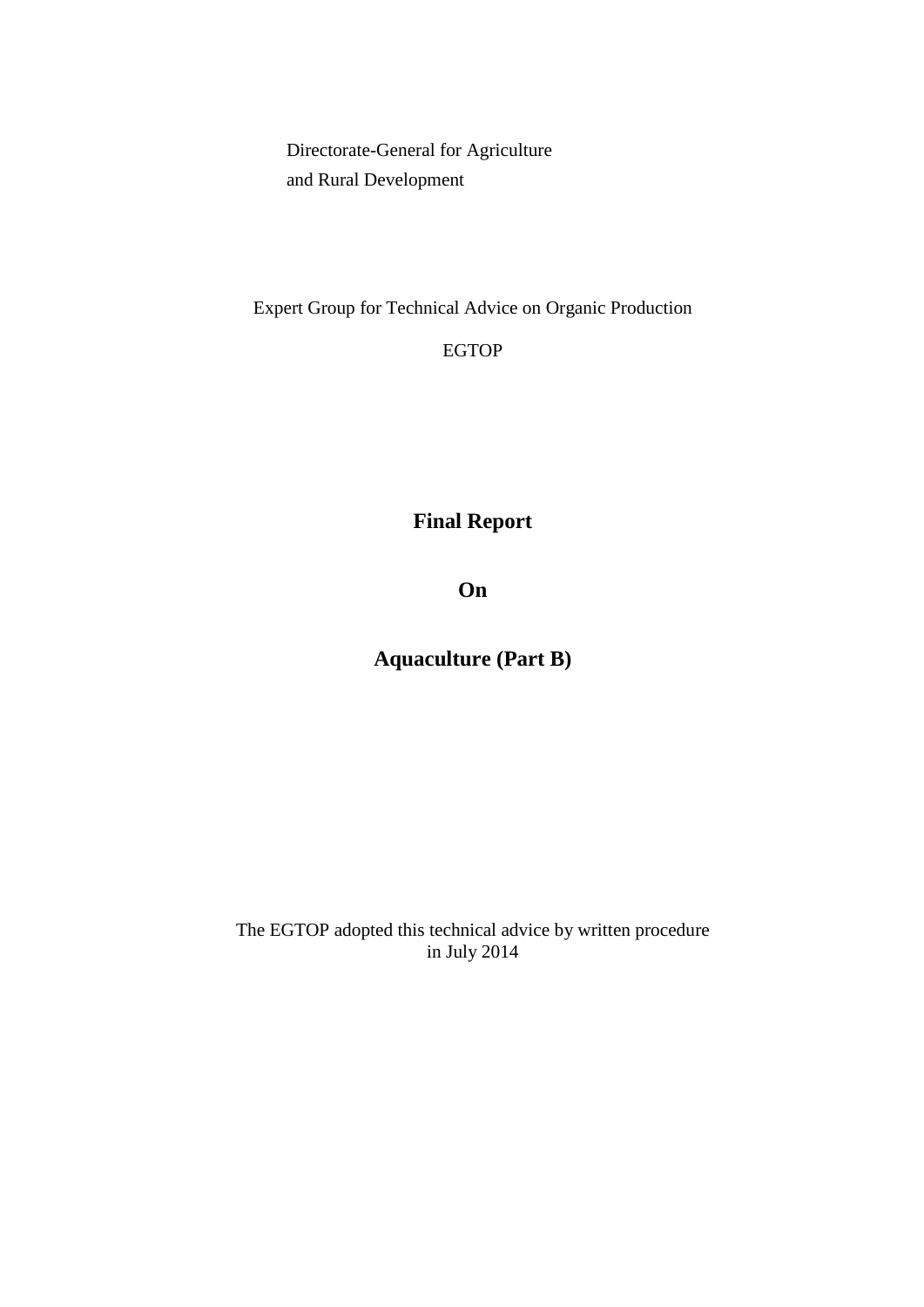### About the setting up of an independent expert panel for technical advice

With the Communication from the Commission to the Council and to the European Parliament on a European action plan for organic food and farming adopted in June 2004, the Commission intended to assess the situation and to lay down the basis for policy development, thereby providing an overall strategic vision for the contribution of organic farming to the common agricultural policy. In particular, the European action plan for organic food and farming recommends, in action 11, establishing an independent expert panel for technical advice. The Commission may need technical advice to decide on the authorisation of the use of products, substances and techniques in organic farming and processing, to develop or improve organic production rules and, more in general, for any other matter relating to the area of organic production. By Commission Decision 2009/427/EC of 3 June 2009, the Commission set up the Expert Group for Technical Advice on Organic Production.

## EGTOP

The Group shall provide technical advice on any matter relating to the area of organic production and in particular it must assist the Commission in evaluating products, substances and techniques which can be used in organic production, improving existing rules and developing new production rules and in bringing about an exchange of experience and good practices in the field of organic production.

### EGTOP Permanent Group

Keith Ball, Alexander Beck, Michel Bouilhol, Jacques Cabaret, Roberto Garcia Ruiz, Niels Halberg, Sonya Ivanova-Peneva, Nicolas Lampkin, Giuseppe Lembo, Lizzie Melby Jespersen, Robin Frederik Alexander Moritz, Bernhard Speiser, Fabio Tittarelli

Contact European Commission Agriculture and Rural Development Directorate B. Multilateral relations quality policy Unit B4 – Organics L130 03/224A B-1049 Brussels Functional mailbox: agri-exp-gr-organic@ec.europa.eu

The report of the Expert Group presents the views of the independent experts who are members of the Group. They do not necessarily reflect the views of the European Commission. The reports are published by the European Commission in their original language only.

http://ec.europa.eu/agriculture/organic/eu-policy/expert-advice/documents/finalreports/index\_en.htm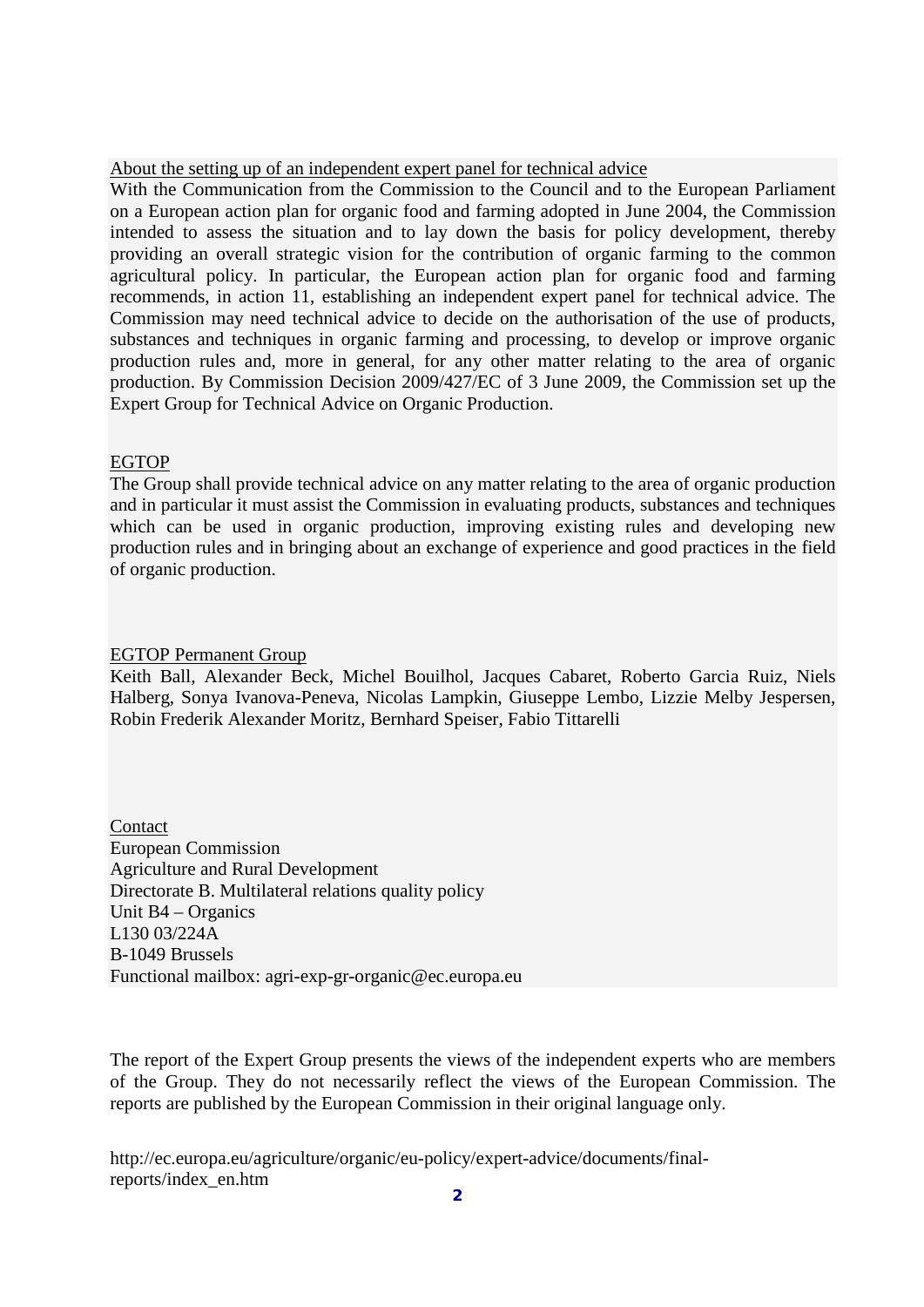# **ACKNOWLEDGMENTS**

Members of the Group are acknowledged for their valuable contribution to this technical advice. The members are:

Permanent Group members:

- Keith Ball
- Alexander Beck
- Michel Bouilhol
- Jacques Cabaret
- Roberto Garcia Ruiz
- Niels Halberg
- Sonya Ivanova-Peneva
- Nicolas Lampkin
- Giuseppe Lembo
- Lizzie Melby Jespersen
- Robin Frederik Alexander Moritz
- Bernhard Speiser
- Fabio Tittarelli

Sub-Group members:

- Giuseppe Lembo (chair)
- Bernhard Speiser (rapporteur)
- James Casey
- Alicia Estevez Garcia
- Alfred Jokumsen
- Nikos Papandroulakis
- Patrick Sorgeloos

External experts: none

Observers: none

Secretariat:

- João Onofre
- Luis Martín Plaza
- Dario Dubolino
- Eoin Mac Aoidh
- Louis Mahy
- Stefanie Noe

All declarations of interest of Permanent Group members are available at the following webpage:

http://ec.europa.eu/agriculture/organic/eu-policy/expert-advice/documents/declaration-ofinterests/index\_en.htm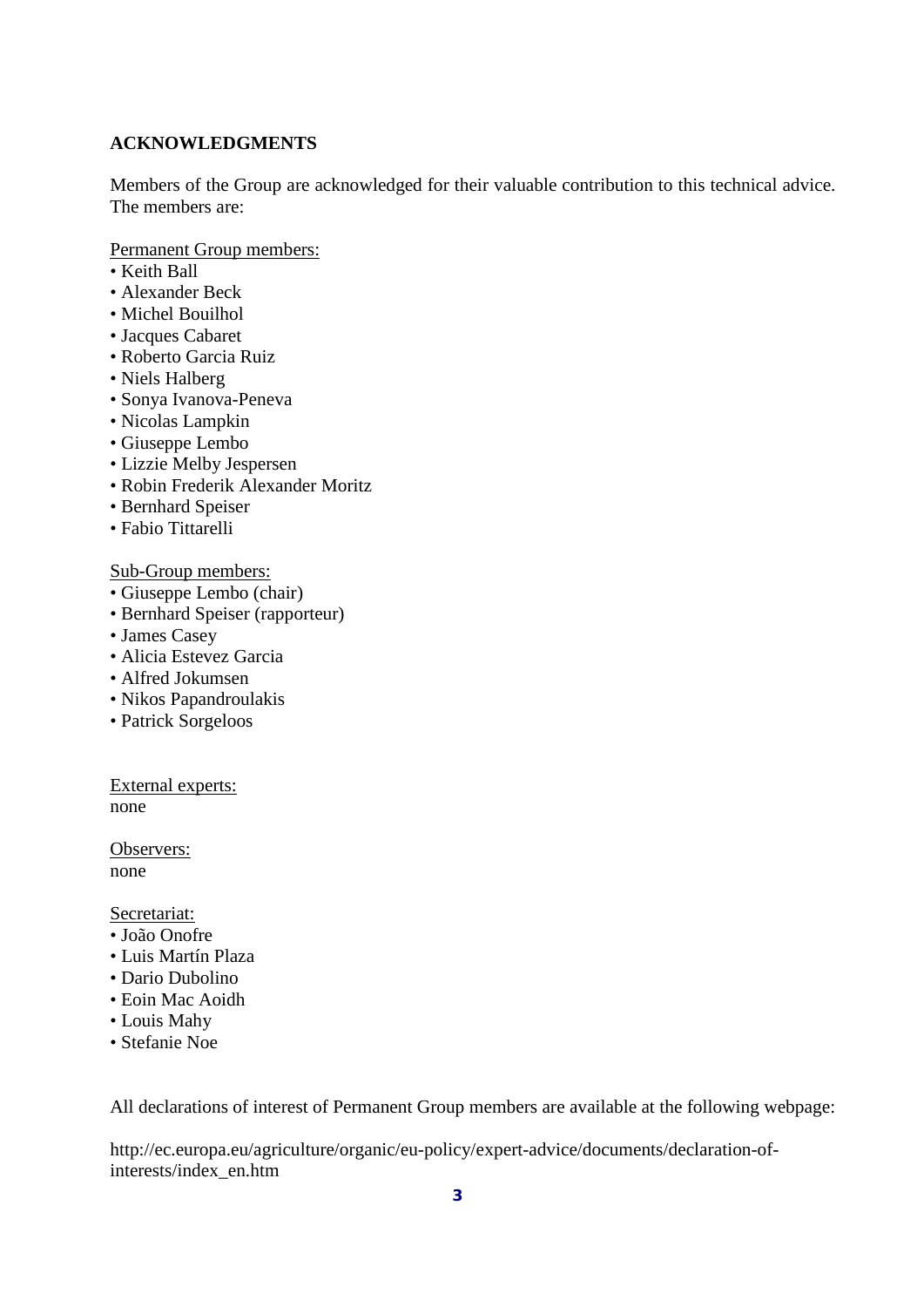# **TABLE OF CONTENTS**

| 2.<br>3.<br>4.<br>4.5.5 Hypochlorous acid produced from mixtures of potassium peroxomonosulphate and sodium chloride 32<br>4.6.1 Rationale for establishment of a 'basic list of substances for management of aquatic environments'  39 |  |
|-----------------------------------------------------------------------------------------------------------------------------------------------------------------------------------------------------------------------------------------|--|
|                                                                                                                                                                                                                                         |  |
|                                                                                                                                                                                                                                         |  |
|                                                                                                                                                                                                                                         |  |
|                                                                                                                                                                                                                                         |  |
|                                                                                                                                                                                                                                         |  |
|                                                                                                                                                                                                                                         |  |
|                                                                                                                                                                                                                                         |  |
|                                                                                                                                                                                                                                         |  |
|                                                                                                                                                                                                                                         |  |
|                                                                                                                                                                                                                                         |  |
|                                                                                                                                                                                                                                         |  |
|                                                                                                                                                                                                                                         |  |
|                                                                                                                                                                                                                                         |  |
|                                                                                                                                                                                                                                         |  |
|                                                                                                                                                                                                                                         |  |
|                                                                                                                                                                                                                                         |  |
|                                                                                                                                                                                                                                         |  |
|                                                                                                                                                                                                                                         |  |
|                                                                                                                                                                                                                                         |  |
|                                                                                                                                                                                                                                         |  |
|                                                                                                                                                                                                                                         |  |
|                                                                                                                                                                                                                                         |  |
|                                                                                                                                                                                                                                         |  |
|                                                                                                                                                                                                                                         |  |
|                                                                                                                                                                                                                                         |  |
|                                                                                                                                                                                                                                         |  |
| 5.                                                                                                                                                                                                                                      |  |
| 6.                                                                                                                                                                                                                                      |  |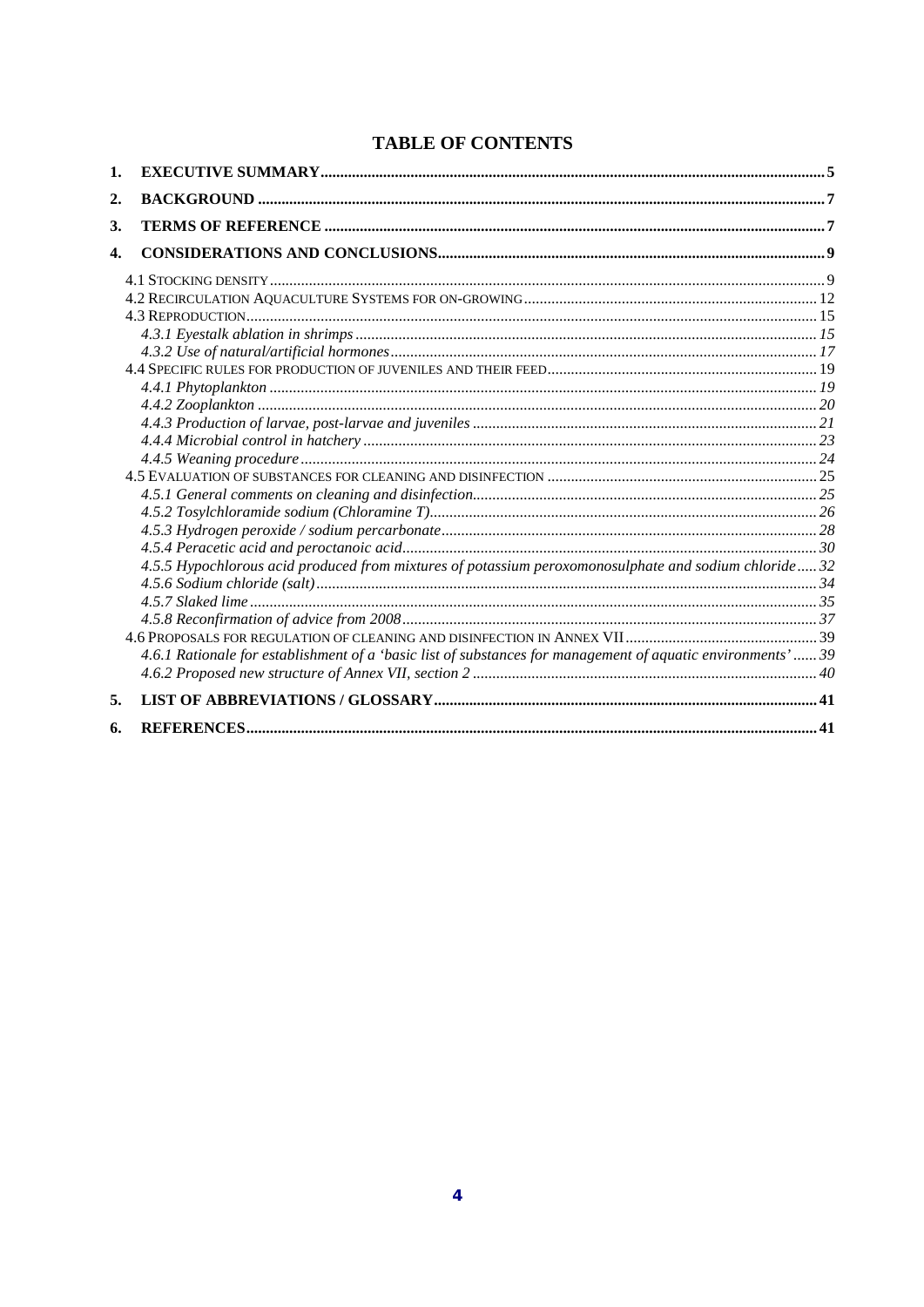# **1. EXECUTIVE SUMMARY**

The EGTOP (thereafter called 'the Group') has evaluated a number of topics relevant for organic aquaculture.

With respect to stocking densities, the Group concluded the following: (1) for Arctic charr, the Group recommends to increase the stocking density limit to 25 kg/m<sup>3</sup> per year. (2) For carp, the Group recommends to reduce the maximum limit of farming yield to 500 kg/ha per year. (3) For small-sized crayfish (<20 mm), the Group recommends a maximum stocking density of 100 individuals per m<sup>2</sup>; for crayfish of intermediate size (20 - 50 mm) a stocking density of  $20 - 30$ individuals per  $m^2$  and for adult crayfish ( $>50$  mm) a maximum stocking density of 5 individuals per  $m<sup>2</sup>$ . (4) Besides, the Group does not consider any further modifications of the figures in the Annex XIIIa of Regulation (EC) 889/2008 (as amended by Reg. (EC) 710/2009) to be appropriate.

With respect to intensive Recirculation Aquaculture Systems (RAS), the Group concluded that they should remain prohibited for on-growing purposes. However, re-use of water is clearly in line with organic principles of sustainable and responsible use of resources, and is to be encouraged and further explored.

With respect to eyestalk ablation, the Group concluded the following: (1) The techniques of pinching, enucleation/slittering, cautering and ligation all have to be considered as forms of eyestalk ablation, and are therefore currently prohibited. (2) In the Group's opinion, all forms of eyestalk ablation should remain prohibited.

With respect to the use of hormones, the Group recommends not to allow the use of hormones for the production of caviar or juveniles in sturgeons.

With respect to the production of phytoplankton, the Group sees no possibility for applying the overall principle of fertilization with low solubility fertilizers (currently applied for terrestrial plants) to phytoplankton. Also, the Group considers that it would be difficult to define production of 'organic phytoplankton' which would be sufficiently different from conventional phytoplankton to justify its existence as a separate, organically certified product. In view of the necessity to use phytoplankton in hatchery, the Group recommends that for the time being, the use of phytoplankton should be authorized without requiring organic certification. GMO strains of algae must not be allowed.

With respect to the production of zooplankton, the Group recommends that in the absence of better alternatives, the use of non-organic zooplankton should be allowed.

With respect to the production of fish larvae, the Group recommends that, for larval rearing of marine species, methods such as the 'mesocosm' or 'large volume rearing' should be used. The specific requirements for such rearing systems include: (1) an initial stocking density below 20 eggs or larvae/litre, (2) a larval rearing tank volume of minimum 20  $m<sup>3</sup>$ , and (3) feeding of larvae on the natural plankton developing in the tank that is supplemented by externally produced phytoplankton and zooplankton.

With respect to disinfection and management of aquatic environment, the Group concluded the following: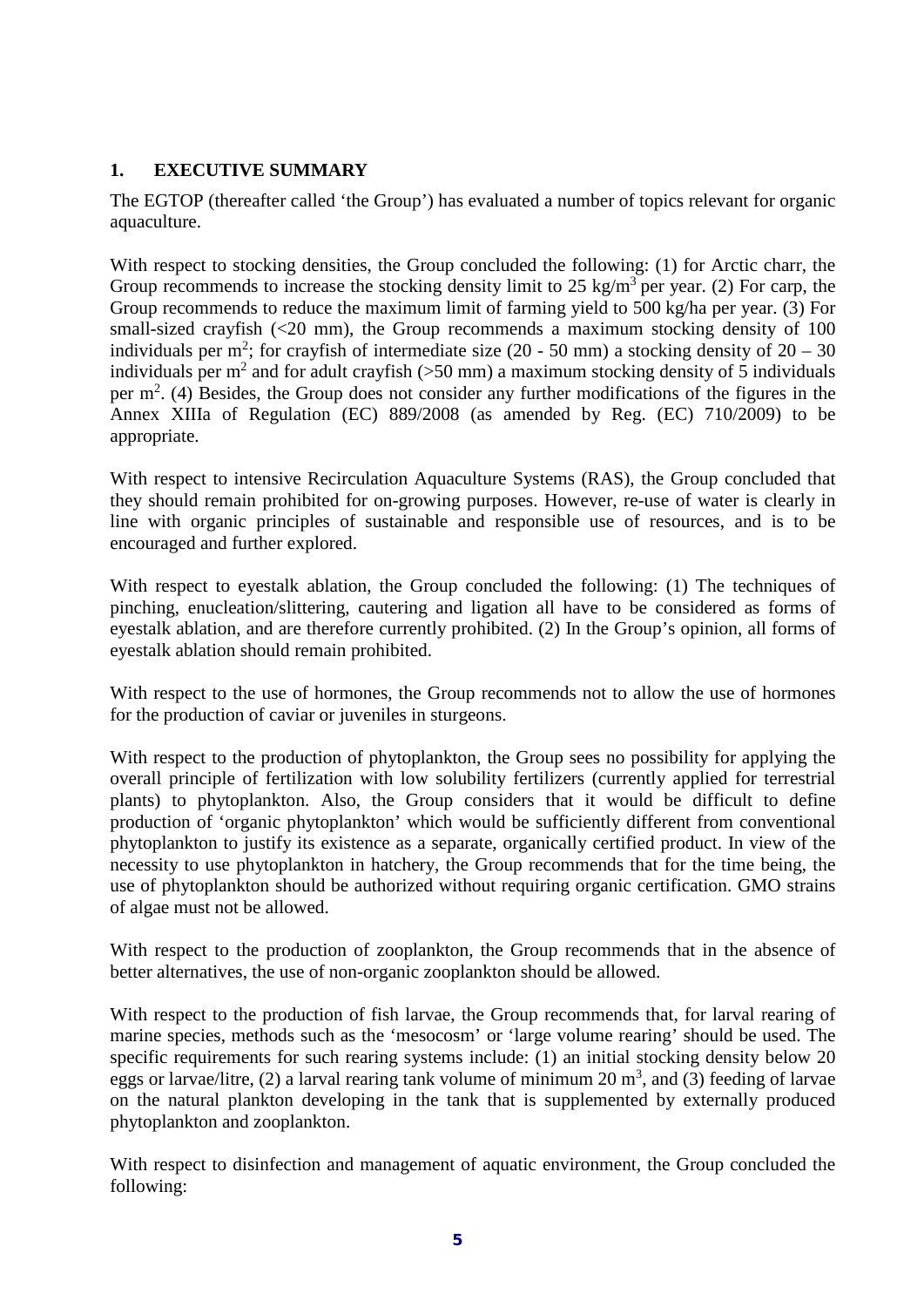- The use of tosylchloramide sodium (cloramine T) for disinfection is not in line with the objectives, criteria and principles of organic farming as laid down in Council Regulation (EC) No 834/2007. It should therefore not be included in Annex VII.
- The use of hydrogen peroxide/sodium percarbonate in the absence as well as in the presence of animals is in line with the objectives, criteria and principles of organic farming, and the Group recommends to include both substances in Annex VII, in the 'basic list of substances for management of aquatic environments'.
- The use of peracetic and peroctanoic acid in the absence as well as in the presence of animals is in line with the objectives, criteria and principles of organic farming, and the Group recommends to include both substances in Annex VII, in the 'basic list of substances for management of aquatic environments'.
- The use of hypochlorous acid produced from mixtures of potassium peroxomonosulphate and sodium chloride in the absence of animals is in line with the objectives, criteria and principles of organic farming. It should be included in Annex VII, along with sodium hypochlorite and calcium hypochlorite.
- The use of saltwater and freshwater is in line with the objectives, criteria and principles of organic farming. The Group recommends: (1) to include sodium chloride in Annex VII, in the 'basic list of substances for management of aquatic environments', and (2) to amend Art. 25s(6) as follows: "For biological control of ectoparasites preference shall be given to the use of cleaner fish, and to the use of freshwater, marine water and sodium chloride solutions".
- The use of slaked lime in the absence of animals, e.g. pre-treatment of water before it enters the rearing ponds/tanks, is in line with the objectives, criteria and principles of organic farming. In Annex VII, the entry 'lime' should be replaced by 'quicklime (calcium oxide) and slaked lime (calcium hydroxide)'.

The Group further recommends re-structuring section 2 of Annex VII of Reg. (EC) 889/2008 (as shown in chapter 4.6.2). Section 2 should be renamed to 'Substances for use in aquaculture and seaweed production'. It should be subdivided into three sub-sections. Section 2.1 should be named 'basic list of substances for management of aquatic environments'. Substances in this section may be used for all purposes authorized under general legislation. Section 2.2 should be named 'Substances for cleaning and disinfection of equipment and facilities, in the absence of aquaculture animals'. Substances in this section may be used for all purposes in the absence of aquaculture animals authorized under general legislation. Section 2.3 should be named 'Substances for limited use in aquatic environments'. Substances in this section may be used for very limited purposes indicated there.

The Group was asked to reconfirm the advice on various substances given in 2008 by an ad-hoc expert group. Due to time constraints, the Group could not make full evaluations, but it has indicated in which areas clarifications are most needed.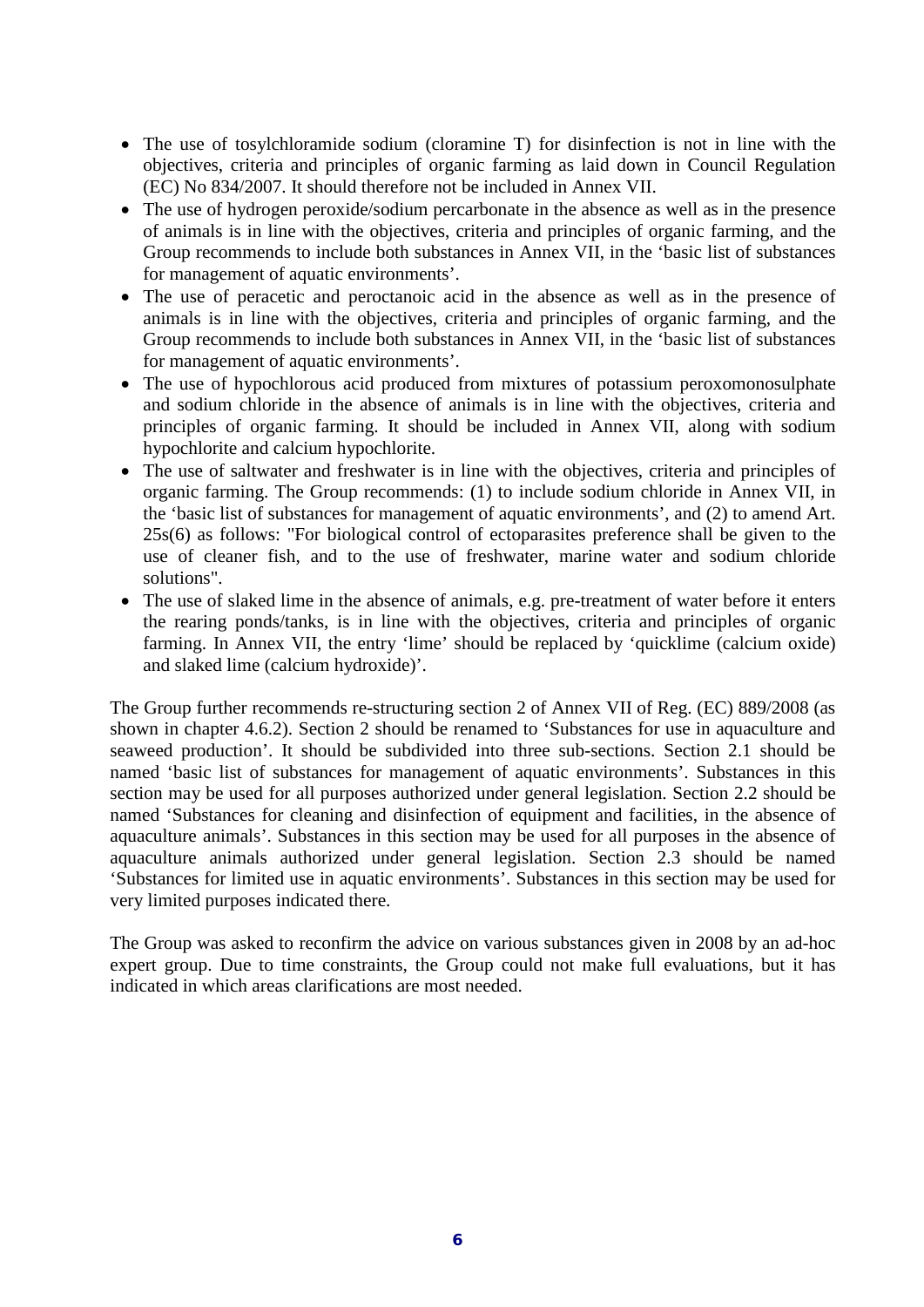# **2. BACKGROUND**

Organic aquaculture is a relatively new addition to the scope of EU organic legislation having been added for the first time by Council Regulation 834/2007. The implementing rules were introduced via Commission Regulation 710/2009 which amended the main implementing rules for organic farming introduced by Commission Regulation 889/2008. The rules for aquaculture have applied for almost three years, i.e. since 1 July 2010. The final paragraph of Article 2 of R. 710/2008 states: "This Regulation may be revised on the basis of relevant proposals from Member States, which are accompanied by a duly justified motivation, with a view of the modification of this Regulation from 1 July 2013."

The group is therefore requested to prepare a report with technical advice on the matters included in the terms of reference.

# **3. TERMS OF REFERENCE**

In the light of the most recent technical and scientific information available to the experts, the group is requested to report on the following list of requests.

- **1. Stocking Density** for the main species or groups of species, other than molluscs, is set out in Annex XIIIa of R.889/2008. Article 25f(2) of the Regulation states that "in considering the effects of stocking density on the welfare of farmed fish, the condition of the fish (such as fin damage, other injuries, growth rate, behaviour expressed and overall health) and the water quality shall be monitored." France has requested that the maximum stocking density for Brown trout and Rainbow trout grown in fresh water be increased from  $25 \text{ kg/m}^3$  to  $35$  $kg/m<sup>3</sup>$  (supported by Bulgaria in comments on the draft mandate) and that the maximum farming yield of freshwater species in fishponds (carp, perch, pike etc.) be reduced from 1 500 kg of fish per hectare per year to 500 kg (Bulgaria supports annual production below 1500 kg/ha). Italy has requested that the maximum allowed density for trout is reduced from 25 to 20 kg/m<sup>3</sup>, and that the maximum density for the charr be increased from 20 to 25  $kg/m<sup>3</sup>$ . Sweden requests that the EGTOP mandate include advice on the possibility to regulate the stocking densities for the crayfish species, *Astacus astacus* and *Pacifastaccus leniusculus*, both in ponds and for larvae and breeding ponds indoors. Sweden also proposes that EGTOP evaluate the pros and cons of closed recirculation systems in relation to Articles 3 to 5 of Regulation 834/2007. Advice on this area should include reference to density.
- **2. Substances for cleaning and disinfection in the presence [and absence] of animals** require particular care and measures to ensure that the application is not harmful (according to Recital 17 of R. 710/2009). Currently only two substances are listed in Annex VII(2.2) and several requests have been received to add the following substances:
	- **Chloramine T/ Tosylchloramide sodium** France has submitted a dossier and the application has been supported by Italy
	- **Hydrogen peroxide** (liquid or powder **(Sodium percarbonate**) France and Ireland have submitted dossiers and their applications have been supported by Italy and Denmark. This substance is currently permitted for use in the absence of animals
	- **Sodium chloride** France and Denmark have applied for its inclusion. This substance is currently permitted for use in the absence of animals
	- **Peracetic acid [and peroctanoic acid]** France, Italy and Denmark have applied for the inclusion of Peracetic acid and France has submitted a dossier with its application for peroctanoic acid. Both substances are currently permitted for use in the absence of animals.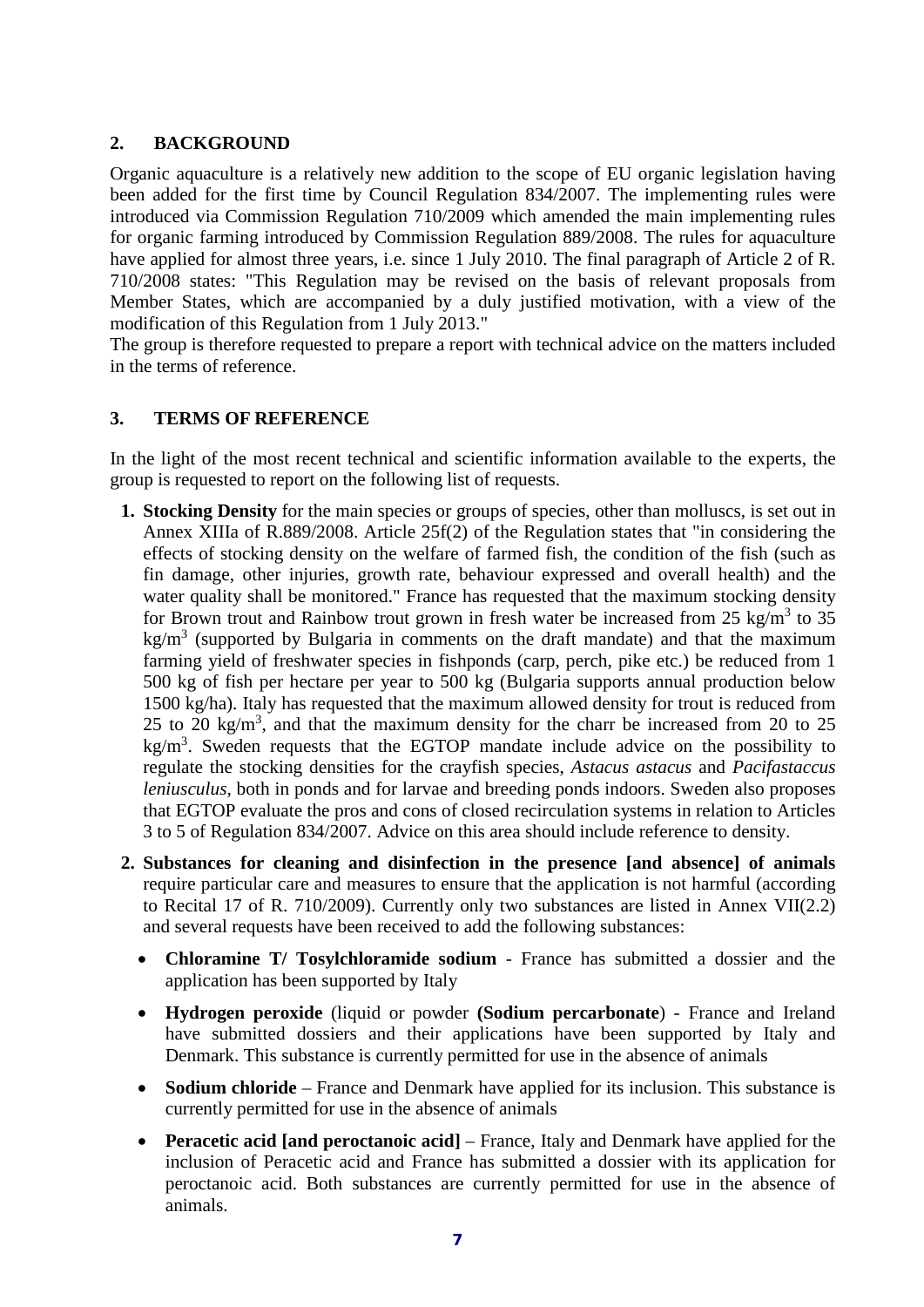• **Hypochlorous acid** – The UK has applied for inclusion of this bleach formulation (active ingredient from potassium monopersulphate in combination) use in absence of animals. It is likely to be safer than sodium hypochlorite bleach (currently permitted for use in the **absence of animals**) as it does not produce toxic chlorine and is considered to have greater efficacy against pathogens].

Regarding lime (calcium oxide) which is currently permitted in the absence of animals, Denmark has pointed to the need for clarification that this also applies to **slaked lime (calcium hydroxide),** formed when lime is mixed (slaked) with water. Denmark has also indicated an interest in having slaked lime listed under 2.2 (use in presence of animals) and is willing to prepare a technical dossier.

## **3. Reproduction.**

- a. Germany has pointed to the need for harmonization of the interpretation of the **prohibition of eyestalk ablation** for reproduction in shrimp. EGTOP should clarify the term ablation in relation to hatchery practices such as ligation, incision, pinching etc. which do not directly remove the eyestalk.
- b. Spain requested a clarification on the use of hormones (natural or artificial) for certain species as sturgeon, turbot and eels to reach the sexual maturity needed for reproduction.
- **4. Specific rules for juveniles, invertebrates and microalgae/plankton**. In the context of the lack of organic juveniles mentioned under point 1) above, Spain has pointed to the need to develop **specific rules for the production of juvenile fish** to ensure continuity of production.

Spain has requested that rules be developed for zooplankton, rotifers, micro-crustaceans, worms and other aquatic feed organisms. Spain has also pointed to the need for rules concerning multicellular marine algae/phytoplankton and microalgae for use as feed and food with particular focus on the use of nutrients of plant or mineral origin listed in Annex 1.

**5. Reconfirmation of ad-hoc Expert advice of 2008.** For the issues not mentioned above it would be useful that the group re-examine the advice provided by the Ad-hoc group five years ago on the other topics with a view to reconfirming or updating it. It should be noted that in the exchanges regarding the EU proposal to include organic aquaculture in Codex Guideline 32-1999 on Organically produced foods, one country has questioned the suitability of potassium permanganate and iodophores for cleaning and disinfection in the absence of animals. This country has also queried the use of sodium chloride and humic acid for the same use (on account of not being familiar with their use for this purpose).

In preparing its report the group is invited to examine technical dossiers provided to the Commission by the Member States.

### **6. Deadline**

The deadline for adoption of the **Part B final report**: **30 June 2014**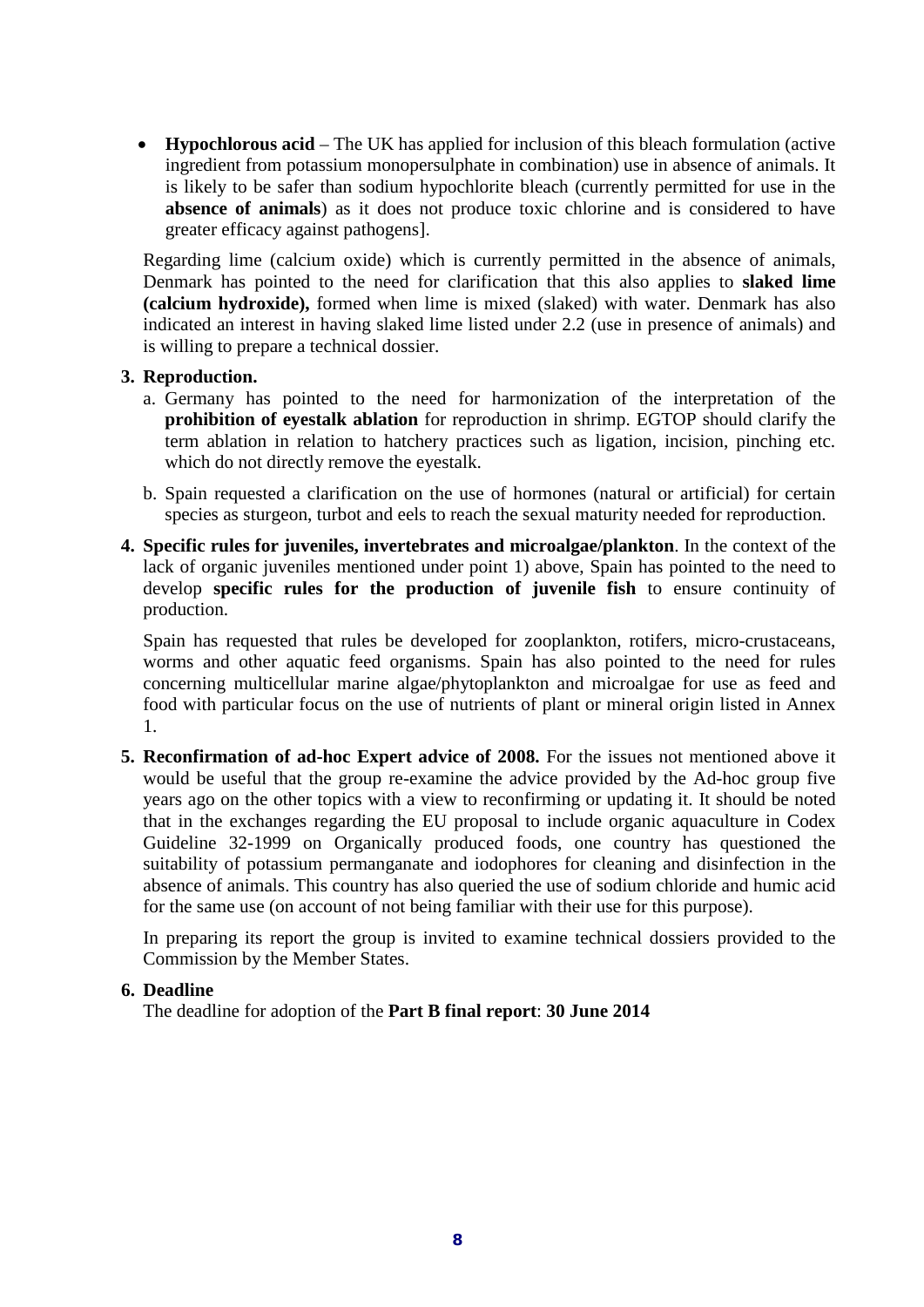### **4. CONSIDERATIONS AND CONCLUSIONS**

#### **4.1 Stocking density**

### *Introduction, scope of this chapter*

A considerable number of studies have investigated stocking densities in relation to fish welfare, i.e. performance (e.g. mortality, feed intake, feed conversion ratio, growth), condition (e.g. fin and gill condition), and stress levels (e.g. plasma cortisol, plasma glucose, hematocrit, energetic metabolism)*.* It is generally concluded, that despite the lack of clear evidence, high stocking density may compromise fish welfare. However, a low density may also be detrimental to welfare, as it may result in extremely aggressive behaviour between conspecifics (Ellis et al., 2002).

#### *Impact of stocking density and other factors on animal welfare and health*

*Trout*: A range of studies have investigated the relationship between stocking density and rearing or environmental conditions on different aspects of growth performance and welfare in rainbow trout (*Oncorhynchus mykiss*). North et al. (2006) studied the impact of stocking densities of 10, 40 and 80 kg/m<sup>3</sup> on a variety of physiological and morphometric indicators. They demonstrated that being held at high density  $(80 \text{ kg/m}^3)$  did not have consistent effects on growth rates or physiological indicators of welfare, but increased fin erosion. Furthermore, they found evidence for stronger dominance hierarchies at low density  $(10 \text{ kg/m}^3)$ . Consequently, it was concluded that both low and high stocking densities had the potential to compromise welfare. Two studies have investigated the combined effects of stocking density ( $\sim 25$  and  $\sim 100$  kg/m<sup>3</sup>, respectively) and sustained exercise (water current of 0.9 body length/sec.). The first study showed that high density, irrespective of water current, resulted in a lower growth performance. Furthermore, water current was shown to have a positive effect on energetic budgets, reducing metabolic rate irrespective of density, and was attributed to induce schooling behavior thereby reducing aggressive behavior and stress (Larsen et al., 2012). The second study showed that growth rates were reduced at high stocking density, irrespective of water current and this was attributed to high energy costs. The authors concluded that this was unlikely to be due to chronic stress, as cortisol values were low at all densities, but may have been due to an alteration in physiological state (McKenzie et al., 2012). Interestingly, what is considered low density and what is considered high density appears to be quite ambiguous, as these 'definitions' vary between studies. Furthermore, the results of these studies clearly illustrate the complex nature of the interaction between stocking density, fish welfare and several environmental factors, which may influence indicators of welfare, performance and stress resilience.

*Sea bass*: A number of studies have been carried out with sea bass reared at different stocking densities. In a study with sea bass of approximately 135 g, four densities  $(10, 40, 70, 100 \text{ kg/m}^3)$ were tested over a 63-day period (Sammouth et al 2009). Fish performance, stress indicators and water quality were compared. Up to a density of 70 kg/m<sup>3</sup>, no significant differences in daily feed intake were observed. Density above  $70 \text{ kg/m}^3$  showed a negative impact on growth performance, and at 100 kg/m<sup>3</sup> specific growth rate was decreased by 14 %. Santos et al. (2010) showed that high densities may act as a chronic stressor to the fish, leading to a reduced feed intake and growth. Carbonara et al. (2014) studied the relationships between stocking density and fish welfare. Adult sea bass were reared at either low  $(10 \text{ kg/m}^3)$  or high  $(50 \text{ kg/m}^3)$  stocking density for 84 and 116 days. In the higher density, the activity level (energetic expenditure), measured by U<sub>crit</sub> and electromiograms (EMG) was about twofold higher than that in the lower density. Furthermore, the higher density group exhibited a decrease in the reserve of metabolic energy. In conclusion, the authors highlighted that EMG can better represent the integrated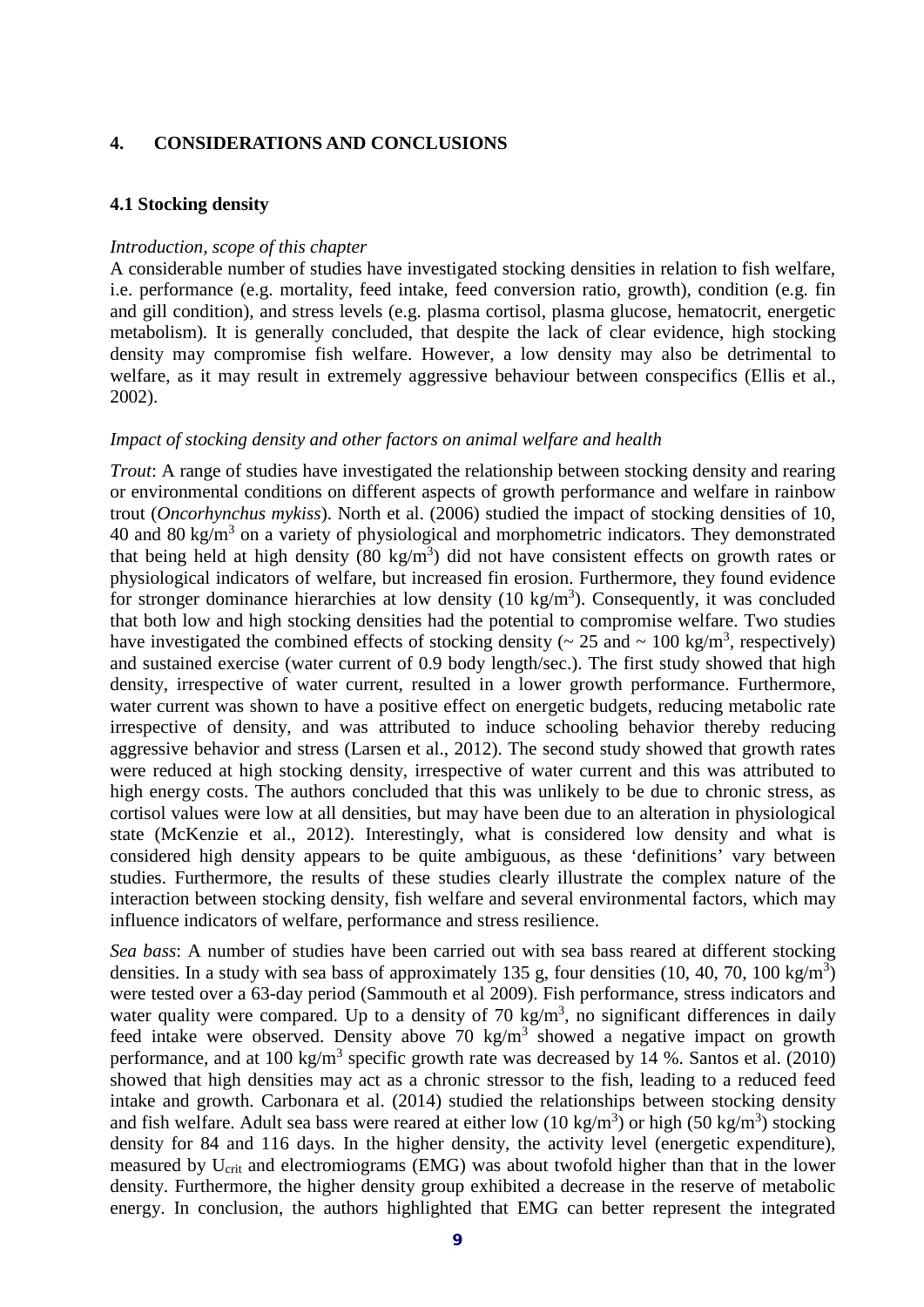response of the whole fish organism to stress conditions. In other words, the amount of energy reserves (anaerobic metabolism) that fish could use to cope with stress conditions (Lembo et al. 2007).

*Arctic charr*: A relevant number of studies have also been carried out for assessing the suitable stocking density for breeding the arctic charr (*Salvelinus alpinus*). The general conclusion is that arctic charr tolerate relatively high stocking densities and, providing that water quality is secured, there is no evidence of stress conditions which may compromise fish welfare (Wallace et al., 1988; Brown et al., 1992; Christiansen et al., 1992; Jörgensen et al., 1993; Metusalach et al., 1997; Brännäs and Linnér, 2000; Gunnarsson et al., 2011; Dalsgaard et al., 2012).

*Carp*: Carp is mainly farmed in central European countries, where the most suitable farming conditions for carp have been identified; i.e. high fecundity, good growth rate, tolerance to unstable environmental conditions, good ability to utilize available natural food, as well as lowprotein feeds (Adamek et al., 2012). The main producers are the Czech Republic and Poland, each producing about 18000 t in 2010, followed by Germany and Hungary each producing about 10000 t in 2010 (Adamek et al., 2012). The main farmed species of carp is Common carp (*Cyprinus carpio*). It is mainly produced extensively and semi-intensively in ponds based on natural food – zooplankton and zoobenthos. About 25 % of the carp production is semiintensive, using barley and wheat as supplementary feed (Adamek et al., 2012). The average farming yield under traditional farming conditions is about 500 kg/ha (Adamek et al., 2012; Adamek, pers. comm.). However, organic carp can also be produced intensively with artificial feed (i.e. cereals of organic origin), which increases the production capacity to more than 1000 kg/ha. There seems to be a public opinion among Czech consumers that extensively/semiintensively farmed carps have a better flesh quality than intensively farmed carps (Adamek, pers. comm.).

*Crayfish*: According to the existing literature, the signal crayfish (*Pacifastacus leniusculus*) and the noble crayfish (*Astacus astacus*) are cultured in Europe, mainly in Finland, Sweden, Poland, Bulgaria, United Kingdom, Germany and Spain. Crayfish is cultured either for direct human consumption or for restocking purposes, combining intensive and semi-intensive/extensive techniques. In intensive culture, densities of up to  $1000$  juveniles per  $m<sup>2</sup>$  have been used in the case of *P. leniusculus*, with relatively good results (Savolainen et al., 2004; González et al., 2010, 2011a), although the authors recommend lower number of juveniles  $(100 - 200 \text{ per m}^2)$ . For *A. astacus*, densities up to 500 juveniles per m<sup>2</sup> have been cultured using recirculating aquaculture systems (Abeel et al., 2012). In semi-intensive/extensive aquaculture, densities of 10  $-150$  juveniles of 20 – 50 mm size and  $5 - 30$  individuals for adolescent and adult cravfish per  $m<sup>2</sup>$  are commonly used (Ackefors, 2000). Due to the moulting process during growth of crayfish and the vulnerability of the animals to cannibalism, it is necessary to provide the animals with refuges/shelters i.e. PVC pipes (Ackefors, 2000; González et al., 2011b; Savolainen et al, 2003, 2004) and keep low densities (Wolf, 2004).

### *Reflections of the Group / Balancing of arguments in the light of organic farming principles*

It is a challenge to identify appropriate density limits that promote optimal welfare in fish. This is in part due to a lack of understanding of how the different environmental factors interact with each other and with stocking density to affect welfare (Ashley, 2007). Another reason is that the effect of density measures on welfare may vary greatly between studies, due to the study-specific nature of experiments. For example, studies vary in experimental duration, water quality, density levels used, feeding methods, size of the fish, life history of the fish, level of domestication, type of rearing system used and environmental conditions. A density threshold for one set of conditions may, therefore, not be relevant for another (Ashley, 2007) and makes comparison of the results between studies difficult. High stocking density potentially increases the risk of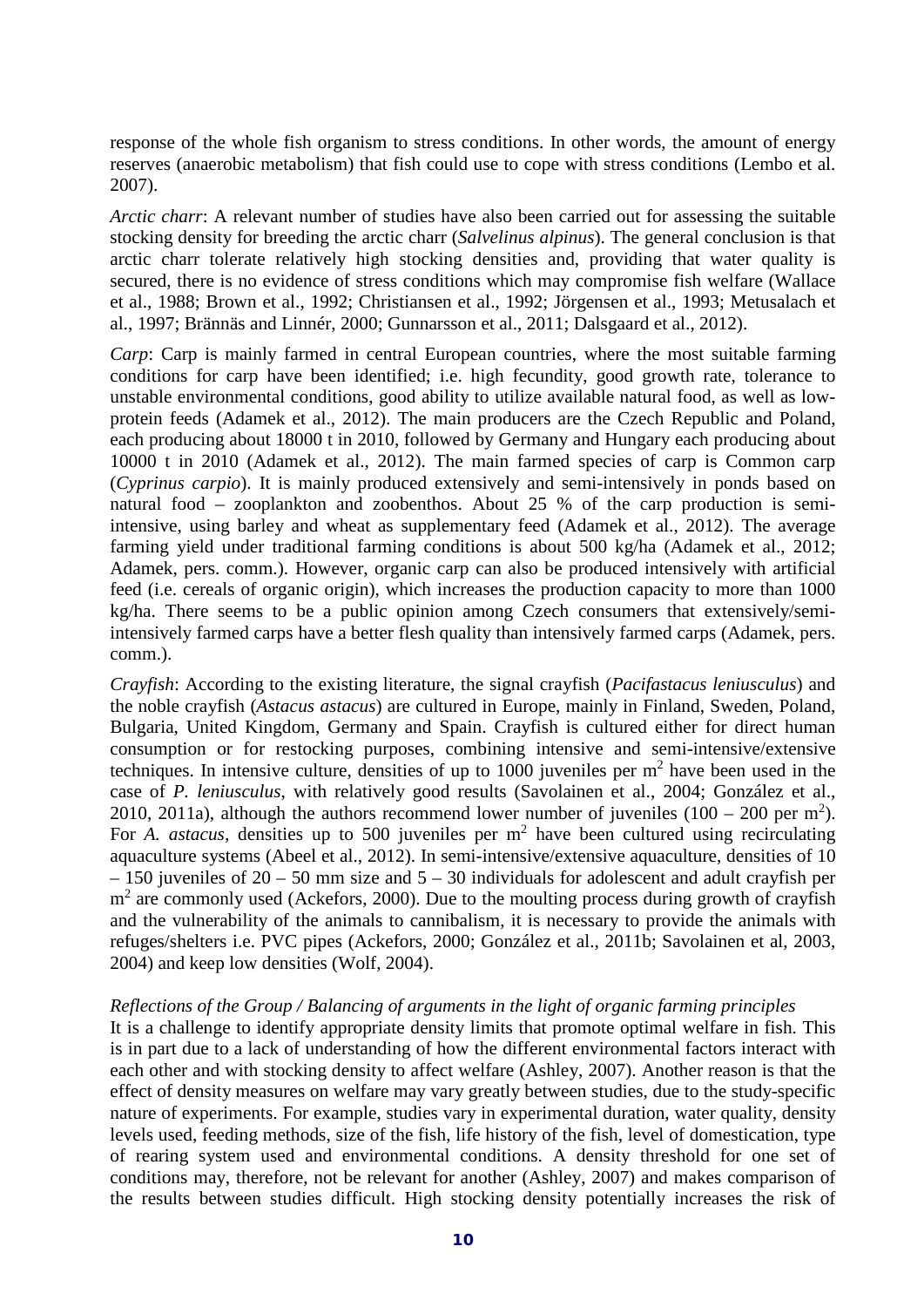prevalence of diseases, but incidence of disease may as well be related to water quality, environmental and management conditions.

Therefore, the Group considers stocking density as an appropriate fish welfare indicator only when it is considered in a holistic approach and linked to environmental conditions, water quality, feeding quality, life history of the fish, level of domestication, type of rearing system used, etc.

However, the Group recognizes the need to establish a synthetic indicator of the fish welfare, which could be easily understood, communicated and monitored (according to the Reg. EC 889/2008, Art. 25f, paragraph 2) together with fish conditions such as fin damage, other injures, growth rate, behaviour expressed, overall health and water quality.

The figures in Annex XIIIa are threshold values which, on average, represent safer fish welfare conditions. These limits are based on practical experience. On the whole, these limits have been successfully applied over the last few years in EU organic aquaculture. Even if slightly higher stocking densities might be possible under specific, local conditions, this does not mean that this would be possible for the whole sector. In the Group's opinion, in the case of the arctic charr there is no scientific evidence for setting the limit of the stocking density at a lower level than for the rainbow trout.

Regarding carp, very little scientific evidence is available to the Group. However, the Group thinks that the maximum yields for organic production should not exceed the yields under extensive and semi-intensive conventional production. The Group therefore recommends to reduce the maximum yields for carp from 1500 kg/ha to 500 kg/ha per year.

In the case of crayfish, densities should be adapted to the developmental stage and the rearing system used. For small ( $\leq$ 20 mm) juveniles, a density of 100 individuals per m<sup>2</sup> is recommended, for animals of  $20 - 50$  mm size, density should be kept at  $20 - 30$  individuals per m<sup>2</sup> whereas for adult animals ( $>50$  mm), the maximum density should be 5 per m<sup>2</sup>.

## *Conclusions*

- For arctic charr, the Group recommends to increase the stocking density limit from 20 kg/m<sup>3</sup> to 25 kg/ $m^3$  per year.
- For carp, the Group concluded that the maximum limit of farming yield should be reduced from 1500 kg/ha per year to values which are typical for extensive and semi-intensive production (i.e. 500 kg/ha per year).
- For small-sized crayfish (<20 mm), the Group recommends a maximum stocking density of 100 individuals per  $m^2$ . For crayfish of intermediate size (20 – 50 mm), the Group recommends a maximum stocking density of  $20 - 30$  individuals per m<sup>2</sup>. For adult crayfish  $($ >50 mm), the Group recommends a maximum stocking density of 5 individuals per m<sup>2</sup>.
- For the time being, the Group does not consider any further modifications of the figures in the Annex XIIIa to be appropriate.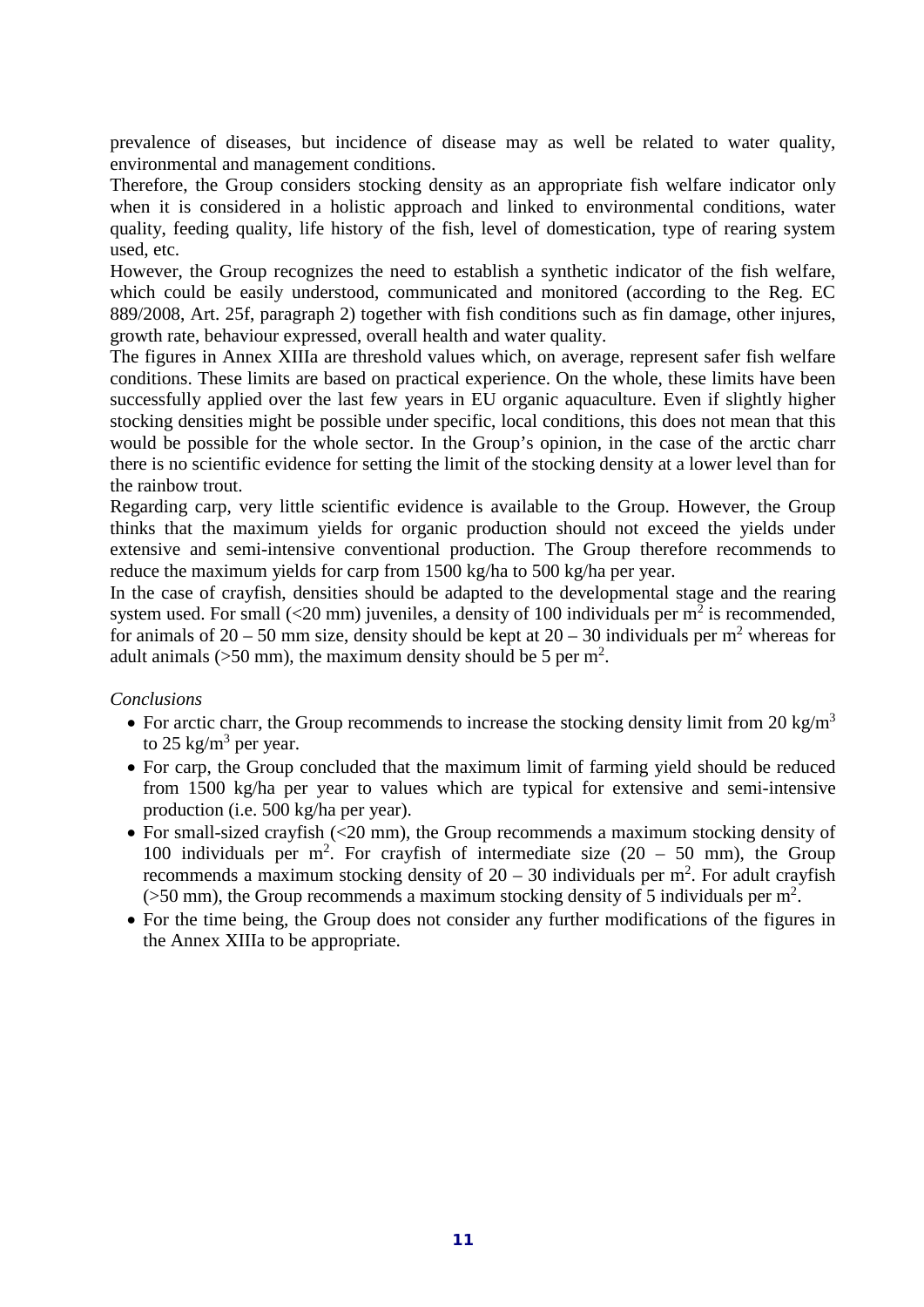#### **4.2 Recirculation Aquaculture Systems for on-growing**

#### *Introduction*

According to Art. 2j of Reg. 889/2008 a 'closed recirculation aquaculture facility' is defined as 'a facility where aquaculture takes place within an enclosed environment on land or on a vessel involving the recirculation of water, and depending on permanent external energy input to stabilize the environment for the aquaculture animals'. In a *closed recirculation aquaculture system (RAS)* new water is mainly supplied for filling up and to replace water lost by evaporation. The degree of recirculation can be of about 95 % (Jokumsen & Svendsen, 2010).

#### *Description of Recirculation Aquaculture System (RAS)*

Intensive Recirculated Aquaculture Systems (RAS) are used in aquaculture production to minimize water consumption, as well as the environmental impact of the water discharge. RAS can use the same water many times and hence includes a wide range of waste water treatment devices (Martins et al., 2010; Dalsgaard et al., 2012). As a matter of fact, the use of RAS disconnects the production from the external environment. A sketch of a RAS is given below:



**Figure 1**: Sketch of a Recirculated Aquaculture System (RAS). The numbers in the figure are referred to (in brackets) in the text. Source: Billund Aquakulturservice ApS, Denmark.

The water supply for an intensive RAS freshwater farm is typically ground water, in the case of marine farms the water is pumped directly from the sea by means of submersible pumps. The production water from the fish tanks (1) passes through a mechanical filter (2), i.e. a microsieve (mesh size of about 60 µm). The microsieve separates particulate matter, which is flushed as sludge to a sludge storage tank until it can be used as agricultural fertilizer or for production of biogas. From the microsieve (2) the water is pumped (3) to the biofilters (4), where the dissolved fractions, especially ammonia (NH<sub>4</sub><sup>+</sup>), are converted into nitrate (NO<sub>3</sub><sup>-</sup>). In a separate biofilter (5) with anoxic (no oxygen) conditions (a denitrification filter), the  $NO<sub>3</sub><sup>-</sup>$  is anaerobically converted into N2 gas under consumption of easily degradable organic matter (Van Rijn et al. 2006; Suhr et al., 2013). The recirculated water passes on to a trickling filter (6) for degassing  $(N_2, CO_2)$  and aeration before it enters  $(7-8)$  the fish tanks. Before entering the fish tanks, the water passes an UV radiation device (9) to kill micro-organisms, especially bacteria. However, a portion of the aerated water from the trickling filter is pumped through an oxygen cone (7-10) for oxygenation before it enters (11) the fish tanks. In addition, pure oxygen may be added at each tank/section (Chen et al., 2006, Pedersen et al., 2012; Van Rijn, 2013) and the temperature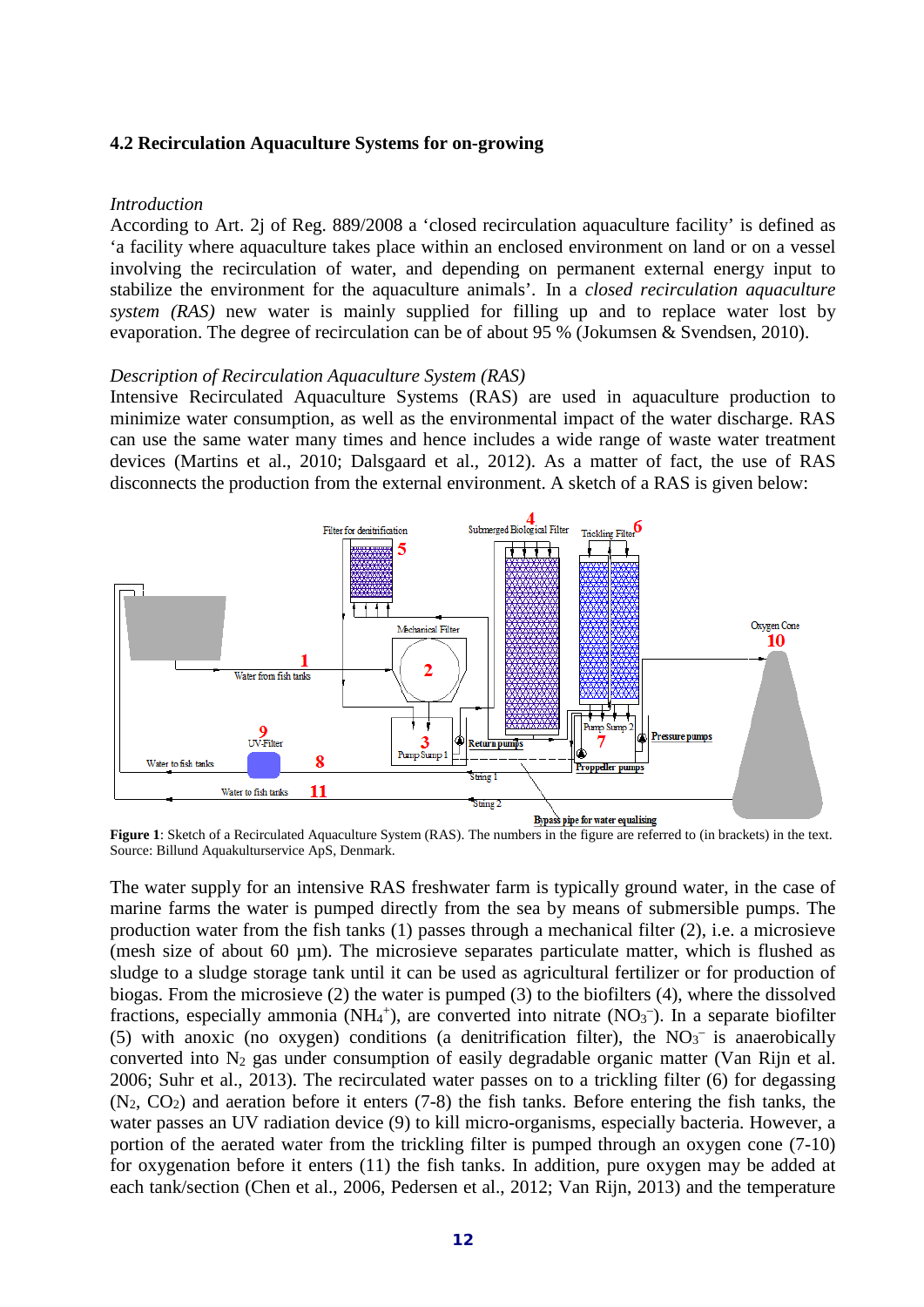can be adjusted using devices for heating or cooling the water. The amount of new water consumed in the RAS corresponds to the amount required to flush the microsieves (2) and the biofilters (4), to compensate for evaporation, and to keep the temperature at an appropriate level. The water consumption in RAS is more than 100 times less, i.e. less than 500 l/kg feed fed to the fish than in traditional flow through systems (Jokumsen & Svendsen, 2010). Obviously, RAS requires input of external energy for pumping water around, water treatment, and aeration of the water, as well as that required in the buildings. The advanced technologies, management, comprehensive surveillance systems, working processes, and hygienic procedures in a RAS farm requires well-educated and trained personnel with the competence required to achieve optimum productivity. The high degree of recirculation makes it critical to continuously monitor and control the water quality within narrow limits, and the extensive use of alarm systems is necessary for several parameters (Jokumsen & Svendsen, 2010).

## *Comparison of Recirculation Aquaculture Systems (RAS) and flow-through systems*

In the following table, a comparison has been set up between a traditional flow through system in organic farming and an intensive recirculated aquaculture system (RAS).

| Flow-through organic system                       | <b>RAS</b>                                             |
|---------------------------------------------------|--------------------------------------------------------|
| <b>Advantages</b>                                 | <b>Advantages</b>                                      |
| • Production in common with nature                | • Low water consumption                                |
| • Favours biological diversity and animal welfare | • Recycling of water                                   |
| • Natural temperature and light conditions        | • Stable farming conditions/water quality              |
| • Lower stocking density                          | • Control of water temperature                         |
| • Behavioural needs can be met                    | • No environmental impact                              |
| • Renewable energy use, e.g. for aerators         | • Prevents ingress of pathogens                        |
| • Environmentally sustainable                     | • Prevents escapes                                     |
|                                                   | • Recycling/collection of waste nutrients (fertilizer) |
| <b>Disadvantages</b>                              | • Easy to disinfect/clean                              |
| • Dependent on external conditions (weather,      |                                                        |
| temperature fluctuations, water quality)          | <b>Disadvantages</b>                                   |
| • Risk of escape                                  | • Energy consuming                                     |
| • Risk of ingress of pathogens                    | • Use of pure oxygen                                   |
|                                                   | • Higher stocking density                              |
|                                                   | • In case of disease, risk of boosting prevalence      |

# *Re-use of water*

An alternative strategy is re-use of water which, to some extent, combines the advantages of both flow through systems and RAS, without compromising organic principles. Re-use of water means a kind of *extensive* recirculation in *out-door* systems with up to 70 % of reuse of the water (Colt, 2006). Instead of being discharged, the water is pumped back to the inlet and re-used in the fishponds, tanks or raceways after passing waste water treatment devices such as naturalfilter beds, settlement ponds, mechanical or biological filters to collect waste nutrients, and/or using seaweeds and/or bivalves and algae, which contribute to improving the quality of the effluent. The type(s) and capacity of waste water treatment device(s) depend(s) on the specific conditions on the specific farm – related to production capacity/intensity approved and fulfilment of water quality criteria.

To comply with the species-specific physiological requirements of the fish, the proper oxygen saturation in the aquatic environment shall be achieved only by using mechanical aerators. This means that there should be a well- balanced equilibrium between the stocking density, the efficiency of the waste water nutrients removal and the amount of water re-used for the proper operation of the organic farm.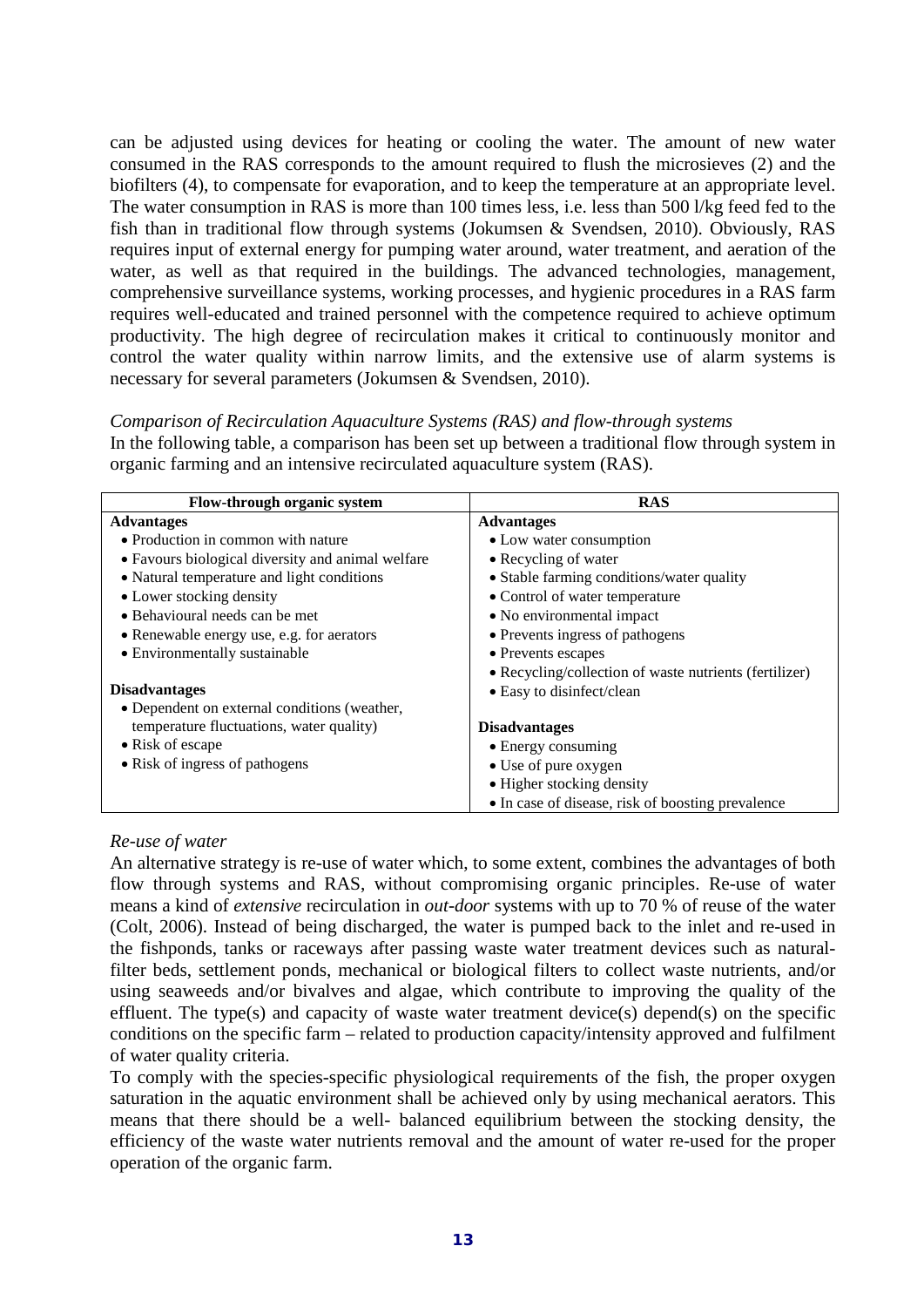### *Reflections of the Group / Balancing of arguments in the light of organic farming principles*

Most of traditional organic farms are open-air flow through systems. However, due to the limitations of water resources, national regulations in some countries require that farms are only allowed to take a limited amount of new water from the water courses. In such cases the re-use of water could be a solution in line with the principles of organic production.

Closed recirculated systems (RAS) have several environmental advantages, but require significant input of external energy, high stocking densities (for economic reasons), advanced waste water treatment devices, use of UV radiation and use of pure oxygen. All the above, together with the disconnection of the aquaculture production from the external natural aquatic environment, makes the closed recirculated systems (RAS) not in line with the principles of organic production.

## *Conclusions*

The Group concluded that RAS should remain prohibited for on-growing purposes (see glossary). However, re-use of water is in line with organic principles of sustainable and responsible use of resources, and is to be encouraged and further explored.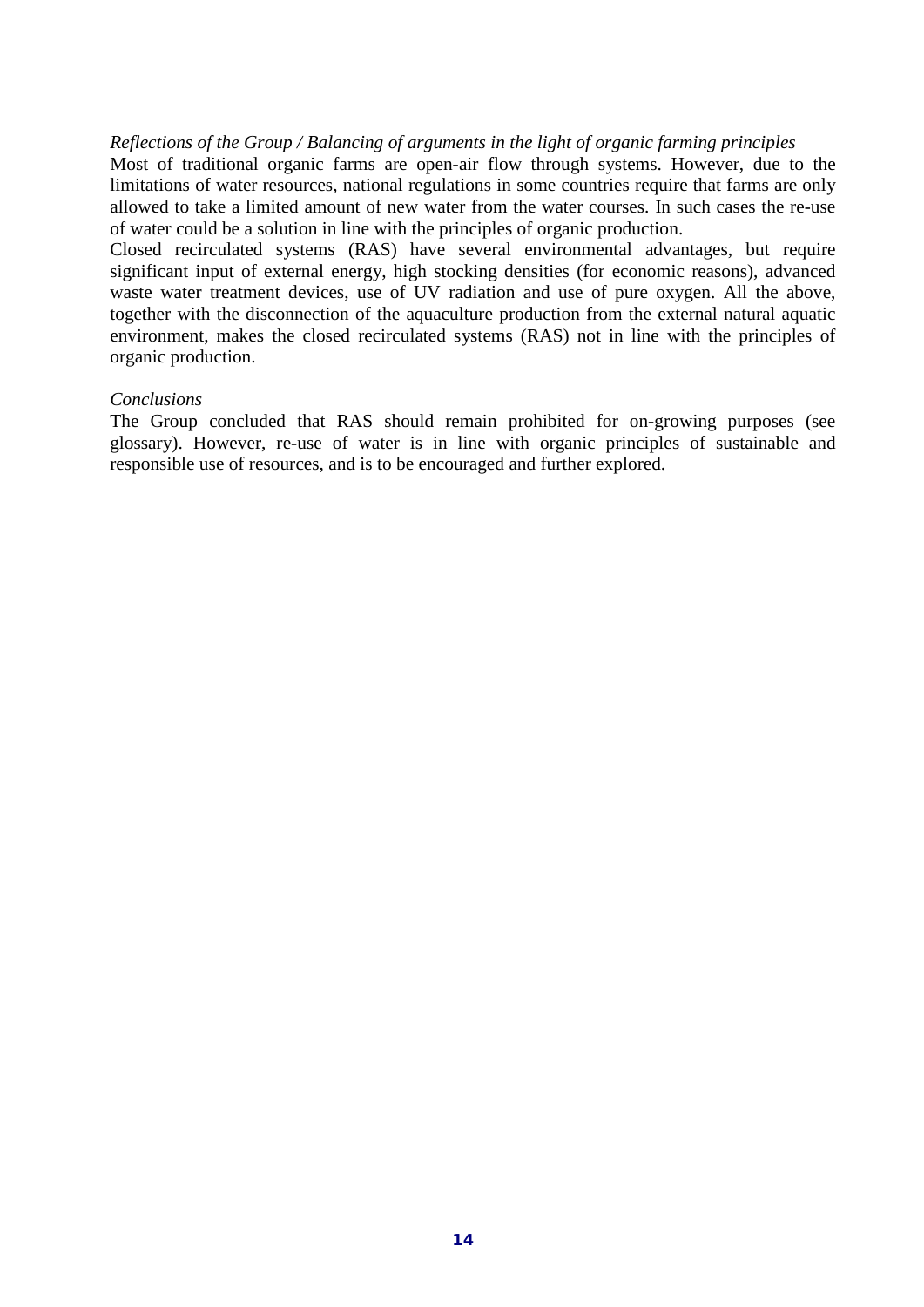# **4.3 Reproduction**

### *4.3.1 Eyestalk ablation in shrimps*

### *Introduction, scope of this chapter*

Eyestalk ablation is currently prohibited in organic production (Reg.889/2008, Annex XIIIa, section 7). The Group was asked for clarification regarding the interpretation of the prohibition of eyestalk ablation for reproduction in shrimp. The Group was also asked to clarify the term ablation in relation to hatchery practices such as ligation, incision, pinching etc.

### *Necessity for eyestalk ablation, known alternatives*

The crustacean eyestalk is the location for the X-organ sinus gland that contains a heat-stable factor which inhibits gonadal maturation (Quackenbush & Herrkind, 1981), a [gonad](http://en.wikipedia.org/wiki/Gonad) inhibitory hormone (GIH) that occurs in nature in the non-breeding season and is absent or present only in low concentrations during the breeding season (Bray and Lawrence, 1992). The reluctance of most shrimp to routinely develop mature ovaries in captivity is a function of elevated levels of GIH, and eyestalk ablation lowers the high [haemolymph](http://en.wikipedia.org/wiki/Haemolymph) titer of GIH. The effect of eyestalk ablation is not on a single hormone such as GIH, but rather affects several physiological processes. Besides the GIH evidence, another hypothesis suggests that eyestalk ablation also reduces light sensitivity and thereby induces ovarian maturation. In the banana prawn (*P. merguiensis*), dim light favours ovarian maturation and spawning. There are several direct and indirect effects of eye ablation in female shrimps, including;

- increases total egg production by producing more frequent spawning, but not larger spawns
- [moult](http://en.wikipedia.org/wiki/Moult) cycle duration is shorter
- increases mortality
- deteriorates female condition
- in some instances, produces lower hatch rate of eggs
- leads to changes in ovarian colour
- increases energetic demands
- leads to eventual loss in egg quality

Without ablation, shrimp hatcheries would have to rely on natural breeding. This is slow and unpredictable, especially for species like *Penaeus monodon*, therefore it would lead to shortages of the small shrimp needed to stock ponds. The aim of [ablation,](http://en.wikipedia.org/wiki/Ablation%23Medicine) under these circumstances, is to stimulate the female shrimp to develop mature ovaries and [spawn.](http://en.wikipedia.org/wiki/Spawn_(biology)) Even in conditions where a given species will develop ovaries and spawn in captivity, use of eyestalk ablation may increase total egg production and increases the percentage of females in a given population that will participate in reproduction. Once females have been subjected to eyestalk ablation, complete ovarian development often ensues within as little as 3 to 10 days.

Many researchers are looking into ways to reduce or inhibit the hormones preventing breeding by using either molecular substances such as GIH-dsRNA and anti-GIH antibody that can be injected into female broodstock of shrimp to deplete GIH and neutralize its activity (Treerattrakool et al., 2008, 2014) or Serotonin (5HT) injections (Wongprasert et al., 2006). Also, some breeding programmes (Benzie, 2009; Preston and Clifford, 2002) are trying to develop shrimp breeds that are able to breed more efficiently without needing ablation.

### *Techniques of eyestalk ablation*

There are four main techniques used for eyestalk ablation: pinching, enucleation/slitting, cauterisation and ligation.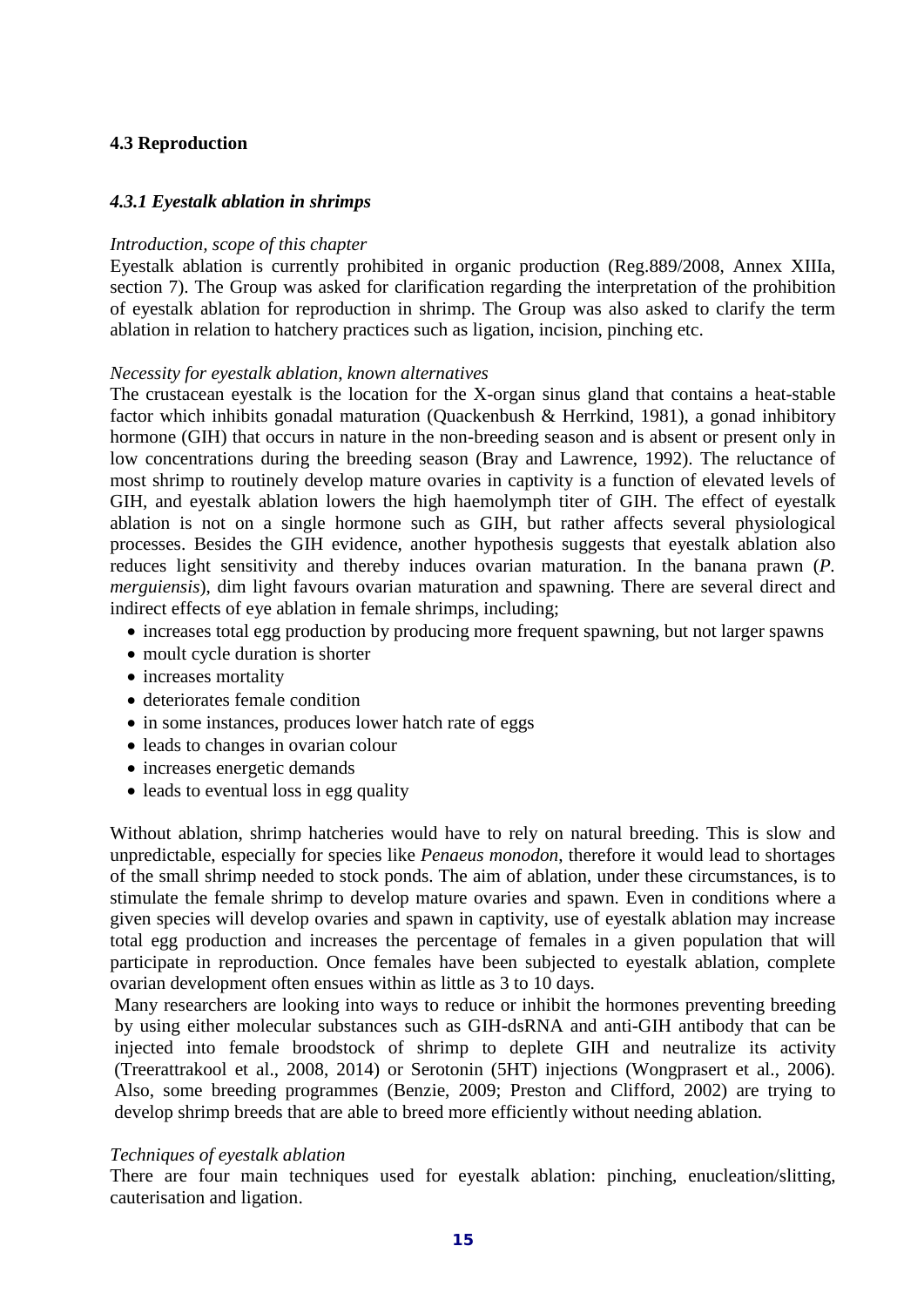Pinching is the most common technique used for ablation. One eyestalk is pinched between the thumb and index finger and squeezed. This destroys one of the glands producing the hormone that prevents breeding. This type of ablation is practical, as it is quick, cheap and can be done by one person. If a razor blade is used in conjunction with this technique, it speeds up the process. This method may leave an open wound.

Enucleation is the method of slitting one eye with a razor blade, then crushing the eyestalk, with thumb and index fingernail, beginning one-half to two-thirds down the eyestalk and moving distally until the contents of eyes have been removed. This leaves behind the transparent exoskeleton, so that clotting of haemolymph and closure of the wound, may occur more rapidly.

Cauterisation uses either an electrocautery device or an instrument such as a red-hot wire or forceps that are applied to the base of the eyestalk. This is a relatively low-stress method as the wound is sealed quickly and shrimp usually resume eating soon after ablation. If performed correctly, this method closes the wound and allows scar tissue to form more readily. A variation of this technique is to use scissors or a sharp blade to sever the eyestalk, and then to cauterise the wound.

Ligation means tying off the eyestalk tightly with surgical or other thread. This method also has the advantage of immediate wound closure. The thread is then tightened to limit the blood supply to the eyestalk. After ligation, the eyestalk falls off after a couple of days. The recovery rate for ligation is good and the shrimp are active soon after the tie is attached, and spawning and maturation are observed as normal.

### *Animal welfare issues*

Shrimp have a very simple nervous system and there is no scientific evidence that they have feelings corresponding to the feeling of 'pain' in humans. However, in aquaculture facilities it is important to consider the animal's state of health and the amount of stress it faces. Thus, a more comprehensive welfare definition should comprise a) the animal's physiological and psychological capability to cope with its environment, b) the integrated response of the whole organism to stress conditions.

Ablation appears to be a relatively minor discomfort, as ablated shrimp might begin to behave and feed normally quite soon after the operation is completed. The speed with which the shrimp begins to feed is used as an indicator of the stress levels (if the ablation is done well, feeding will begin very soon after the procedure). Anaesthesia has been tried, but does not seem to improve recovery. It has been reported that in the tiger prawn (*Penaeus monodon*), the eyestalks fully regenerate in less than 6 months.

Nevertheless, physiological responses to stress should be regarded, first and foremost, as a condition of adaptive defense of the organism, that has the fundamental function of preserving the individual life.

## *Reflections of the Group / Balancing of arguments in the light of organic farming principles*

Without eyestalk ablation, production of juveniles is unpredictable and does not allow a guaranteed production cycle. The alternative of collecting breeders in the wild, in absence of a well-documented management plan, is not desirable.

Although a lot of research activities have been made so far, most of the breeding programmes still have to rely on eyestalk ablation. To date, domesticated strains have played a dominant role in seed production for only *P. vannamei* and *P. stylirostris* (Benzie 2009), while for *P. monodon* real alternatives still need to be developed (e.g. varieties which do not need eyestalk ablation).

The Group accepts that ablation appears to be a relatively minor discomfort, as ablated shrimp might begin to behave and feed normally quite soon after the operation is completed. However, organic principles, and consumer expectations, are that organic animal husbandry avoids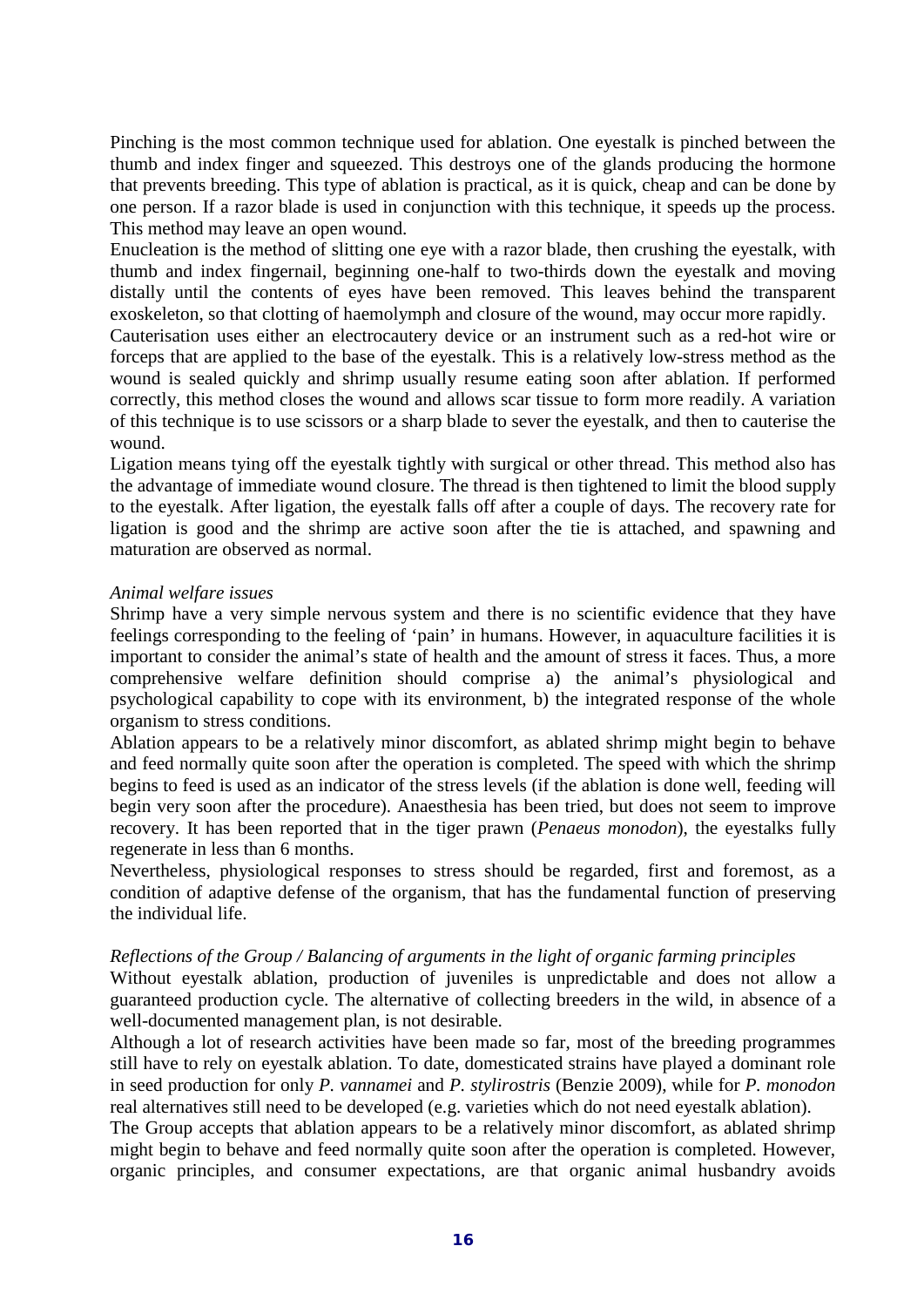mutilations in all animals. The Group thinks that for the sake of integrity of organic production, this fundamental principle should be uniformly applied for all animals.

Furthermore, the Group recognizes that there are different techniques for eyestalk ablation. If eyestalk ablation is to be authorized, the Group thinks that the technique of ligation would be more acceptable than pinching, enucleation/slittering, cauterisation or other methods.

### *Conclusions*

The Group considers the techniques of pinching, enucleation/slittering, cauterisation and ligation as forms of eyestalk ablation, which are not in line with the principles of organic production. In the Group's opinion, all forms of eyestalk ablation in shrimps should remain prohibited.

## *4.3.2 Use of natural/artificial hormones*

### *Introduction, scope of this chapter*

The Group was asked to clarify whether natural or artificial hormones can be used in fish such as sturgeon, turbot and eels. In this chapter, the question is mainly discussed for sturgeon. In the case of turbot, current aquaculture practices do not use hormones for reproduction. In eel, there is not yet any commercial breeding and/or production of elvers.

Many sturgeon species are threatened with extinction, being listed in CITES since 1998. The first trials in sturgeon farming started in the middle of the 19th century, mostly to help in the conservation of wild populations through restocking. However, great advances in its culture have only been achieved in the last decades. Nowadays some sturgeon species are successfully being reproduced and raised in captivity (Coppens International, 2007). They are considered as slow growers in the wild, although under culture conditions some species have proven to have very high growth rates and to be tolerant to extremely high stocking densities (60-70 kg per  $m<sup>3</sup>$  with a survival rate of 50-80% from fry stage to marketable size) (Mims et al, 2002). There are several challenges for their production such as:

- supplies of brood stock and fry are very limited;
- there is a very long maturation period before females produce ripe eggs for reproduction;
- they need moderate temperature and ample supply of water;
- high initial investments:
- feed quality and proper management are requisites for proper reproduction.

Caviar (unfertilized eggs) and meat are the main products in sturgeon aquaculture. Nowadays, most caviar comes from aquaculture.

### *Necessity of using hormones, known alternatives*

Sturgeon are slow to reach sexual maturity; some females cannot produce eggs until they reach an age of 30 years or more in the wild. Sometimes brood stock in the fish farms comes directly from the wild, although nowadays capture of wild fish is regulated by law and an increasing amount of brood stocks are reared in captivity. Under optimal culture conditions, and fed with high nutritional quality feeds, sturgeons reared in captivity can reach sexual maturatity in  $1/3$  –  $1/2$  of the time span needed in the wild. Gonad maturation requires  $1 - 2$  months at a water temperature below 10°C and final ripening is mediated by an increase in water temperature above 14°C using a slight increase in day length. Once they reach maturatity males and females are selected for spawning by determining the stage of gonadal maturity. In the case of males sperm is obtained by stripping, and in the case of females the maturatity of the eggs can be checked either by stripping or cannulation from the urogenital opening.

Certain fish, such as sturgeon or grouper, do not spawn in captivity and need supplementary hormones (via injection, slow-release pellets or water supplies) for final spermiation and final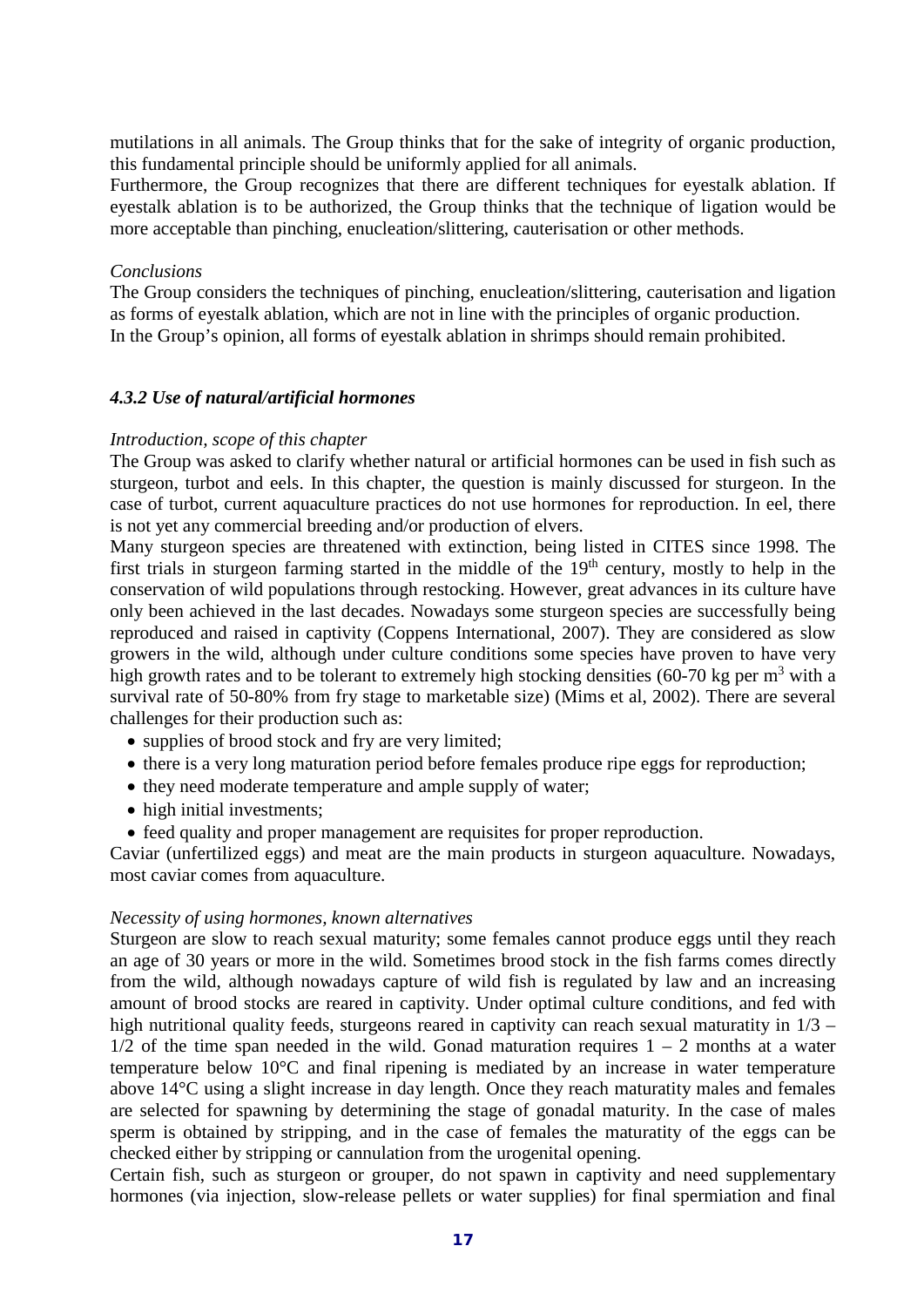egg maturation and ovulation (Mims et al, 2002; Coppens International, 2007). Hormonation can be done using, sturgeon (SP) and common carp (CCP) pituitaries, LH-RHa or a combination of both (Mohler and Fletcher, 1999). Optimum dosing is critical and depends on the species and body weight. 80 – 90% of females respond to the hormone injection with ovulation. Females are then checked for behavioral changes (they swim at the wall of the tanks, rubbing the walls) and when free adhesive eggs are observed in the tank, the eggs are removed from the female. There are several techniques to remove the eggs without sacrificing the female, such as caesarean section and minimal invasive surgical technique (MIST). MIST method is more rapid and consists in performing a small section in the posterior-ventral area of the oviduct that permits ovulated eggs to pass from the body cavity through the gonopore without going through the oviducts. With caesaran or MIST, only 50-90% of the eggs can be removed (Mims et al., 2002) According to the information available to the Group, almost all conventional caviar producers currently use hormones. However, a few producers claim to produce caviar without hormones. Without hormones, the production of caviar is possible. However, the use of hormones does increase capacity and profitability.

### *Origin of raw materials, methods of manufacture*

Carp and sturgeon pituitary extracts are from natural origin.

### *Animal welfare issues*

Fish are anesthetized using MS-222, before they are treated with hormones.

*Reflections of the Group / Balancing of arguments in the light of organic farming principles* The request is in conflict with Art. 25i of Reg. 889/2008, which states "*The use of hormones and hormone derivate is prohibited*". The Group is concerned about other possible uses of hormones in other species, and does not want to set a precedent by recommending their use in sturgeons. Consumers are worried about the use of hormones in general, regardless of amounts or purpose.

## *Conclusions*

The Group recommends not to allow the use of hormones for the production of caviar in sturgeons, nor for production of juveniles.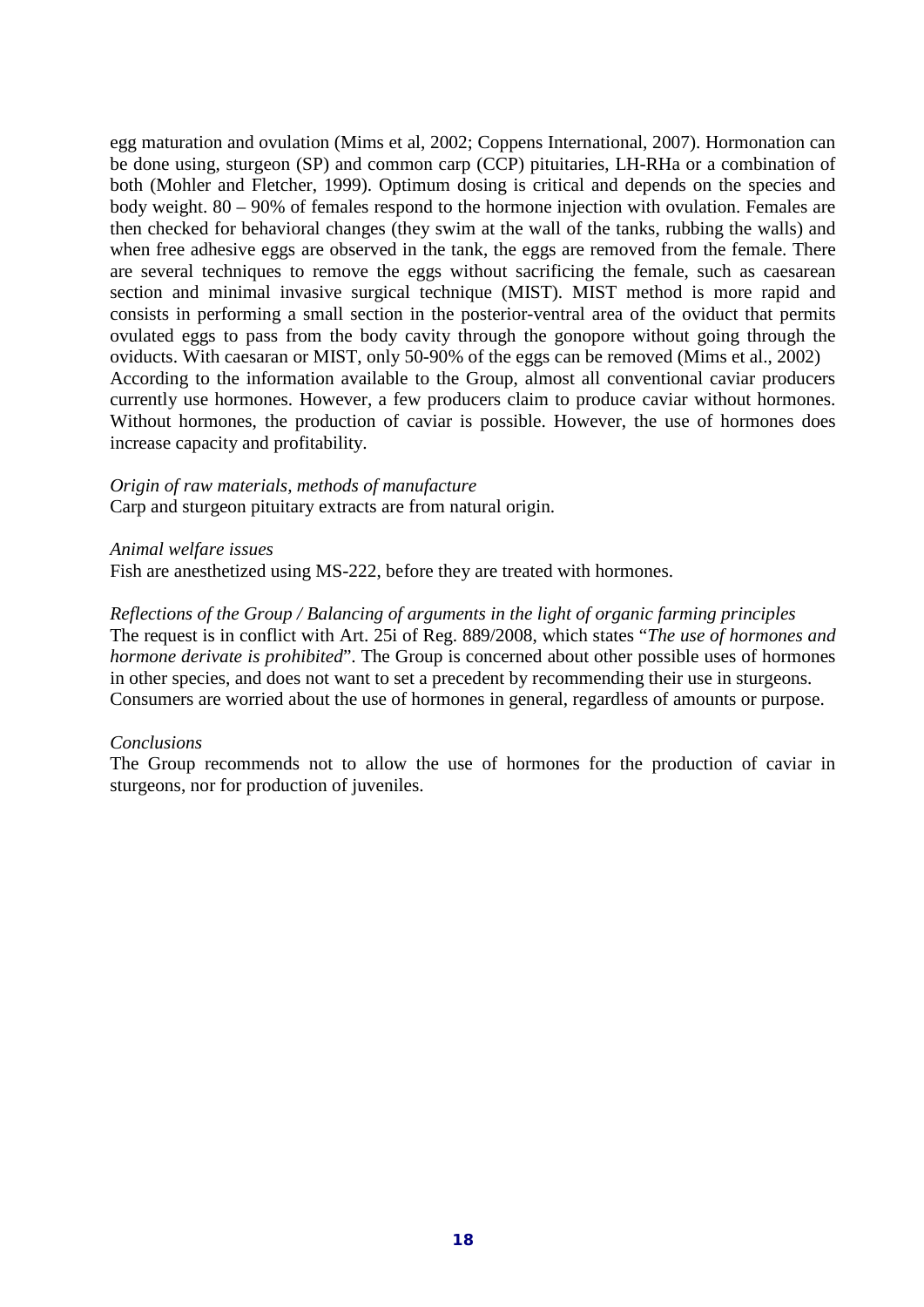### **4.4 Specific rules for production of juveniles and their feed**

#### *Introduction, scope of this chapter*

Larval rearing is one of the most critical stages for the successful propagation of any species and represents one of the major bottlenecks of the whole aquaculture process. Most fish larvae, particularly the marine ones, are very small (total length of approximately  $3 - 4$  mm) at first feeding and thus are sensitive to rearing environment and to feed quality. Furthermore, these small larvae require live plankton for their first feeding and thus hatcheries include facilities for plankton production (both phytoplankton and zooplankton), the actual larval rearing zone and also for weaning – nursery. The majority of the hatcheries have also brood stock facilities, although in some cases transported eggs are used to initiate a production cycle.

Note: in larviculture, the term 'food' is often used for live prey and 'feed' for formulated rations. In this report, however, the term 'feed' is used throughout.

#### *4.4.1 Phytoplankton*

#### *Mass-production of phytoplankton*

Phytoplankton is of major importance in the hatchery process, having a double role. It is used in the rotifer cultures either as feed or as enriching media and also as medium for improvement of the rearing environment of larvae. Its role for larval rearing includes antibacterial properties but also shading effect that improves larvae predation or as trigger for feeding behavior or physiological processes (Scott & Baynes 1979; Naas *et al*. 1992; Tamaru *et al*. 1993; Reitan *et al*. 1993; Cahu *et al.* 1998; Van der Meeren 1991).

In all cases, the cultures are started from selected strains followed by an upscale in production (increase in volume) and are based on three operations: (i) strain maintenance, (ii) pre-cultures and (iii) mass cultures. The mass culture is usually performed in plastic bags or more recently in photobioreactors at high cell density (Tredici & Materassi 1992; Pulz 2001).

#### *Nutrients needed for mass-production of phytoplankton*

Commercial nutrient solutions contain all necessary macro- and micronutrients, silicates and vitamins in easily soluble, mineral form (Vonshak, 1986; Smith et al., 1993; Lavens & Sorgeloos, 1996).

There is a potential conflict with the principles of organic production. In the organic production of terrestrial crops, it is an overall principle that plants must not be fertilized with easily soluble nutrients. Art. 4(b)(iii) of Reg. 834/2007 limits the use of fertilizers to '*low solubility* mineral fertilizers'. In the implementing rules, hydroponic production is prohibited (Art. 4 of Reg. 889/2008). It is clear that this principle was developed for terrestrial plants, and does not hold for aquatic production, i.e. phytoplankton, where the nutrients are only available in soluble form. In the case of vitamins and other substances, the same rules concerning GMO risk should apply as for feed of terrestrial animals.

#### *Inputs and technologies needed*

Carbon dioxide is regularly supplied for phytoplankton cultures (especially in reactors) as a nutrient source. In the context of greenhouse production, carbon dioxide has been previously discussed by the Group (see EGTOP report on greenhouse production).

#### *Conclusions on phytoplankton*

The Group sees no possibility for applying the overall principle of fertilization with low solubility fertilizers (as given in Art. 4(b)(iii) of Reg. 834/2007 and currently applied for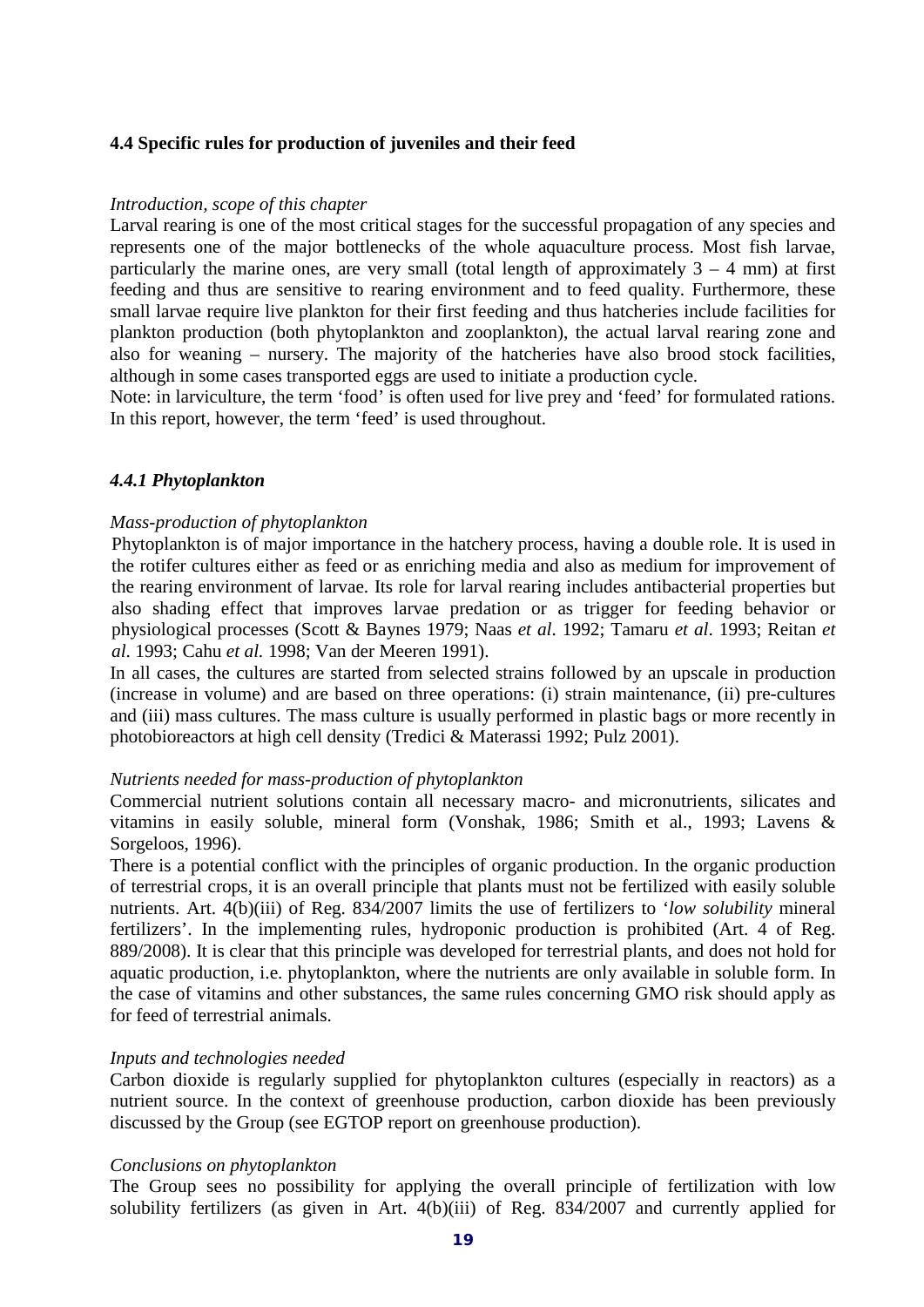terrestrial plants) to phytoplankton. Also, the Group considers that it would be difficult to define production of 'organic phytoplankton' which would be sufficiently different from conventional phytoplankton to justify its existence as a separate, organically certified product.

In view of the necessity to use phytoplankton in hatchery, the Group recommends that, for the time being, the use of phytoplankton should be authorized without requiring organic certification. However, GMO strains of algae must not be allowed.

## *4.4.2 Zooplankton*

### *Mass-production of zooplankton as live feed for larvae of marine fish*

Two species of zooplankton are mass cultured due to their appropriate size and easiness of mass culture. These are (i) the rotifer *Brachionus sp.* and (ii) the nauplius of the branchiopod crustacean, *Artemia sp.* Rotifers are the initial prey for the majority of marine fish larvae and are later replaced by *Artemia sp.* during the larval rearing process. Appropriate methods have been developed also for the culture of some ciliate species and for some copepods (Lavens & Sorgeloos, 1996, Marcus 2005, A. Tandler pers. comm.).

Rotifers are an excellent first feed for fish larvae because of their small size and slow swimming speed, their habit of staying suspended in the water column and their ability to be cultured at high densities due to a high reproductive rate (Dhert et al., 2001). As with microalgae, there are many recognized techniques for culturing rotifers. Production may be extensive in large 50 to 150  $\text{m}^3$  tanks, or intensive in small tanks of 1.0 to 2.0  $\text{m}^3$ . Culture methods are classified as either batch, semi-continuous, or continuous.

### *Nutrients needed for mass-production of rotifers*

For the feeding of rotifers several products are used (sometimes in combination), such as baker's yeast, different algal species (locally produced or purchased as algal paste) and formulated feeds.

### *Artemia*

*Artemia sp*. is collected as dehydrated embryos or cysts from salt lakes and salt works. It is used either as instar I nauplii (400-600 micro-meters) hatched from cysts or as instar II-III nauplii (800-1000 micro-meters), reared with specially enriched feed. Frequently, cysts are decapsulated with hypochlorite prior to hatching, in order to allow both preliminary disinfection of prey and better hatching rates (Lavens & Sorgeloos, 1996). Recently, other methods are applied which do not require de-capsulation: *Artemia* cysts are coated with non-toxic ferro-magnetic material (SepArt). After hatching the cysts, drain or siphon the nauplii and unhatched cysts into a separator that contains a magnet. Thus, unhatched cysts are trapped by the magnet, while nauplii are ready to use. Hatching and culture is performed in columns with high aeration at temperatures of about 26 ° C.

### *Omega-3 fatty acids enrichment*

Rotifers and *Artemia* need to be enriched in highly unsaturated fatty acids (EPA and DHA) and vitamins (C and A) and this can be done with microalgae (local cultures, algal pastes or powders of *Thraustrochytrids* single cell products) as well as oil emulsions. Commercial products are made up with synthetic antioxidants and emulsifiers, and do not comply with organic standards.

### *Reflections of the Group / Balancing of arguments in the light of organic farming principles*

Unlike phytoplankton, the Group sees the technical possibility of an organic production of zooplankton, which would differ from conventional zooplankton in several aspects. Rules for organic *production* would need to be based on: Use of organic yeast and other microorganisms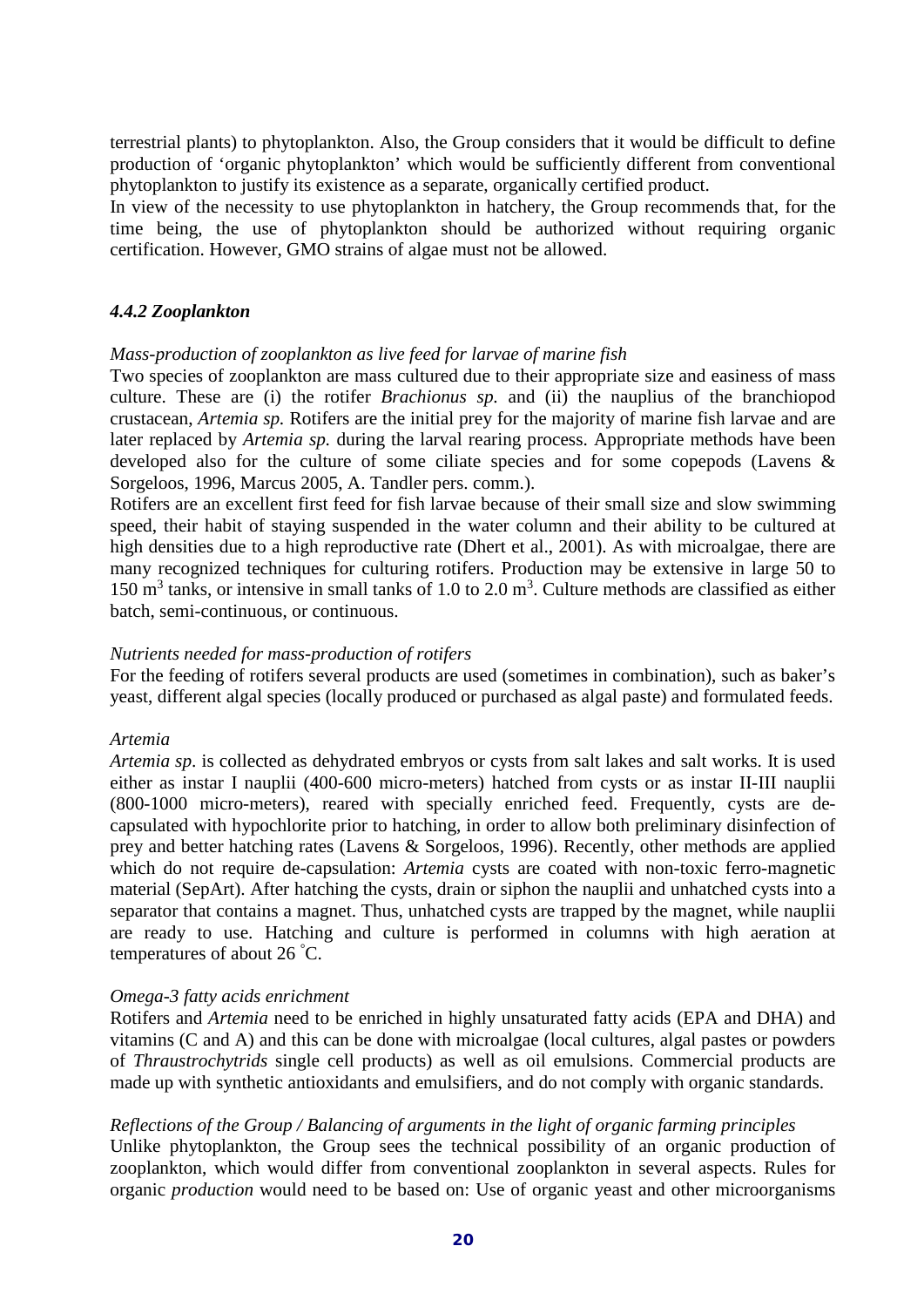(e.g. *thraustrochytrids*), only natural antioxidants and emulsifiers. For organic *enrichment*, only antioxidants, emulsifiers and vitamins, as allowed for terrestrial animals, should be used. There are no organic enrichment diets available at the moment, and the Group is not able to evaluate whether their production would be commercially viable. The economic feasibility should be explored and the sector encouraged to consider organic production of zooplankton. Meanwhile, the Group sees no other possibility than to allow the use of non-organic zooplankton until better alternatives have been developed.

### *Conclusions on zooplankton*

In the absence of better alternatives, the use of non-organic zooplankton should be allowed.

### *4.4.3 Production of larvae, post-larvae and juveniles*

### *Introduction, scope of this chapter*

A variety of hatchery techniques are available (Divanach & Kentouri, 1999), all sharing a common characteristic i.e. the use of plankton (phyto- and zooplankton) during the period of larval first feeding. The main classifications are based on the rearing density (intensive, semiintensive, extensive) and the use of phytoplankton in the water (clear, green, pseudo-green) (Papandroulakis *et al.* 2002).

Independently from the applied method, there are three distinct phases during larval rearing: (i) egg hatching and autotrophic phase when larvae consume their yolk sac reserves, (ii) heterotrophic phase when larvae are fed on zooplankton, and (iii) the weaning to artificial diets. During these phases larvae complete their transformation to juveniles. Juveniles usually remain in the hatchery, for pre-growing, until reaching  $2 - 5$  g in weight. In cases where on-growing is performed in open sea conditions, the pre-growing period is extended until individuals reach a weight of 10-30g. During this period several procedures are commonly applied including grading, vaccination and quality control. This general scheme applies for both marine and freshwater larvae. A more detailed description of the applied techniques is presented in the following paragraphs

### *Intensive rearing systems for marine larvae*

In intensive hatcheries, larvae are reared at high densities under controlled conditions and success is highly depending on the level of knowledge of the larvae's specific biological needs. Intensive rearing is characterized by high stocking densities, controlled conditions of water quality, light intensity, photo-phase and feeding. The most commonly applied method are (i) the 'clear water' technique (Coves & Gasset 1993; Papandroulakis 2000), with no use of phytoplankton in the rearing medium, (ii) the 'green water' technique that is based on the creation of optimum conditions for endogenous phytoplankton bloom of specific organisms in the larval tanks (Saroglia *et al.* 1989), and (iii) the so-called 'pseudo-green water' technology (Papandroulakis *et al.* 2002), which is based on the frequent addition of phytoplankton and zooplankton in the larval rearing tanks, where phytoplankton is not produced, nor bloom, but its concentration remains constant by daily addition. The pseudo-green method is applied during the most critical segment of the rearing process: at the beginning of larval rearing (until the  $20<sup>th</sup>$  to 30<sup>th</sup> day post hatching), when the larvae are still extremely weak, sensitive to alterations in the rearing environment, easily stressed and difficult to feed. After this period, the 'clear water' methodology is applied.

*Extensive and semi-intensive rearing systems for marine larvae*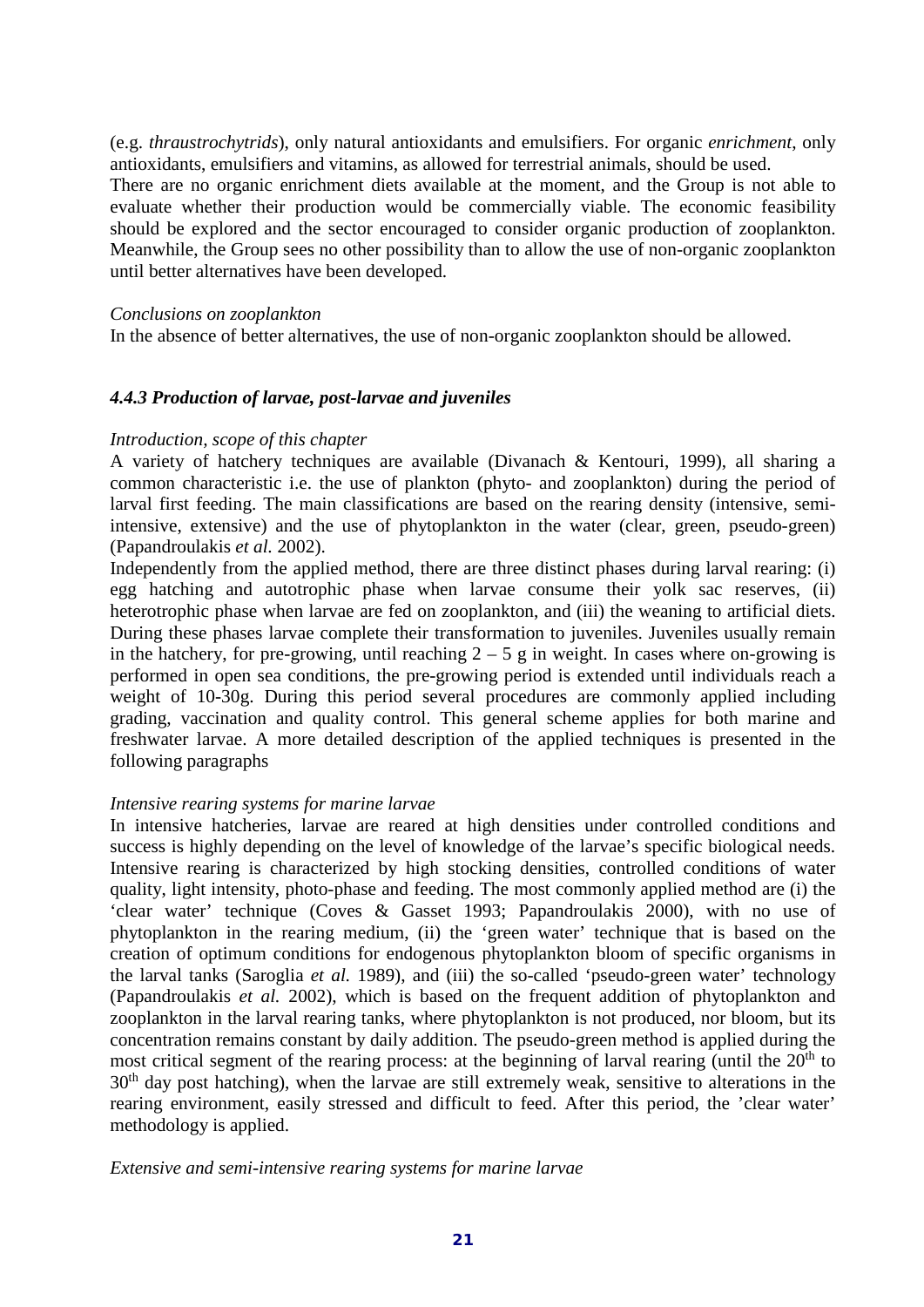In extensive hatcheries, larvae are reared at low densities in large tanks or ponds under more natural conditions, feeding on endogenous blooms of wild marine zooplankton, but there is no industrial application due to the low productivity. As an intermediate approach between the intensive and extensive method, semi-intensive techniques, like the so called 'mesocosm technology' (Divanach & Kentouri 1999), have been developed and are applied for the rearing of several species. The actual form of the mesocosm technology was defined after studying the originally applied models of extensive rearing (Grice & Reeve 1982; Bever *et al.* 1985; Divanach 1985; Kentouri 1985; Lalli 1990). The most important characteristic of the infrastructure required is the size of the larval tanks which should range between 20 to 60  $m<sup>3</sup>$ . The conditions of rearing are independent from any climatic and/or seasonal changes. There is a partial control of the light conditions (intensity and photo-phase) and a minimal control of the temperature. The initial egg density in the mesocosm ranges from 4 to 7 eggs/l, depending on species, and should never exceed 20 eggs/l. Tanks are filled with natural seawater filtered mechanically, and wild plankton is thus introduced in the system offering a capacity for endogenous production. Phytoplankton is added daily to maintain the green medium for a period of 2 – 4 weeks after hatching. Exogenously produced enriched rotifers, enriched instar II *Artemia* sp. and artificial diet is added when required. The technology has been successfully used for the mass production of several species (Papandroulakis et al. 2004; Kentouri & Divanach 1983; Ben Khemis 1997; Koumoundouros et al. 1999; Papandroulakis et al. 2003; Papandroulakis et al. 2005). The mesocosm methodology results in high survival rates and low percentage of individuals with developmental abnormalities while, in general, larval growth performance is better than in the classical intensive systems. Similar semi intensive methods, like the above described, are also applied in different parts of the world, under different names such as 'large volume rearing' (Prestinicola et al 2013; Dhert et al., 1998) where the size of tanks, the rearing density and the presence of wild plankton are critical factors of the process. Recent studies (Prestinicola et al 2013) concluded that large volume rearing leads to a significant improvement of the morphological quality (i.e., lowered incidence of severe skeletal anomalies and meristic count variability) of gilthead seabream juveniles reared under semi-intensive conditions. Furthermore, there is evidence that the rearing conditions during the early life stages do have an impact on the behavioral response of sea bass during on-growing, and the individuals reared with the mesocosm method are more sensitive to human presence, presenting behavior closer to wild individuals (Papandroulakis et al., 2012).

### *Larval rearing of fresh water species (percid)*

The larval rearing of pike-perch is very similar to that of marine fish larvae due to the size of the individuals at first feeding. The temperature is maintained constant at about  $18 - 19$  °C throughout the larval rearing phase, and gradually increased up to the time of transfer of juveniles to the on-growing tanks. The optimal temperature during on-growing is around  $23 -$ 25 °C. Initial stocking density usually ranges between 20 and 50 larvae/l, but fish density must be reduced after the weaning phase. Feeding is based on live preys, similar to marine larvae, i.e. rotifers and *Artemia* nauplii. First feeding is composed of enriched rotifers (either the brackish water species *Brachionus plicatilis* or the freshwater species *B. calyciflorus*) or of small size *Artemia* nauplii (350-380 μm) for a period of 3 days. Afterwards, larvae are fed enriched *Artemia* nauplii (420-450 μm) (Lund, pers. comm.). At 25 – 30 days after hatching (body weight of 50 – 60 mg), the pikeperch are gradually weaned to appropriate dry feed, by replacing progressively the live prey with a high quality compound feed  $(300 - 500 \,\mu m)$  within 4-5 days.

### *Larval rearing of carp*

Common carp are mainly omnivorous, with animal prey representing more than 75 % of the diet. A few days after hatching, the fish larvae feed mainly on small zooplankton, such as rotifers (not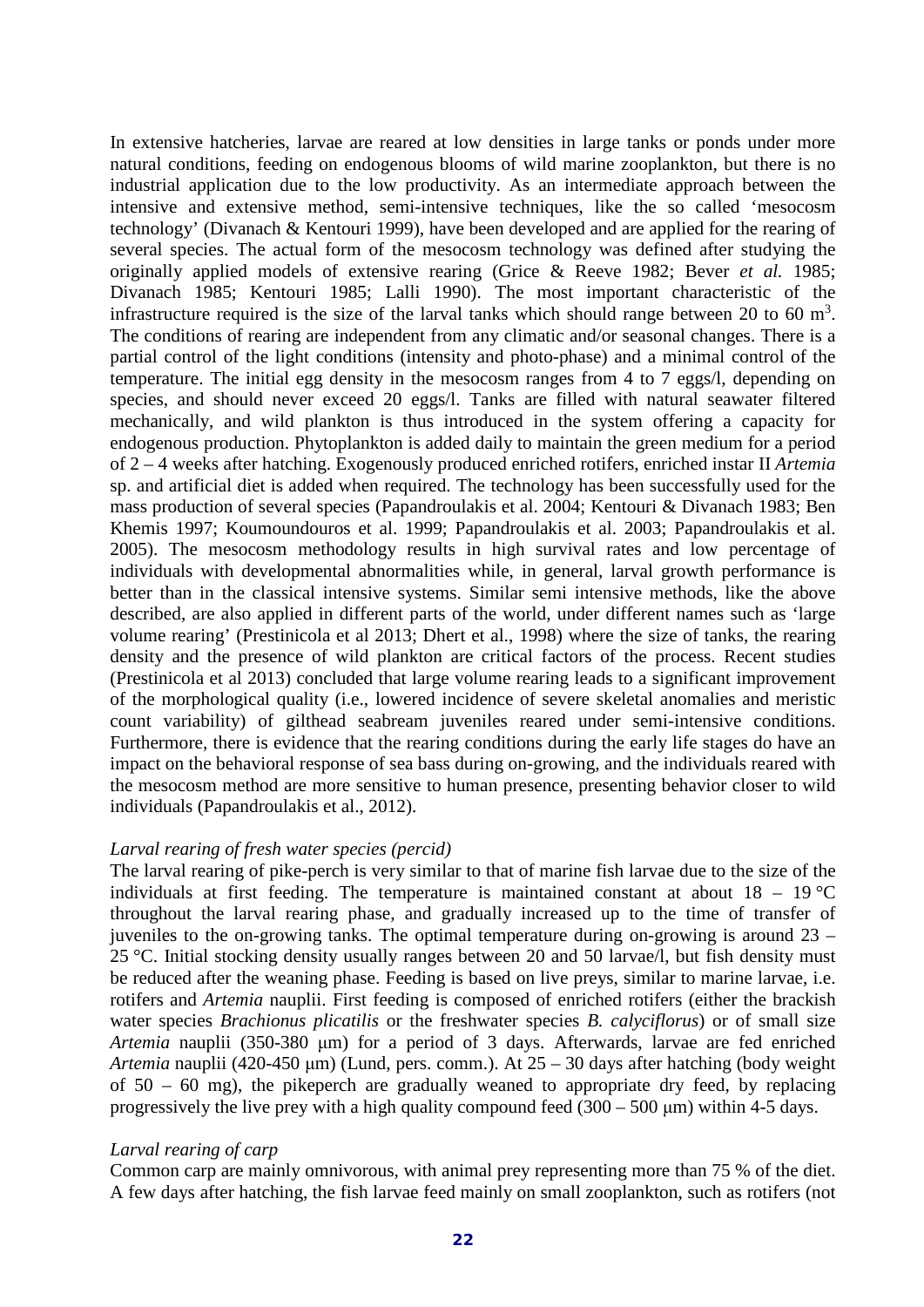enriched) and copepod nauplii. After a short period, however, they shift to larger organisms such as cladocerans and copepods (Dulic et al., 2011; Nunn et al., 2012) or, seldom, to non-enriched *Artemia* nauplii. This change occurs gradually, largely depending on the size of the fish mouth, that is also correlated with body size. The size at which individuals shift from planktivorous to benthivorous feeding habit, however, depends on many factors, such as the availability of planktonic and benthic food, as well as the ratio between both types of food. Crustaceans will form the main component of the feed until individuals reach 100 – 150 mm. The amount of zooplankton ingested increases with fish size. From the juvenile stage onward, carp is primarily a bottom feeder, and aquatic insects (mainly benthic larvae of chironomids) form the main component of the diet (Adamek, 2014, pers. comm).

### *Larval rearing of molluscs and crustaceans*

Mollusc larvae and start-feeding shrimp larvae are filter feeders and consequently feed on phytoplankton, which should be produced following the above recommendations (see section 4.4.1). Later stages of shrimp (mysis and postlarval stage), and most other crustacean larvae are first fed on *Artemia* and later on microdiets, therefore recommendations of section 4.4.2 should be applied, especially considering enrichment on polyunsaturated fatty acids.

For mollusc rearing, low densities are commonly used. For crustaceans, stocking density has variable effects: shrimp postlarvae can be kept at higher densities, while this is not the case for prawns and even less for crab and lobster.

### *Reflections of the Group / Balancing of arguments in the light of organic farming principles*

For marine fish, there is evidence that juveniles produced with 'mesocosm' or 'large volume rearing' systems are more similar in behaviour and morphology to their wild counterparts. With respect to freshwater fish, molluscs and crustaceans, there is not enough experience with comparable rearing systems for drawing such conclusions.

### *Conclusions*

The Group recommends that for larval rearing of marine fish species, methods such as the 'mesocosm' or 'large volume rearing' should be used. The specific requirements for these rearing systems include:

- An initial stocking density below 20 eggs or larvae/l.
- Larval rearing tank volume of minimum  $20 \text{ m}^3$ .
- Feeding of larvae on the natural plankton developing in the tank that is supplemented by externally produced phytoplankton and zooplankton.

With respect to the larval rearing of freshwater fish, molluscs and crustaceans, the Group cannot make specific recommendations at the moment, because of lack of scientifically based investigations.

## *4.4.4 Microbial control in hatchery*

### *Introduction, scope of this chapter*

As in any aquaculture operation, microbial control in hatcheries is essential and standard disinfection methods are applied for the facility and the equipment used. The list of substances in Annex VII covers the general requirements. Specific aspects are discussed below.

### *Disinfection of eggs*

In some cases, fish eggs are disinfected. Disinfection of eggs is mandatory in salmonid species. In marine species, it is not frequently practised. The OIE manual recommends the use of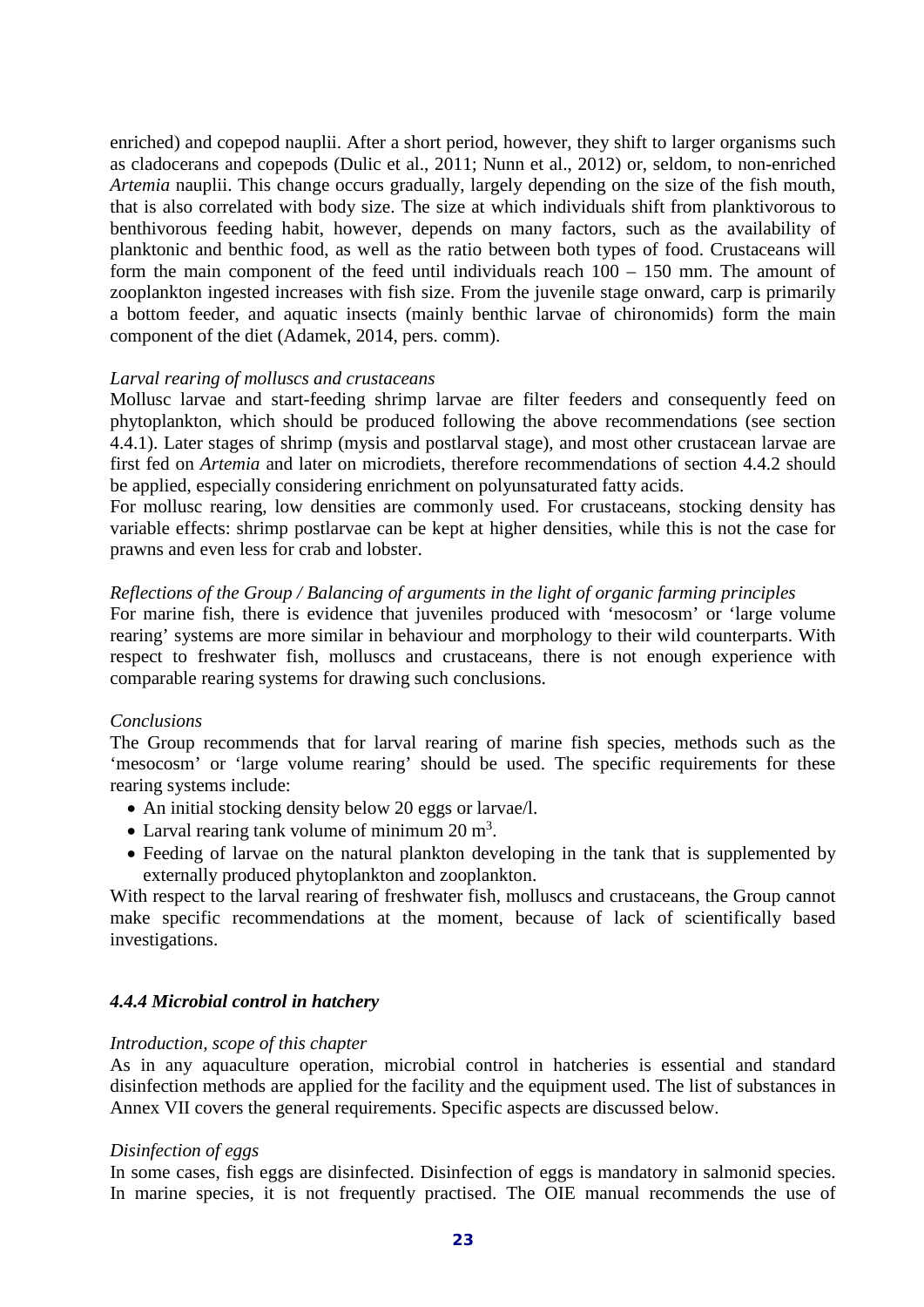iodophors for egg disinfection (OIE 2012). Hydrogen peroxide is also used. For organic production, the Group recommends that no other substances than iodophors and hydrogen peroxide should be used for eggs disinfection.

### *Disinfection of zooplankton*

Hydrogen peroxide is often used for disinfection of the live prey before administering the prey to the larvae. The range of substances authorized in Annex VII is sufficient, and there is no need for amendments.

#### *Control of bacteria in hatcheries*

The aquatic environment is more supportive to pathogenic bacteria, independently of their host, than the terrestrial environment and, consequently, pathogens can reach high densities around the animals, which then ingest them either with the feed or when they are drinking. As a consequence, culturing several species of aquatic animals (especially larval stages) in many cases suffers from highly unpredictable survival rates because of bacterial diseases (Verschuere et al., 2000). Independently from the species reared, no antibiotics are used in larval rearing, as larvae are in general very vulnerable and cannot tolerate the treatment. Hence, techniques to control pathogenic bacteria are paramount to the further development of the aquaculture sector.

In the review of Defoirdt et al. (2007) a critical evaluation is presented of alternative measures that have recently been developed to control disease caused by *V. harveyi* and closely related bacteria. Techniques discussed include phage therapy, the use of SCFAs and polyhydroxyalkanoates, quorum-sensing disruption, probiotics and 'green water' (see section 4.4.3 for explanation). Some of the techniques have only been studied recently and have only been tested in the laboratory (e.g. disruption of cell-to-cell communication), whereas others have a longer history, including farm trials (e.g. the application of probiotics). Each of the techniques has its advantages but also its limitations. In fact, none of them will probably be successful in all cases. Therefore, it is of importance to develop further all of these alternatives to construct a toolbox containing different sustainable measures. A good management strategy might then use different techniques in rotation to prevent resistance development. Alternatively, it might be valuable to determine which techniques are, and which are not, compatible with each other, to apply them together to maximize the chance of protecting the animals successfully.

### *Conclusions*

Provided that the recommendations in chapter 4.5 are followed, the Group considers that the range of substances in Annex VII covers the general requirements for microbial control in hatcheries. However, alternative methods should be considered as soon as they become available for practical use.

### *4.4.5 Weaning procedure*

### *Feed mixes*

Feed mixes for weaning are different from those for on-growing. The Group thinks that their production in organic quality is technically possible. At the moment, the Group is not aware of any organic weaning diets which would comply with organic production rules. However, some manufacturers would be interested to produce such feeds, if there is sufficient demand.

The Group would welcome that feed companies develop organic diets for the early stages, in order to cover the specific requirements of the juveniles. During the weaning and the pregrowing phase, when dry feeds are used, the rules for organic aquaculture should be applied, both in terms of management and type of feed used.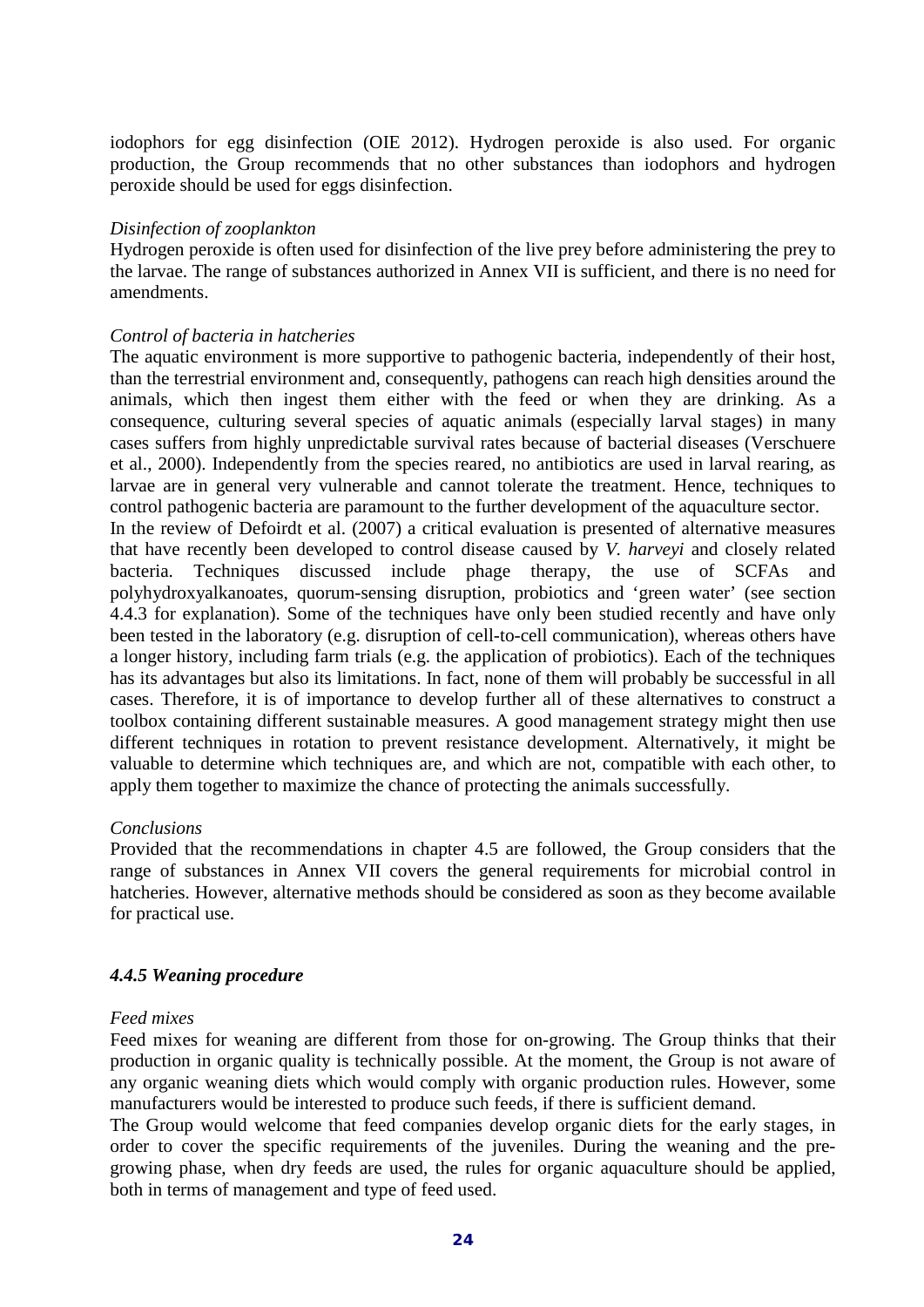# **4.5 Evaluation of substances for cleaning and disinfection**

## *4.5.1 General comments on cleaning and disinfection*

### *Use of substances in the presence of animals – experiences in Denmark*

Currently, section 2.2 of Annex VII only includes limestone and dolomite as allowed for use in presence of aquatic animals. However, the possibility of using only these two substances is an urgent challenge for sustainable performance of the organic farming. Negotiations with the Danish authorities resulted in an amending specific authorization (DK, 2010) which allows the use of the following substances in Danish organic aquaculture:

- rock salt/ sea salt
- hydrogen peroxide
- sodium percarbonate
- mixture of hydrogen peroxide and peracetic acid
- calcium hydroxide (slaked lime)

Rock and sea salt, hydrogen peroxide, sodium percarbonate and mixtures of hydrogen peroxide and peracetic acid can be used in the presence of animals; slaked lime can be used prior to inlet to the ponds/tanks. At the time of authorization of these substances in 2010, research at DTU Aqua already had indicated positive results by using the substances as sanitizers in trout farming to keep sufficiently hygienic conditions/suppressed disease incidence. Research already carried out in recent years, and still ongoing, on these few substances has been shown to be efficient against pathogens, environmentally friendly and with no health risks for animals or humans (Pedersen et al., 2006; 2012; 2013). The above mentioned substances have proven to be useful in organic farming, as replacement for formaldehyde, chloramin-T and blue vitriol (copper sulphate). Indeed, organic farming is dependent on sanitizers for proper management and securing fish welfare, as farming in open systems increases the risk of infection with parasites, bacteria, viruses and fungi. Such substances were introduced in Danish aquaculture practice to improve environmental/labour conditions and to reduce possible negative environmental impact.

## *Use of substances in organic production*

In this chapter, the Group evaluates the inclusion of substances in section 2 of Annex VII of the Reg. 889/2008.

The Group underlines that even for those substances which are *not* listed in Annex VII, the use is still possible with a veterinary prescription (see Art. 25t(2) of Reg. 889/2008).

## *Biocides legislation*

The use of disinfectants is subject to Reg. 528/2012. This regulation distinguishes between various 'product-types' of biocides (see Annex V). Disinfectants used in aquaculture fall into product-type 3 'veterinary hygiene'. This category includes products for use in all animals (also terrestrial), and there is no specific sub-category for aquaculture.

Most of the substances discussed in this report have been in use for many years. Such substances are subject to the EU's biocide re-evaluation programme, which is still on-going. For the moment, only few substances have been re-evaluated as biocides. In particular, the public register of 'draft assessment reports' on the European Commission's website 'CIRCABC' does not yet contain any entries for product-type 3. For substances which were classified as 'existing active substances' in Reg. 1451/2007, national authorizations remain valid until the re-evaluation at EU level is completed.

*Veterinary medicinal products legislation*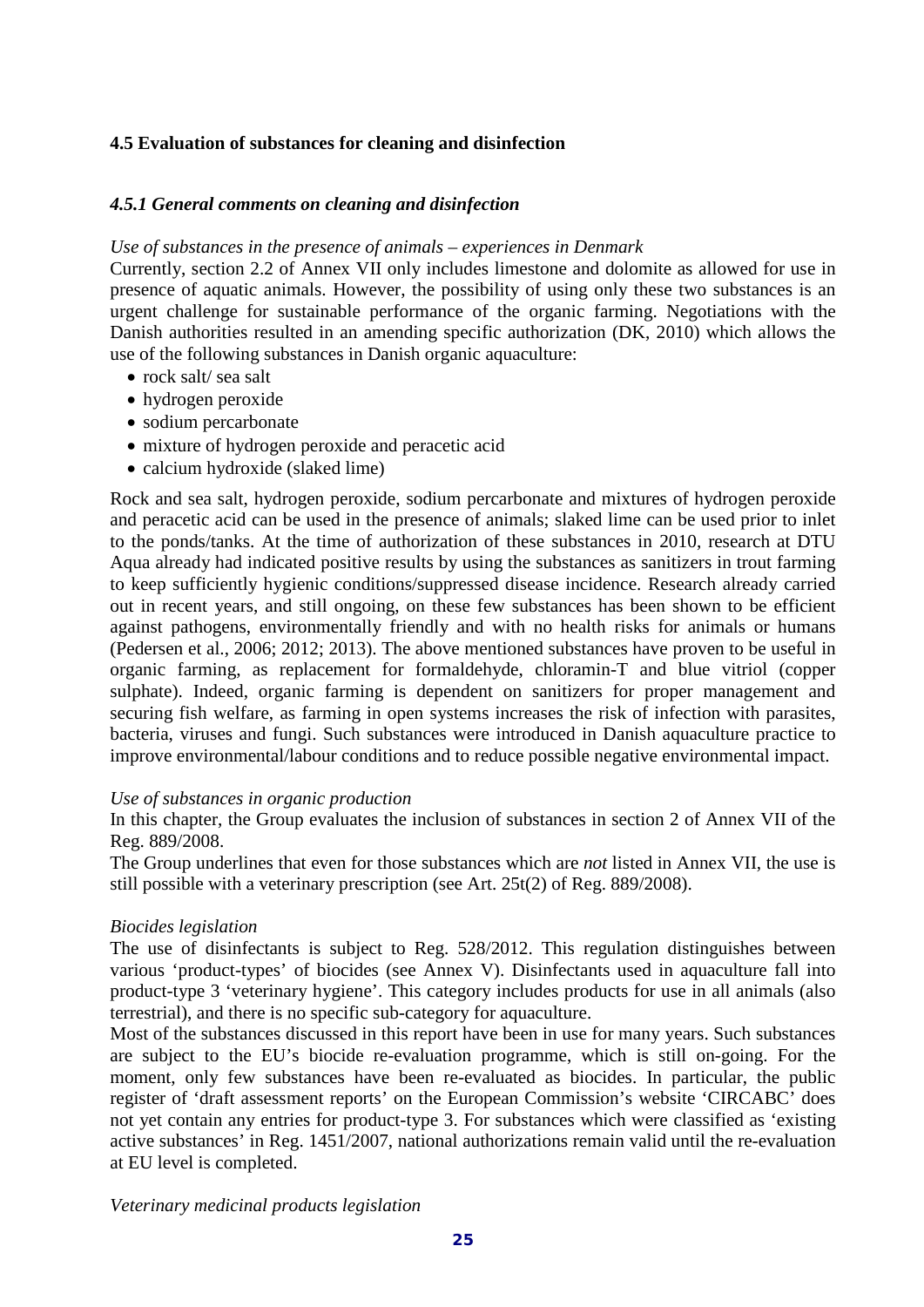Veterinary medicinal products are in the scope of Dir. 2001/82/EC. According to a guidance document<sup>[1](#page-25-0)</sup>, products for the control of external parasites of fish, used by adding the products to the water where fish swim, would normally be considered as veterinary medicinal products. However, the document admits in the absence of claims and in specific cases, they could also be considered as biocides. Finally, the document states that this advice is not legally binding, as only the Court of Justice can give an authoritative interpretation of existing Community law.

### *Conclusions on regulatory aspects*

- (1)The requests on disinfectants should not be postponed. Several member states have stated that the organic aquaculture sector urgently needs adaptations in the list of authorized disinfectants. In order to meet this need, the Group has decided to consider also substances for which no re-evaluation as biocides is available yet. This advice should be reconfirmed when the biocides re-evaluation is completed.
- (2)It is not always simple to determine whether a given substance falls mainly under biocides legislation, veterinary medicinal products legislation or possibly some other legislation at EU and/or member state level. For these cases, the Group suggests to use a wording which clarifies that these substances must be used in compliance with general legislation, without anticipating association with any specific legislation (see proposals in section 4.6.2).

## *4.5.2 Tosylchloramide sodium (Chloramine T)*

### *Introduction, scope of this chapter*

The Group was asked whether tosylchloramide sodium can be used in the presence of aquaculture animals (inclusion in section 2.2 of Annex VII).

Tosylchloramide sodium is also known by several other names, such as 'chloramine T', 'Nchloro tosylamide' or 'N-chloro 4-methylbenzenesulfonamide, sodium salt'. It has the CAS number 127-65-1 (see glossary), and the molecular formula  $C_7H_7CINO_2S\cdot Na$  (3H<sub>2</sub>O). Despite the similarly sounding name 'chloramine T', this substance should not be confused with 'chloramines', which are derivatives of ammonia by substitution of one, two or three hydrogen atoms with chlorine atoms.

### *Authorization in general aquaculture and in organic production*

Tosylchloramide sodium was identified as an 'existing active substance' (Reg. 1451/2007). At the moment, no draft assessment report is available and it has not been approved for PT 3. Thus, national authorizations remain valid until the re-evaluation at EU level is completed. For some other uses of tosylchloramide sodium (PT 1, 6, 9, 10 and 11), approval was rejected. No MRL is set for tosylchloramide sodium in fin fish (Reg. 37/2010). In organic production, tosylchloramide sodium is currently not authorized.

### *Technological or physiological functionality for the intended use*

Tosylchloramide sodium is a strong oxidizing agent. Its action is based on an irreversible destruction of microbial cell material. It is active against a wide range of micro-organisms,

<span id="page-25-0"></span><sup>&</sup>lt;sup>1</sup> Doc-Biocides-2002/01 (Version 08.01.2008). Guidance document agreed between the Commission services and the competent authorities of the Member States for the Biocidal Products Directive 98/8/EC and for the Medicinal Products for Human Use Directive 2001/83/EC and the Veterinary Medicinal Products Directive 2001/82/EC. BORDERLINE BETWEEN DIRECTIVE 98/8/EC CONCERNING THE PLACING ON THE MARKET OF BIOCIDAL PRODUCTS, DIRECTIVE 2001/83/EC CONCERNING MEDICINAL PRODUCTS FOR HUMAN USE AND DIRECTIVE 2001/82/EC CONCERNING VETERINARY MEDICINAL PRODUCTS. -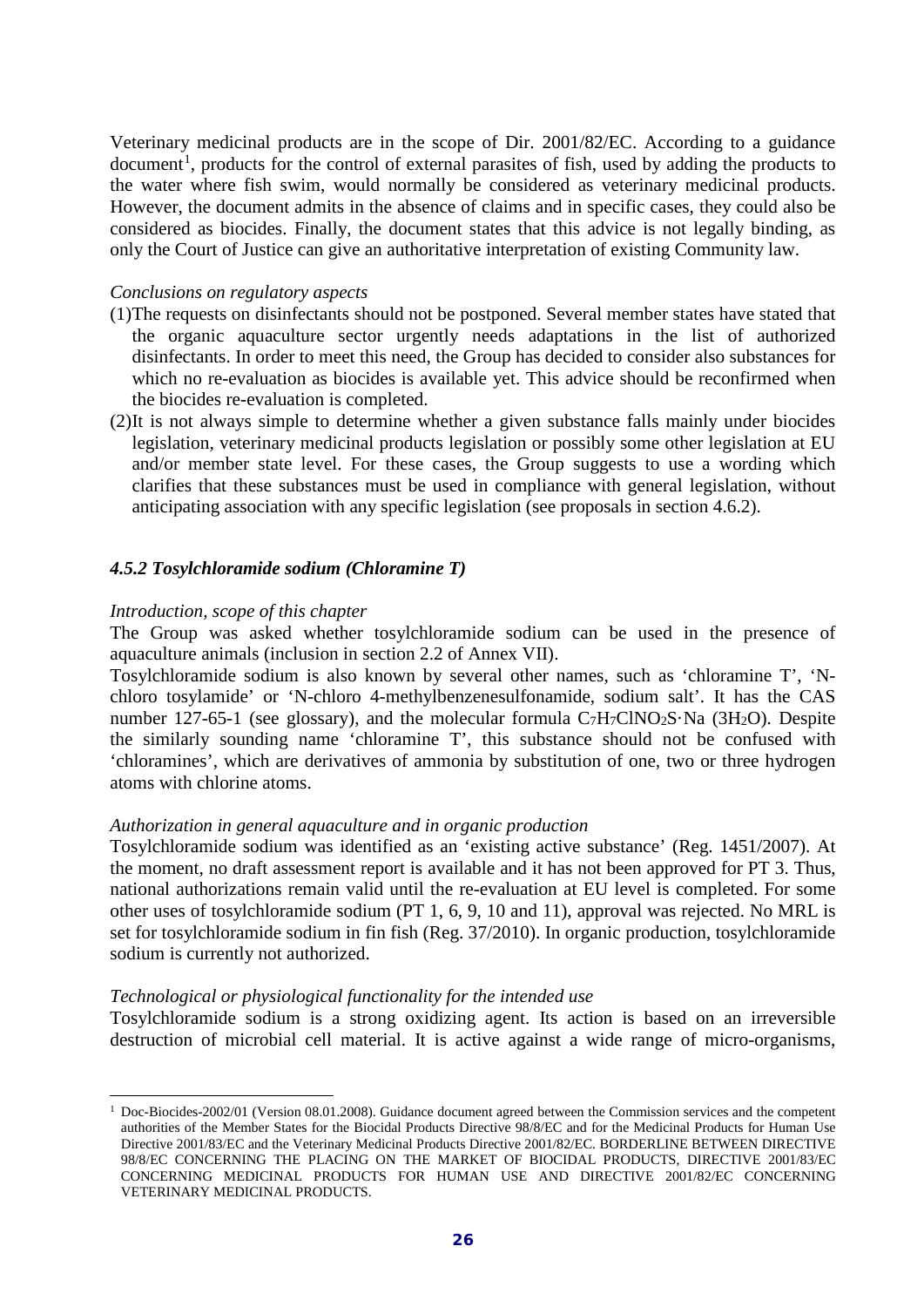including tuberculosis, foot-and-mouth disease and avian influenza. It is used for disinfecting surfaces and tools in hospitals, laboratories, medical, dental and veterinary facilities.

In aquaculture, it can be used for disinfection of installations and tools, as well as for preventive or therapeutic treatments of bacterial gill disease (EMEA 2005). The dossier mentions disinfections of various equipments, egg disinfection at the hatchery, and control of White Spot Disease (*Ichthyophthirius multifiliis*) in on-growing fish.

### *Necessity for intended use, known alternatives*

The dossier does not give sufficient evidence of the necessity for using tosylchloramide sodium. The dossier stresses the use against white spot disease. However, there are alternatives for treating this disease (e.g. salt water, hydrogen peroxide).

### *Origin of raw materials, methods of manufacture*

Tosylchloramide sodium is a synthetic substance. It is manufactured from p-toluenesulfonamide and sodium hypochlorite.

### *Environmental issues, use of resources, recycling*

No evaluation as a biocide is available yet. According to the dossier, tosylchloramide sodium fully degrades within a few hours to a few days, depending on the properties of the receiving water. The environmental fate of the resulting chlorine is not further explained. Tosylchloramide sodium does not accumulate in sediments or trophic chains.

According to Danish environmental legislation<sup>[2](#page-26-0)</sup>, the maximum limit for discharge of tosylchloramide sodium is 5.8 µg/l. This precludes the use of tosylchloramide in practical aquaculture.

### *Animal welfare issues*

If used correctly, the Group has no concerns over its impact on animal welfare. On the contrary, the prevention or cure of gill disease or other diseases is beneficial for the welfare of fish.

### *Human health issues*

No evaluation as a biocide is available yet. If used correctly, the Group has no concerns over human health effects.

*Impact on food quality*  No issue

### *Traditional use and precedents in organic production*

Tosylchloramide sodium has no traditional use in EU organic production.

# *Authorised use in organic farming outside the EU / international harmonization of organic farming standards*

At the moment, neither the Codex Alimentarius Guidelines for the production, processing, labelling and marketing of organically produced foods (GL 32-1999, last amended 2013) nor the National Organic Program (USA) cover aquaculture. The NOP rules for livestock production do not allow the use of tosylchloramide sodium.

<span id="page-26-0"></span><sup>2</sup> BEK nr 1022 af 25/08/2010 (Danish national consolidation act no. 1022 of 25/08/2010 'Consolidation act on environmental quality requirements for wetlands and requests to discharge of pollutants to water courses, lakes and the sea').  $\mathfrak{D}$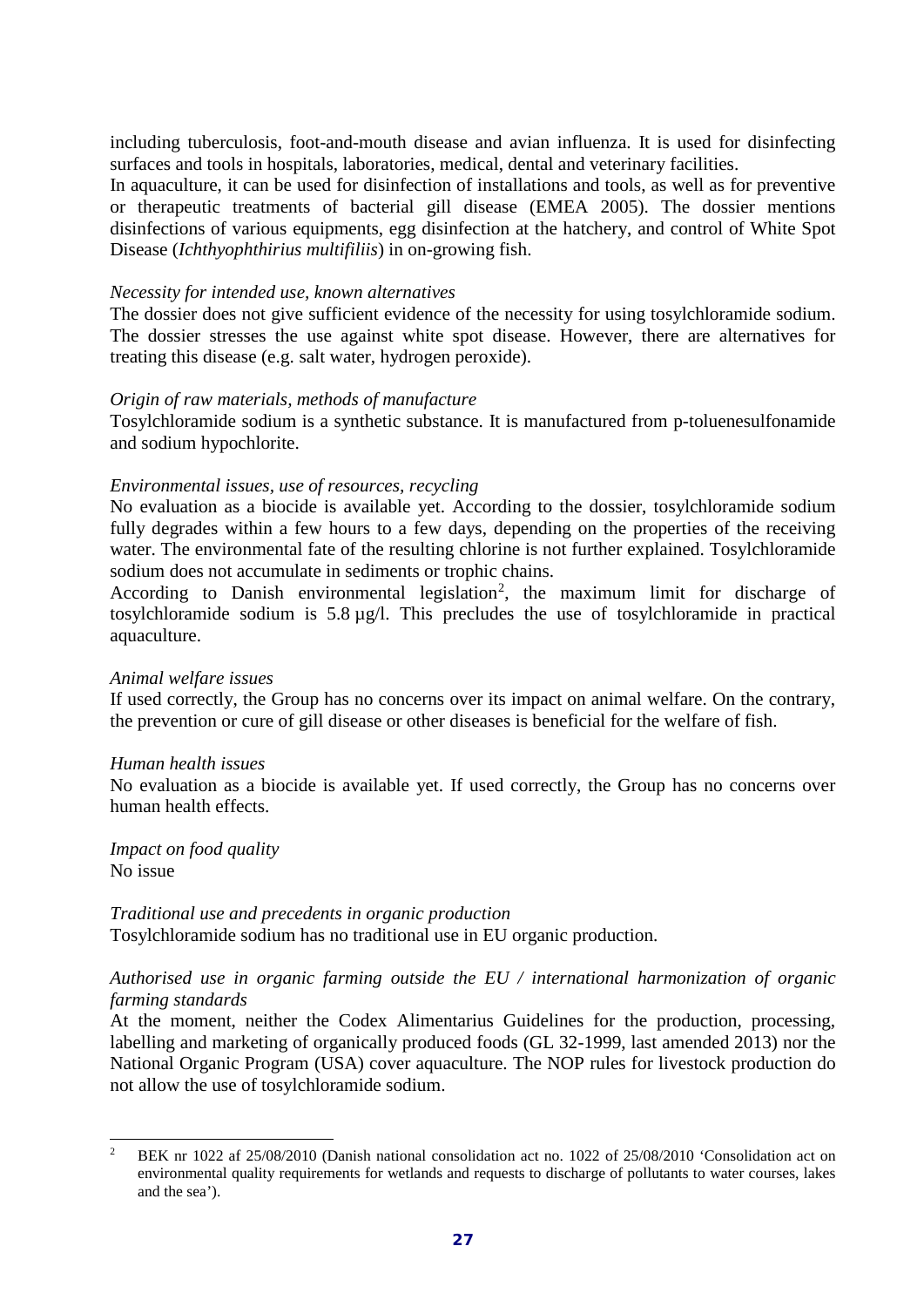*Reflections of the Group / Balancing of arguments in the light of organic farming principles* Tosylchloramide sodium is a synthetic substance. There are authorized alternatives in Annex VII, and veterinary treatments would be an additional option.

### *Conclusions*

The Group concluded that the use of tosylchloramide sodium for disinfection is not in line with the objectives, criteria and principles of organic farming as laid down in Council Regulation (EC) No 834/2007. It should therefore not be included in Annex VII.

### *4.5.3 Hydrogen peroxide / sodium percarbonate*

#### *Introduction, scope of this chapter*

Hydrogen peroxide is already authorized for use in the *absence* of aquaculture animals (section 2.1 of Annex VII). The Group was asked to evaluate whether it could also be used in the *presence* of aquaculture animals (section 2.2 of Annex VII). In addition, the dossier also requests the authorization of the 'powder form' (sodium percarbonate).

Hydrogen peroxide has the chemical formula  $H_2O_2$ . It is the simplest peroxide and a strong oxidizer. Sodium percarbonate is an adduct of sodium carbonate  $(Na<sub>2</sub>CO<sub>3</sub>)$  and hydrogen peroxide  $(H_2O_2)$ , with the formula  $2Na_2CO_3 \cdot 3H_2O_2$ . Due to its content of hydrogen peroxide, it is also an oxidizing agent.

This chapter discusses mainly hydrogen peroxide. Sodium percarbonate is mentioned in some places.

### *Authorization in general aquaculture and in organic production*

Hydrogen peroxide is authorized for disinfection under general legislation as 'existing substance'. It is also authorized as a veterinary treatment against sea lice in salmonids.

According to Danish national Consolidation Act no. 1671 (22. Dec. 2010), on Organic Food and Organic Aquaculture, Art. 7, § 14 the use of hydrogen peroxide is authorised for use in water in presence of aquaculture animals in Danish organic production (see chapter 4.5.1).

#### *Technological or physiological functionality for the intended use*

Hydrogen peroxide has a wide range of uses as a bleaching agent and disinfectant in industry, medicine, dentistry and agriculture. Hydrogen peroxide is very effective against all kinds of pathogenic microorganisms (bacteria, fungi, parasites). In aquaculture, it can be used as a broadspectrum disinfectant in all live stages of different species of fish and shellfish, including eggs. Hydrogen peroxide has various applications: in the *absence* of animals, it is used as a general disinfectant, as a water sanitizer, i.e. to lower bacterial loads and as part of biofilter maintenance in recirculated systems, and to reduce geosmine during depuration. In the *presence* of animals, it is used at the hatcheries and for on-growing for water treatment against the motile forms of one of the most common parasites of fish: *Ichtyobodo necator* (provoking direct mortality or major branchial injuries leading to bacterial infections) and *Ichthyophthirius multifiliis* (belonging the protozoa ciliates and provoking the White Spot Disease), on eggs and broodstock against *Saprolegnia*, to treat Amoebic Gill Disease in Salmonids and to disinfect zooplankton before feeding to marine larvae (see review by Yanong, 2014). Hydrogen peroxide is easy to use as a dip, flush or bath treatment and concentration can easily be monitored by use of test strips.

Sodium percarbonate is used to disinfect ponds in the absence of animals, and also together with water filtration to treat parasites (Heinecke and Buchmann 2009). It is also used for terminal disinfection and cleaning of systems. It increases pH and liberates hydrogen peroxide (Heinecke & Buchmann, 2009; Møller et al., 2010; Pedersen et al., 2006; Pedersen & Pedersen, 2012; Saez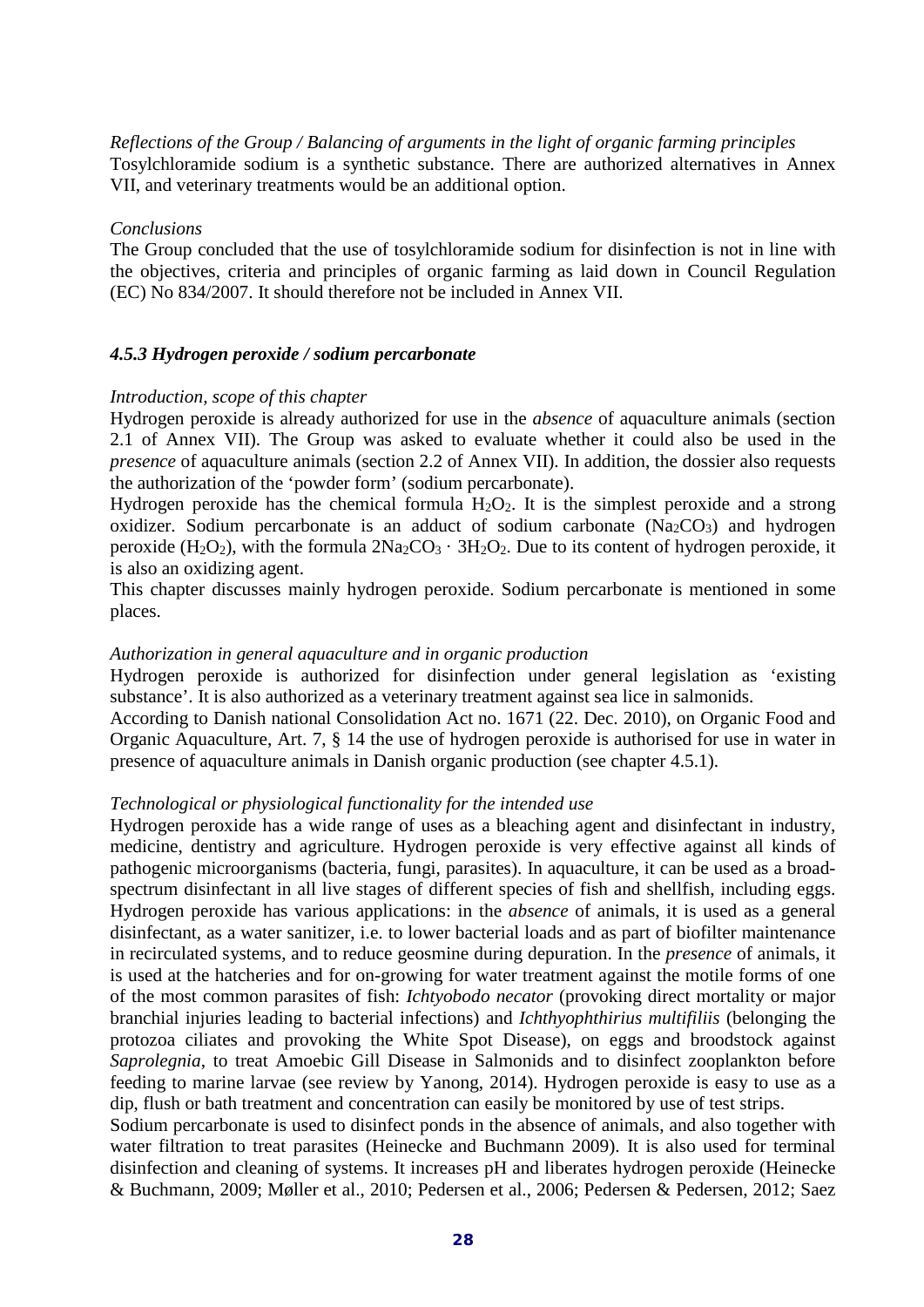& Bowser, 2001; Schmidt et al., 2006). Sodium percarbonate may also be used as emergency oxygen ('oxygen powder'), as it liberates  $O_2$  during degradation.

### *Necessity for intended use, known alternatives*

Hydrogen peroxide has been used in aquaculture as a substitute for other, less preferable, substances such as formaldehyde or tosamylchloramine sodium.

### *Origin of raw materials, methods of manufacture*

Hydrogen peroxide is naturally produced in trace quantities by organisms (Schmidt et al., 2006), most notably by a respiratory burst as part of the immune response. The substance used for disinfection is manufactured synthetically, most frequently by the anthraquinone process.

Sodium percarbonate is produced industrially by reaction of sodium carbonate and hydrogen peroxide, followed by crystallization. The Group has no evidence for a natural occurrence of sodium percarbonate.

### *Environmental issues, use of resources, recycling*

Hydrogen peroxide spontaneously dissociates in water producing dissolved oxygen and water. When discharged into the river system, it disappears in a few hours to a few days (half-life of about 5 days in continental aquatic environment). The more the water contains oxidizable matter the faster the dissolution (consumption by organic matter in the water column, sediment, macrophytes). It does not accumulate in the sediments or in the food chain.

Hydrogen peroxide has little or no chronic toxicity in the aquatic environment, due to its chemical properties. It is also produced naturally by aquatic ecosystems in low concentrations.

Regarding acute toxicity (exposure to hydrogen peroxide less than a few hours), the data is abundant for fish (cf. Schmidt et al., 2006). There is no risk of acute toxicity on the aquatic environment under normal conditions of handling.

### *Animal welfare issues*

The Group has no concerns. On the contrary, it is desirable as water sanitizer.

### *Human health issues*

As long as hydrogen peroxide and sodium percarbonate are used correctly, the Group has no concerns. Sodium percarbonate is easier for handling than hydrogen peroxide.

*Impact on food quality*  No concerns.

## *Traditional use and precedents in organic production*

Hydrogen peroxide is already authorized for use in the *absence* of aquaculture animals. In at least one member state (Denmark) its use in the presence of animals is authorized (see chapter 4.5.1).

# *Authorised use in organic farming outside the EU / international harmonization of organic farming standards*

At the moment, neither the Codex Alimentarius Guidelines for the production, processing, labelling and marketing of organically produced foods (GL 32-1999, last amended 2013) nor the National Organic Program (USA) cover aquaculture. The NOP rules for livestock production allow the use of hydrogen peroxide 'as disinfectants, sanitizers and medical treatments as applicable', i.e. in the absence and in the presence of animals. Sodium percarbonate is not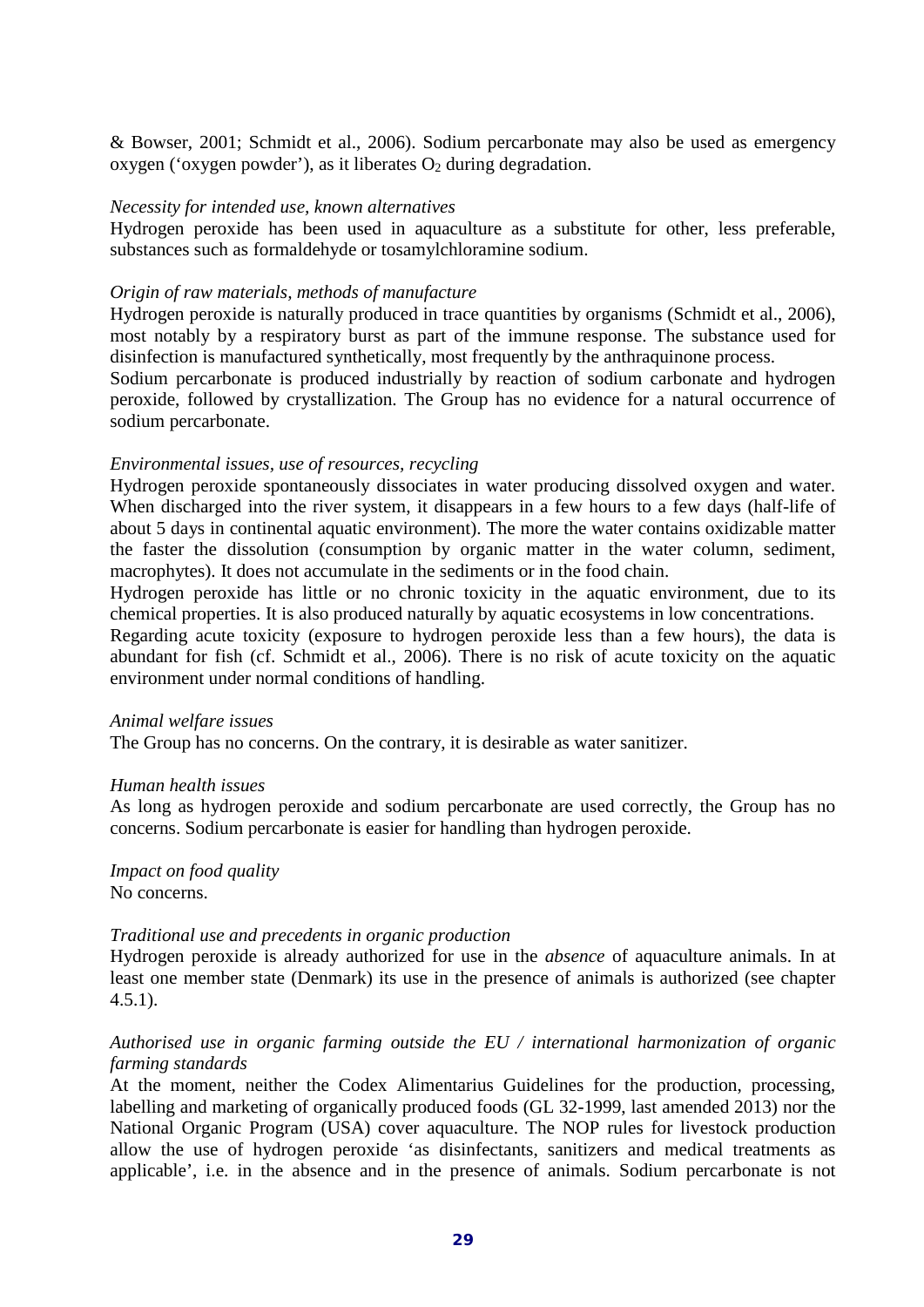allowed for livestock production, but it may be used as a pesticide, 'if the requirements of 205.206(e)<sup>[3](#page-29-0)</sup> are met'.

*Reflections of the Group / Balancing of arguments in the light of organic farming principles* Sodium percarbonate acts by releasing hydrogen peroxide as active substance. Nevertheless, hydrogen peroxide and sodium percarbonate are two separate, clearly defined substances. Sodium percarbonate would need to be listed explicitly in Annex VII, in order to be authorized. Water treatment/sanitation and disinfection is part of good fish husbandry and health management in the aquaculture production. Hydrogen peroxide/sodium percarbonate is efficient against external fungi and parasites that cause heavy damages both at the hatchery and at the ongrowing stages. Hydrogen peroxide/sodium percarbonate is easily degradable and considered as safe both regarding human health and environmental impact.

## *Conclusions*

The Group concluded that the use of hydrogen peroxide and sodium percarbonate in the absence as well as in the presence of animals is in line with the objectives, criteria and principles of organic farming as laid down in Council Regulation (EC) No 834/2007.

The Group recommends to include both substances in Annex VII, in the 'basic list of substances for management of aquatic environments'. The concept of the 'basic list of substances for management of aquatic environments' is explained in detail in chapter 4.6.

# *4.5.4 Peracetic acid and peroctanoic acid*

## *Introduction, scope of this chapter*

Peracetic acid and peroctanoic acid are already authorized for use in the *absence* of aquaculture animals (section 2.1 of Annex VII). The Group was asked to evaluate whether they could also be used in the *presence* of aquaculture animals (section 2.2 of Annex VII). The simultaneous listing of these two acids can apparently be traced back to the existence of a commercial product containing these two active substances. The Group chose to carry out a general evaluation of these substances, not restricted to a particular commercial product.

Peracetic acid (also known as peroxyacetic acid, or PAA; CAS number: 79-21-0), is an organic compound with the formula CH3COOOH. This organic peroxide is a highly corrosive, colourless liquid. It is frequently used as a disinfectant, also without peroctanoic acid.

Peroctanoic acid (also known as peroxyoctanoic acid; CAS number: 33734-57-5) has the formula CH3(CH2)6COOOH. It is similar to peracetic acid, but has a longer hydrocarbon chain. This substance is not commonly used for disinfection. The only use that the Group is aware of is in the commercial product mentioned above, where it is a minor ingredient. The Group had very limited information on peroctanoic acid at disposal.

*Authorization in general aquaculture and in organic production*

Both for peracetic and peroctanoic acid, applications as PT 3 biocides are pending.

According to Danish national Consolidation Act no. 1671 (22. Dec. 2010), on Organic Food and Organic Aquaculture, Art. 7, § 14 the use of peracetic acid is authorised for use in water in presence of aquaculture animals in Danish organic production (see chapter 4.5.1).

## *Technological or physiological functionality for the intended use*

When peracetic acid dissolves in water, it dissociates to hydrogen peroxide (which is also authorized; see chapter 4.5.3) and acetic acid. Peracetic acid is a very powerful oxidant; the

-

<span id="page-29-0"></span><sup>&</sup>lt;sup>3</sup> reference to US law (, National Organic Program')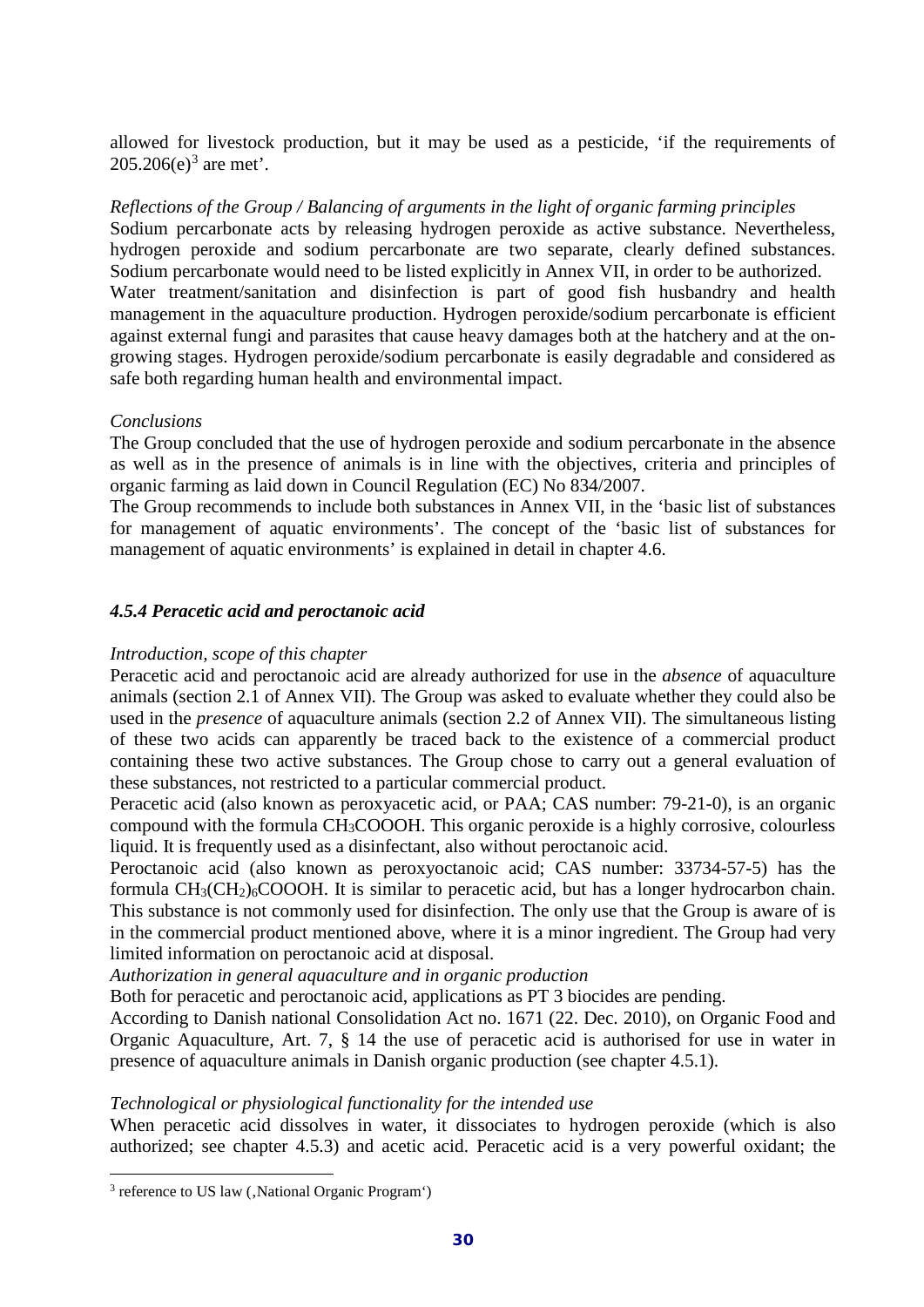oxidation potential outranges that of [chlorine](http://www.lenntech.com/water-disinfection/disinfectants-chlorine.htm) and [chlorine dioxide.](http://www.lenntech.com/water-disinfection/disinfectants-chlorine-dioxide.htm) Peracetic acid is used in aquaculture as a sanitizer, similar to applications with hydrogen peroxide (see chapter 4.5.3 above) (Kitis, 2004; Meinelt et al., 2009; Pedersen et al., 2009; Pedersen et. al., 2013).

Based on structural analogy, the Group assumes that a similar reaction occurs when peroctanoic acid dissolves in water, again releasing hydrogen peroxide.

#### *Necessity for intended use, known alternatives*

Peracetic acid and peroctanoic acid have been used in aquaculture as a substitute for other, less preferable, substances such as formaldehyde or tosylchloramide sodium.

#### *Origin of raw materials, methods of manufacture*

Peracetic acid is a synthetic substance. It is produced by autoxidation of acetaldehyde. The Group could not ascertain the origin of peroctanoic acid, but assumes that this is also a synthetic substance.

#### *Environmental issues, use of resources, recycling*

Peracetic acid is easily degradable as it reacts with organic matter (chemical oxidation) in the water, as well as on surfaces. Degradation products of peracetic acid are via acetic acid to acetate and  $CO<sub>2</sub>$  and  $H<sub>2</sub>O$  as end products. Half-life at realistic dosage is typically below 1 hour in aquaculture systems. Moreover, peracetic acid trade products require only small application doses, thus limiting the environmental impact (Pedersen et al., 2009; Pedersen et al., 2013). For peroctanoic acid, the Group assumes similar degradation, also finally leading to  $CO<sub>2</sub>$  and H2O as end products.

#### *Animal welfare issues*

The Group has no concerns. On the contrary, the substances are desirable as water sanitizers.

#### *Human health issues*

As long as they are used correctly, the Group has no concerns.

### *Impact on food quality*  No issue.

#### *Traditional use and precedents in organic production*

Peracetic acid and peroctanoic acid are already authorized for use in the *absence* of aquaculture animals. In Denmark, peracetic acid is also authorised for use in *presence* of aquaculture animals (see chapter 4.5.1).

## *Authorised use in organic farming outside the EU / international harmonization of organic farming standards*

At the moment, neither the Codex Alimentarius Guidelines for the production, processing, labelling and marketing of organically produced foods (GL 32-1999, last amended 2013) nor the National Organic Program (USA) cover aquaculture. The NOP rules for livestock production allow the use of peracetic acid for cleaning and disinfection in the absence of animals, while peroctanoic acid is not allowed.

*Reflections of the Group / Balancing of arguments in the light of organic farming principles*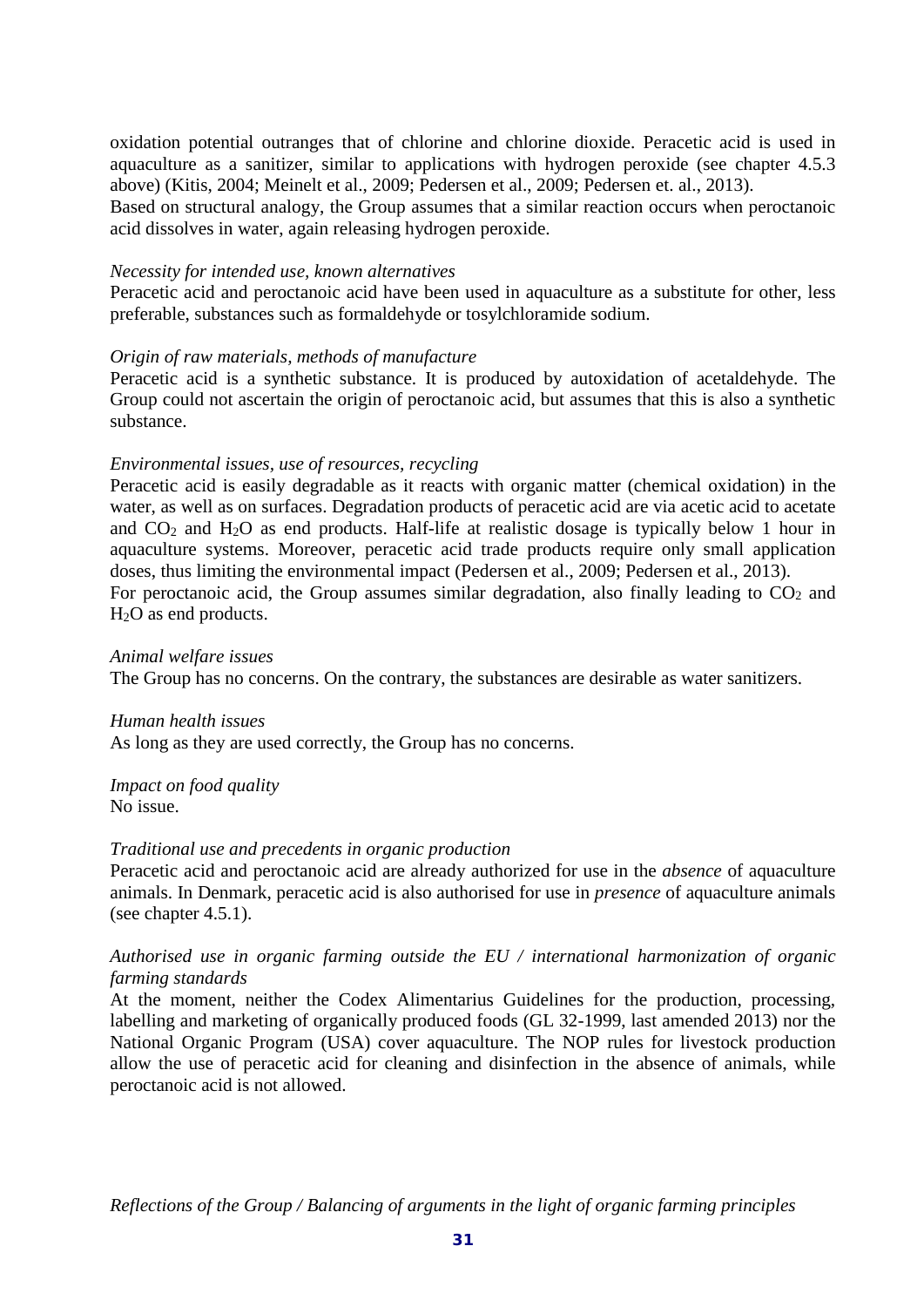Water treatment/sanitation and disinfection is part of good fish husbandry and health management in the aquaculture production. For peroctanoic acid, very limited information was available, so that the Group had to derive some informations from analogy with peracetic acid. However, the Group thinks that this can be justified by the similarity of these two substances, Peracetic acid and peroctanoic acid are efficient against bacteria and parasites that cause heavy damages both at the hatchery and at the on-growing stages. Both are easily degradable and will fully decay before discharge. They are considered as safe both regarding human health and environmental impact.

### *Conclusions*

The Group concluded that the use of peracetic acid and peroctanoic acid in the absence as well as in the presence of animals is in line with the objectives, criteria and principles of organic farming as laid down in Council Regulation (EC) No 834/2007.

The Group recommends inclusion of both substances in Annex VII, in the 'basic list of substances for management of aquatic environments' (see chapter 4.6).

# *4.5.5 Hypochlorous acid produced from mixtures of potassium peroxomonosulphate and sodium chloride*

## *Introduction, scope of this chapter*

The Group was requested to evaluate the acceptability of a solid commercial product which releases hypochlorous acid in water. The request was accompanied by a comprehensive documentation from the manufacturer, but not with a member state dossier. The Group chose to carry out a general evaluation of the active substances involved, not restricted to the particular commercial product.

The product contains a mixture of common sea salt/rock salt (NaCl) with a strong oxidizing agent in solid form. The oxidizing agent is a triple salt consisting of the active constituent potassium peroxomonosulfate (KHSO<sub>5</sub>), along with potassium hydrogen sulfate (KHSO<sub>4</sub>) and potassium sulfate  $(K_2SO_4)$ . When this mixture is added to water, chlorine  $(Cl_2)$  is formed.

Chlorine by nature reacts with water, and forms hypochlorous acid (HOCl) or the hypochlorite ion (OCl<sup>-</sup>) and the hydrogen ion (H<sup>+</sup>). Which form predominates depends on the pH of the water: under acidic conditions, hypochlorous acid predominates, while hypochlorite predominates under alkaline conditions. To stabilize the system and to achieve predominance of hypochlorous acid, an organic acid is added to the commercial product.

It is noteworthy that the hypochlorite ion is also formed when sodium hypochlorite or calcium hypochlorite (both included in section 2.1 of Annex VII) are dissolved in water.

### *Authorization in general aquaculture and in organic production*

The production of hypochlorous acid from mixtures of potassium peroxomonosulphate and sodium chloride is considered as '*in-situ* generated biocidal active substance' (EC 2014) and falls under the scope of the new biocides legislation (Reg. 528/2012). For such substances, the deadline for making a declaration of intention to notify a precursor has just expired (EC 2013), and no decisions have been published yet.

### *Technological or physiological functionality for the intended use*

Hypochlorous acid is a broad spectrum disinfectant, which is effective against a wide range of bacteria, viruses, fungi and mycoplasmas, including a range of plant, animal and human pathogens. It may be used in greenhouses, poultry, swine, equine and bovine production and in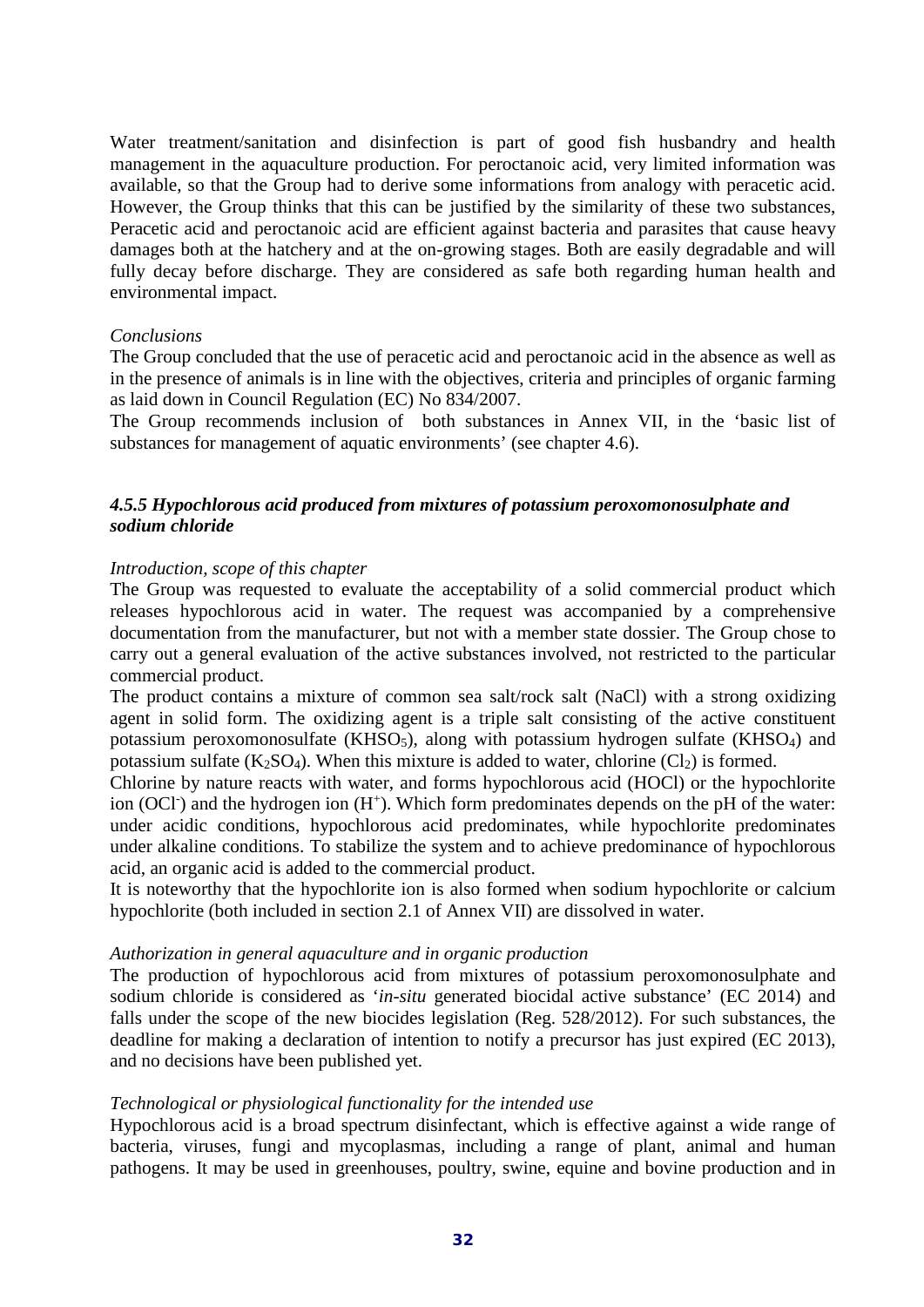aquaculture. In aquaculture, it is intended for disinfection of equipment, and it is commonly used in footbaths.

According to the dossier of the manufacturer, the biocidal activity of hypochlorous acid is greater than that of hypochlorite.

### *Necessity for intended use, known alternatives*

Hypochlorous acid might be an important sanitizer, along with similar substances listed in Annex VII.

#### *Origin of raw materials, methods of manufacture*

The oxidizing agent potassium peroxomonosulfate is synthetically manufactured.

### *Environmental issues, use of resources, recycling*

According to the dossier of the manufacturer, the environmental profile of hypochlorous acid is considered to be identical to hypochlorite, which is already listed in Annex VII.

*Animal welfare issues* No issues identified.

#### *Human health issues*

According to the dossier of the manufacturer, hypochlorous acid produced in this way is expected to be safer than sodium hypochlorite. In this sense, the Group has no concerns, if such products are used correctly.

#### *Impact on food quality*

If used in the absence of animals, the Group has no concerns.

#### *Traditional use and precedents in organic production*

Sodium hypochlorite and calcium hypochlorite have been authorized in organic production for a number of years, and are included in section 1, as well as section 2.1 of Annex VII. In aqueous solution, they form the hypochlorite ion, which is transformed into hypochlorous acid under acidic conditions. Thus, the same active ingredient has been authorized before.

## *Authorised use in organic farming outside the EU / international harmonization of organic farming standards*

At the moment, neither the Codex Alimentarius Guidelines for the production, processing, labelling and marketing of organically produced foods (GL 32-1999, last amended 2013) nor the National Organic Program (USA) cover aquaculture. The NOP rules for livestock production do not allow the use of potassium peroxomonosulphate.

#### *Reflections of the Group / Balancing of arguments in the light of organic farming principles*

The substances used to generate hypochlorous acid are synthetic, but the same is true for sodium and calcium hypochlorite. Because the active ingredient hypochlorous acid is the same as for sodium hypochlorite and calcium hypochlorite, the use of such mixtures seems similarly acceptable to the Group. The safety of handling is an argument in favour of hypochlorous acid produced from mixtures of potassium peroxomonosulphate and sodium chloride. The availability of an additional disinfectant may create new options for disinfection in aquaculture. In the Group's opinion, sufficient disinfection is clearly preferable to the use of veterinary drugs.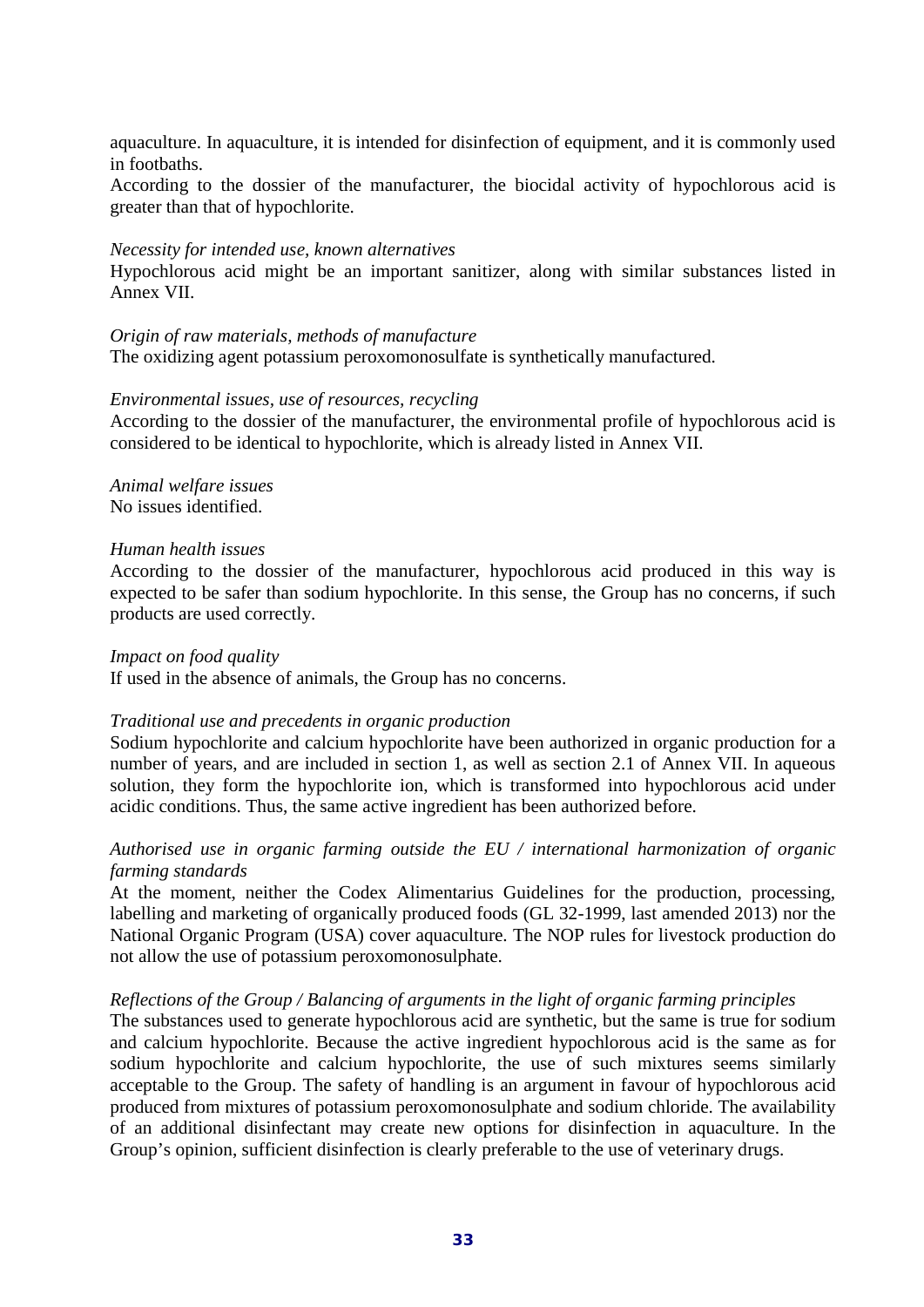### *Conclusions*

The Group concluded that the use of hypochlorous acid produced from mixtures of potassium peroxomonosulphate and sodium chloride in the absence of animals is in line with the objectives, criteria and principles of organic farming as laid down in Council Regulation (EC) No 834/2007. It should be included in Annex VII, along with sodium hypochlorite and calcium hypochlorite.

## *4.5.6 Sodium chloride (salt)*

## *Introduction, scope of this chapter*

Sodium chloride (NaCl) is commonly known as salt. It is already authorized for use in the *absence* of aquaculture animals (Annex VII). The Group was asked to evaluate whether it could also be used in the *presence* of aquaculture animals. The use of marine water can have the same effect as sodium chloride solutions on freshwater fish. On marine species, the use of freshwater can have the same effect.

## *Authorization in general aquaculture and in organic production*

Some of the potential applications of sodium chloride in fish production clearly do not fall under the scope of biocide legislation.

# *Technological or physiological functionality for the intended use*

Sodium chloride has many potential applications in fish production. It serves to reduce osmoregulatory stress during transport and handling, and to avoid methemoglobia (brown blood disease). In addition, it controls some parasites (protozoans on the gills and skin of fish) (Francis-Floyd 1993). Details of the use are given by Francis-Floyd (1993). Freshwater fish (together with their freshwater parasites) are exposed to solutions of sodium chloride or sea water. Dosage and treatment time must be adapted to the fish species and to the practical conditions. Similarly, marine fish (together with their marine parasites) can be exposed to freshwater. In both cases, the antiparasitic action is caused by the osmotic pressure.

## *Necessity for intended use, known alternatives*

With respect to its use for reducing stress during transport and handling, there are no alternatives. With respect to its effect on parasites, alternatives exist, but sodium chloride is preferable, because it is natural.

Freshwater is currently one of the treatments of choice for Amoebic Gill Disease, which is caused by *Neoparamoeba perurans,* a parasome. It has no toxicity issues and dosage is easier to manage than with hydrogen peroxide.

## *Origin of raw materials, methods of manufacture*

Sodium chloride is a natural substance of mineral origin. It is obtained either from sea water, or from mineral deposits.

## *Environmental issues, use of resources, recycling*

The Group is not aware of sodium chloride accumulation in free flowing water systems as an environmental concern. Note that in terrestrial cropping systems, salinisation is a major concern and needs to be avoided (see EGTOP report on greenhouse production).

## *Animal welfare issues*

Stress reduction during transport is beneficial. If properly used, the Group has no concerns.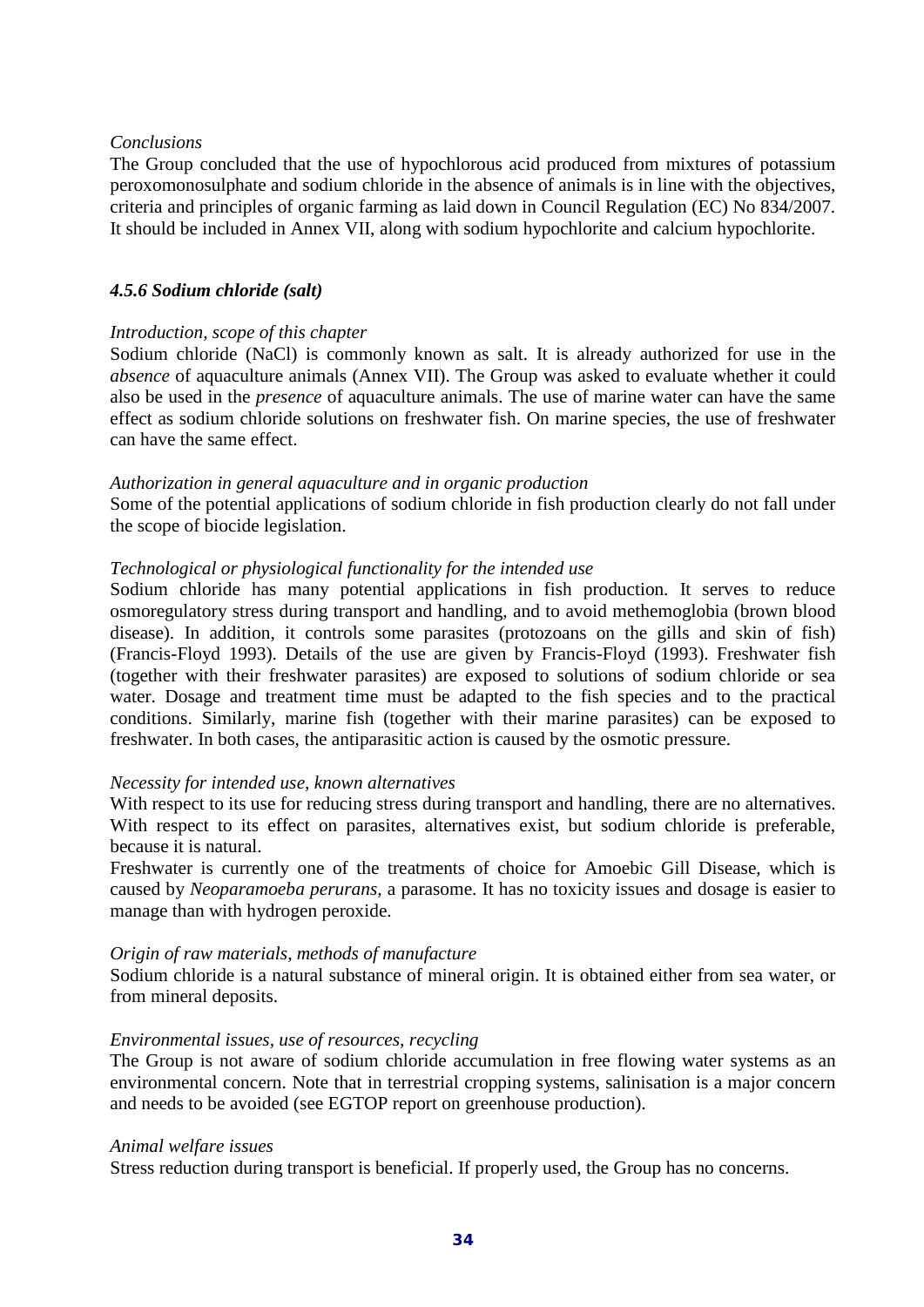*Human health issues* The Group has no concerns.

*Impact on food quality*  The Group has no concerns.

# *Traditional use and precedents in organic production*

The use of sodium chloride is already authorized in the *absence* of aquaculture animals (section 2.1 of Annex VII). In addition, sodium chloride is authorized as a fertilizer (Annex I), as feed material (Annex V) in food processing (Art. 27.1.e) and for seaweed dehydration (Art 29a.1).

# *Authorised use in organic farming outside the EU / international harmonization of organic farming standards*

At the moment, neither the Codex Alimentarius Guidelines for the production, processing, labelling and marketing of organically produced foods (GL 32-1999, last amended 2013) nor the National Organic Program (USA) cover aquaculture. The NOP rules for livestock production allow the use as feed, for health care and on management tools and production aides. However, it may not contain synthetic anti-caking agents or other prohibited substances.

# *Reflections of the Group / Balancing of arguments in the light of organic farming principles*

From the mode of action, the Group considers such treatments as management practices rather than as disinfection. Not only sodium chloride should be authorized, but also treatment with marine water and freshwater (as explained above).

## *Conclusions*

The Group concluded that the use of marine water and freshwater is in line with the objectives, criteria and principles of organic farming as laid down in Council Regulation (EC) No 834/2007. The Group recommends:

- 1. to include sodium chloride in the basic list of substance in Annex VII, and
- 2. to amend Art. 25s(6) as follows: "For biological control of ectoparasites preference shall be given to the use of cleaner fish, and to the use of freshwater, marine water and sodium chloride solutions".

# *4.5.7 Slaked lime*

## *Introduction, scope of this chapter*

Calcium *hydroxide* (Ca(OH)2) is traditionally called 'slaked lime'. It is obtained when calcium oxide is mixed with water. Calcium *oxide* (CaO) is also known as 'quicklime' or 'burnt lime'. The terminology in Annex VII is inconsistent: In section 1, both lime and 'quicklime' are mentioned (but the same substance is meant). In section 2.1, it is incorrectly referred to as 'lime' (a term which connotes various calcium-containing inorganic materials, such as carbonates, oxides and hydroxides of calcium).

The Group was asked (1) to clarify whether slaked lime can be used in the absence of aquaculture animals (as a consequence of the listing of quicklime in section 2.1), and (2) whether slaked lime can be used in the presence of aquaculture animals (listing in section 2.2). No dossier was submitted to support these requests.

## *Authorization in general aquaculture and in organic production*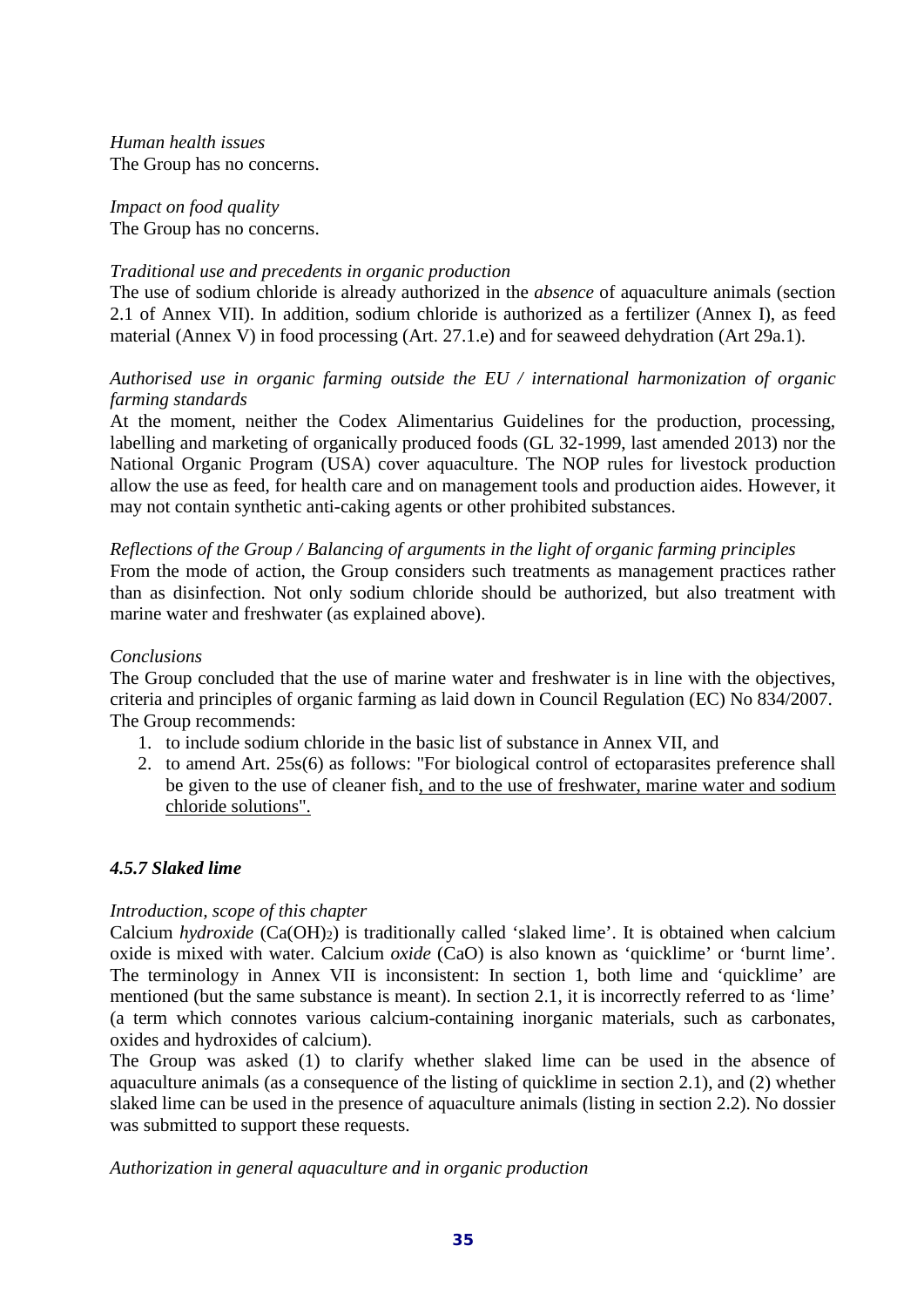Both for calcium hydroxide and calcium oxide, dossiers for biocide PT 3 are currently being examined. The Group could not verify whether all applications of quicklime and slaked lime will fall under biocides legislation.

### *Technological or physiological functionality for the intended use*

Following harvest, ponds are normally cleaned (as far as possible) and dried out for one or two weeks, to kill unwanted organisms including parasites, diseases and their vectors. Particularly in ponds, the bottom is often also limed. The method is described by OIE (2012), Boyd (2012) and Tonguthai (2000). Quicklime attacks any organism by desiccation/dehydration. In addition, both quicklime and slaked lime will raise the pH to  $11 - 12$ , which also kills unwanted organisms. Quicklime is more effective than slaked lime.

In aquaculture, both recreational and commercial ponds are often fertilized to improve fish production. In ponds built on acidic soils and filled with fresh water of low mineral content, much of the phosphorus added in fertilizers becomes tightly bound in pond sediment where it is not available to support phytoplankton growth. Proper liming can improve phosphorus availability and greatly enhance pond productivity.

## *Necessity for intended use, known alternatives*

Slaked lime is used for disinfection of ponds, i.e. drying out to get rid of viruses or other serious pathogens. For practical reasons, slaked lime or quicklime are ideal for this purpose. As the Group has no concerns over the use of these substances (see below), they are preferable to other chemical disinfectants. Liming helps to reduce the period of fallowing.

Slaked lime has also a use for water conditioning. It is used to remove solid iron compounds ('red ochre';  $Fe<sub>2</sub>O<sub>3</sub>$ ). In waters with a high content of ferric hydroxide, the use of slaked lime is essential, in order to avoid high mortality of the fish due to accumulation of ochre in the gills. It can also be used to remove aluminium compounds from the inlet water, where this is necessary. Such treatments take place prior to inlet to the ponds/tanks. Hence, in the Group's opinion, such uses can be classified as a use in the *absence* of animals.

## *Origin of raw materials, methods of manufacture*

Calcium oxide is usually made by thermal decomposition of calcium carbonate (materials such as limestone or seashells) ('calcination'). It does not occur in nature.

Calcium hydroxide is obtained by mixing calcium oxide with water. In nature, calcium hydroxide occurs in the form of the mineral 'portlandite'.

### *Environmental issues, use of resources, recycling*

Upon contact with water, calcium oxide is transformed to calcium hydroxide. By reaction with carbon dioxide from the air, this is transformed to calcium carbonate, and pH falls to 8.5 or less within a few days (Boyd 2012). The Group has no environmental concerns.

## *Animal welfare issues*

The Group has no concerns.

### *Human health issues*

Quicklime is caustic, and can burn the skin and cause serious eye injury (Boyd 2012). It reacts violently with water, so that particles may shoot-out, which presents a special risk for the eyes. Slaked lime is also caustic, but less hazardous. When proper precautions are taken (wearing of personal protective equipment), both substances can be used safely.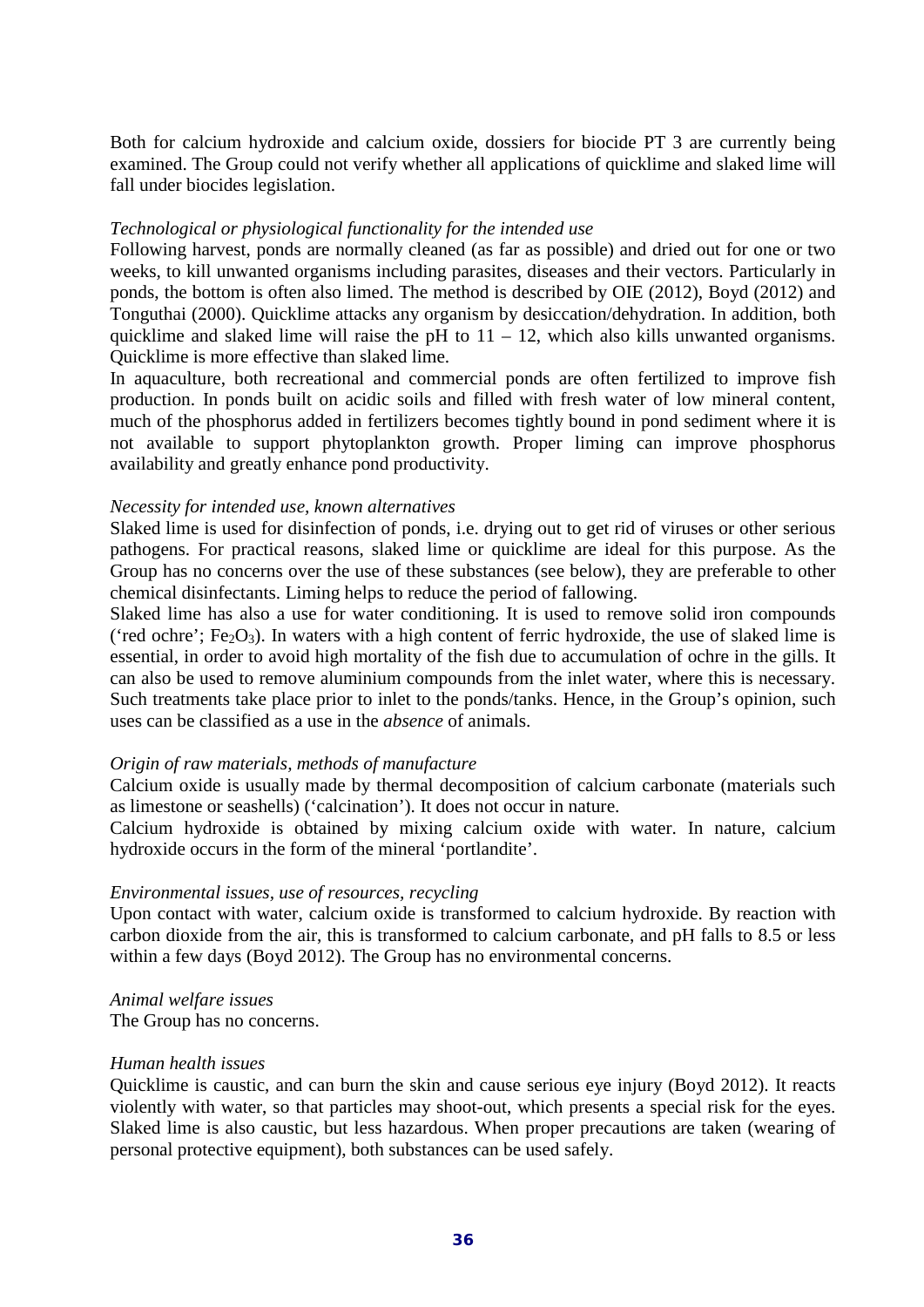*Impact on food quality*  No issues identified.

## *Traditional use and precedents in organic production*

Quicklime is already authorized for use in the absence of animals. According to Danish national Consolidation Act no. 1671 (22. Dec. 2010), on Organic Food and Organic Aquaculture, Art. 7, § 14 the use of slaked lime is authorised in Danish organic production for use 'in presence of aquaculture animals' (i.e. prior to inlet, see chapter 4.5.1). Shellfish may be treated with a lime solution to control competing fouling organisms (Art. 25p(2) of Reg. 889/2008). The Group assumes that 'lime solution' refers to aqueous solutions of slaked lime.

# *Authorised use in organic farming outside the EU / international harmonization of organic farming standards*

At the moment, neither the Codex Alimentarius Guidelines for the production, processing, labelling and marketing of organically produced foods (GL 32-1999, last amended 2013) nor the National Organic Program (USA) cover aquaculture. The NOP rules for livestock production allow the use of 'hydrated lime' (=slaked lime) for health care, against external parasites and on management tools and production aides. It may be used as a topical disinfectant and external pest control. It may only be used in organic livestock production, 'if the requirements of 205.238 are met'.

# *Reflections of the Group / Balancing of arguments in the light of organic farming principles*

Quicklime and slaked lime are two well-defined, separate substances. Slaked lime needs to be listed separately, in order to be used. In comparison to the already authorized quicklime, the properties of slaked lime can be summarized as follows:

- less effective than quicklime:
- environmental impact similar or better than for quicklime;
- safety for the user clearly better than for quicklime.

Slaked lime has various uses in aquaculture (see above). Some of these uses take place in the absence of animals (e.g. disinfection of dried ponds, treatment of water prior to inlet into the rearing units), while others take place in the presence of animals (e.g. treatment of shellfish). The Group supports all these use of slaked lime. In section 4.6.2, the Group suggests a new structure for Annex VII, which avoids the need for distinction between application in the presence or absence of animals.

## *Conclusions*

The Group concluded that the use of slaked lime is in line with the objectives, criteria and principles of organic farming as laid down in Council Regulation (EC) No 834/2007.

In Annex VII, the entry 'lime' should be replaced by 'quicklime (calcium oxide) and slaked lime (calcium hydroxide)'.

# *4.5.8 Reconfirmation of advice from 2008*

## *Introduction, scope of this chapter*

The Group was asked to reconfirm the advice on various substances given in 2008 by an ad-hoc expert group. Due to time constraints, the Group could not make full evaluations, but indicates in which areas clarifications are most needed. The Group underlines that this preliminary advice should not be used for final decisions on these substances.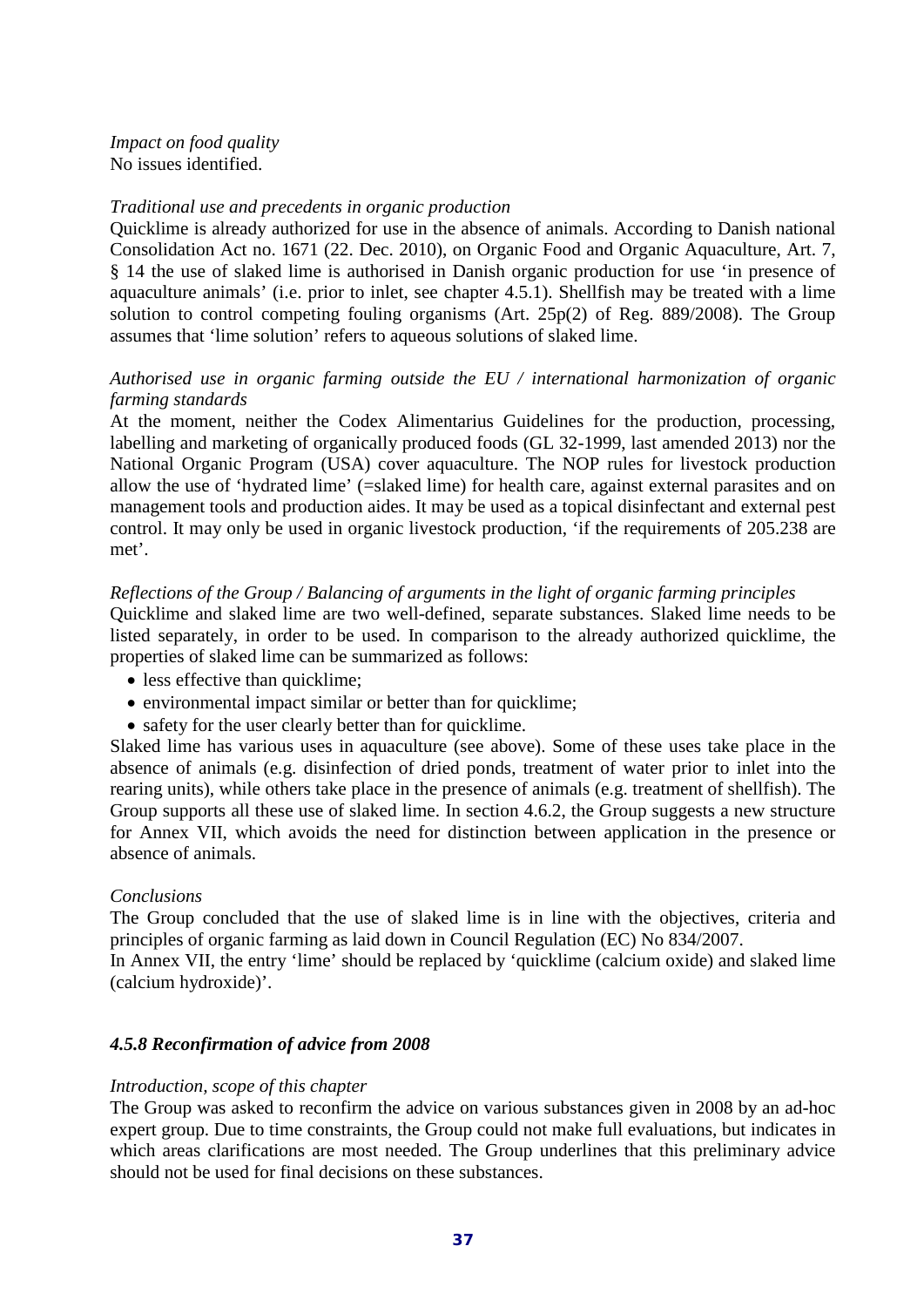# *Humic acids*

Humic acids are natural substances. Manufacturers claim that they improve water quality and/or reduce the susceptibility of fish towards pests and diseases. Clarifications are needed in the following areas:

- exact uses
- authorization under general legislation
- necessity and alternatives.

## *Iodophors*

The Group sees a need for disinfection of eggs, and possibly also a limited use for equipment in aquaculture facilities and footbaths. The evaluation as a biocide is pending. Clarifications are needed in the following areas:

• necessity and alternatives for disinfection of equipment in aquaculture facilities

## *Potassium permanganate*

Potassium permanganate is rather toxic. Clarifications are needed in the following areas:

- toxicity
- environmental impact
- authorization under general legislation
- necessity and alternatives

# *Formalin*

Formalin (formaldehyde) is carcinogenic. It is still widely used in some countries. In Annex VII, it is listed only for terrestrial animals, and not for aquaculture. Even if formalin is not in the current aquaculture mandate, it has been previously questioned by the Group (see EGTOP report on poultry). Clarifications are needed in the following areas:

- toxicity
- authorization under general legislation
- necessity and alternatives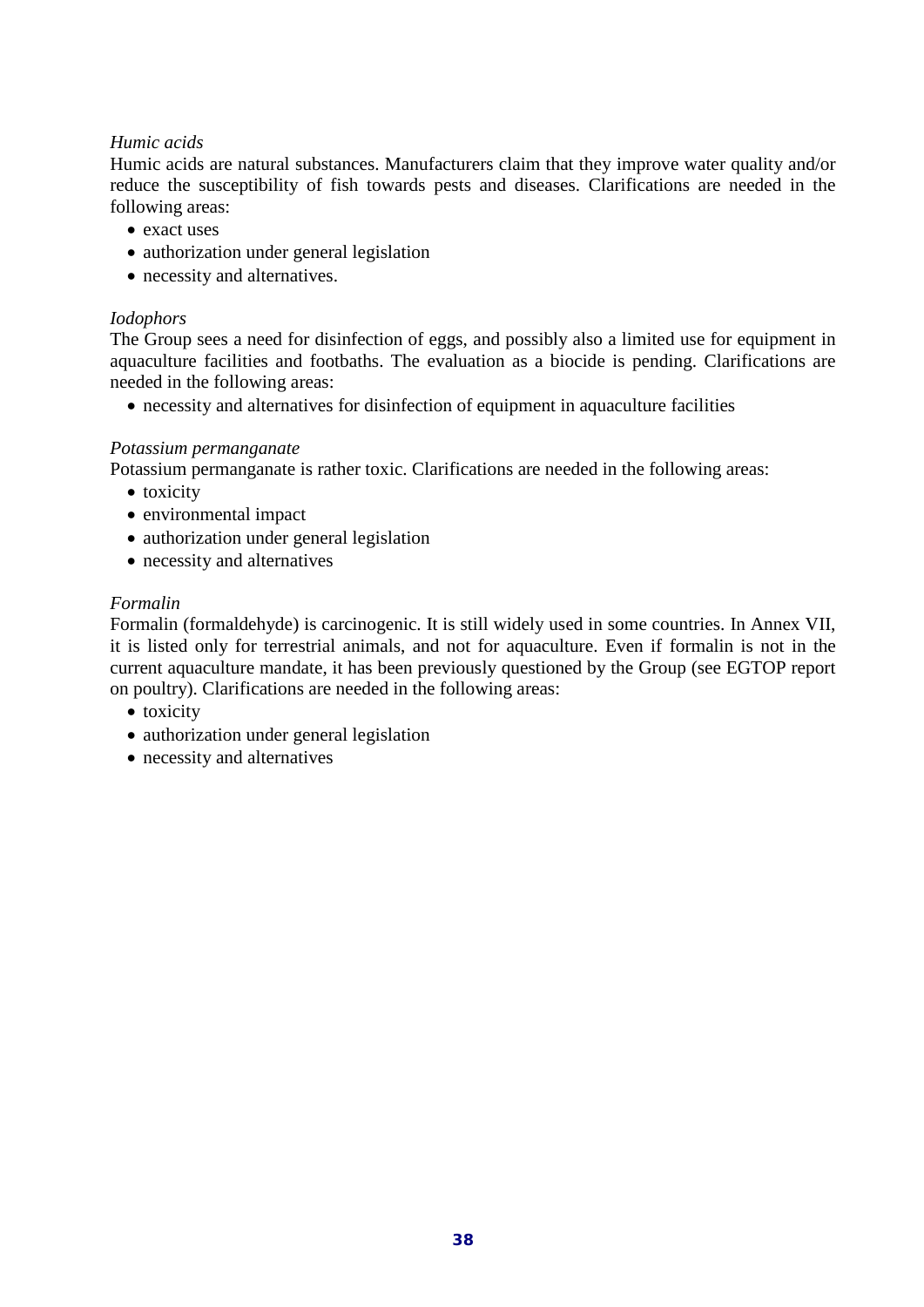## **4.6 Proposals for regulation of cleaning and disinfection in Annex VII**

# *4.6.1 Rationale for establishment of a 'basic list of substances for management of aquatic environments'*

### *Introduction*

Typically, synthetic disinfectants can be used only in the absence of aquaculture animals, while synthetic veterinary substances are used in the presence of aquaculture animals. This distinction is reflected by different general legislation (biocides vs. veterinary medical substances), and it is currently also reflected by two separate sections in Annex VII (section 2.1 vs. 2.2).

However, some of the substances used in organic aquaculture have an 'atypical' mode of action and do not fit well into this distinction. In some cases (e.g. seawater, sodium chloride), the use falls under different legislation (or perhaps none), depending on the intended purpose of the use. In order to avoid further complications at the level of organic legislation, the Group considers that a different way of listing in Annex VII would be prefereable. The listing concentrates on those requirements which are important from the point of view of organic principles, and leaves flexibility with respect to general legislation.

### *Careful evaluation of uses*

The Group underlines the need for a careful evaluation of all uses of chemical substances in aquaculture. Such evaluations are already carried out in the framework of general legislation. They concern the active substance and/or the commercial product, and they take place at EU and/or member state level. A careful evaluation must take into account the substance, dosage and treatment time, as well as the fish species, the parasite or pathogen, and possibly the environment or management system.

The current distinction between section 2.1 and 2.2 is over-simplified and cannot deal with such complex interactions. There is no guarantee that a substance listed in section 2.2 can be safely used in the presence of aquaculture animals, unless there would be precise indications regarding fish species, dosage, treatment time and environmental factors. Such a level of detail would be impractical to handle in Reg. 889/2008, and it would also duplicate product authorization/registration at EU and member state level.

## *Proposal for establishment of a 'basic list'*

The Group considers that for a few non-controversial substances, the organic regulation should not make restrictions regarding their use. This does *not* mean that these substances can be used in whatever way an operator wishes. It simply means that the organic regulation makes no *additional* requirement on top of those made by general legislation and product authorization.

Such an approach has been suggested previously by the Group for selected food additives ('basic tool box'; see EGTOP report on organic food), for disinfectants ('basic toolbox'; see EGTOP report on greenhouse production) and for plant protection products ('basic list of active substances'; see EGTOP report on plant protection products II). In analogy, the Group suggests to call this section 'basic list of substances for management of aquatic environments'.

The proposal is limited to non-controversial substances (as shown under point 2.1 of section 4.6.2 below) for which no concerns have been raised in the organic sector; for all other substances (e.g. iodophors), the Group fully supports the current practice of specifying uses in Annex VII.

With respect to *non-controversial substances*, the Group points out the following arguments:

• Even for substances where no specifications are given in Annex II, the use must follow the specifications laid down by general legislation/product authorization.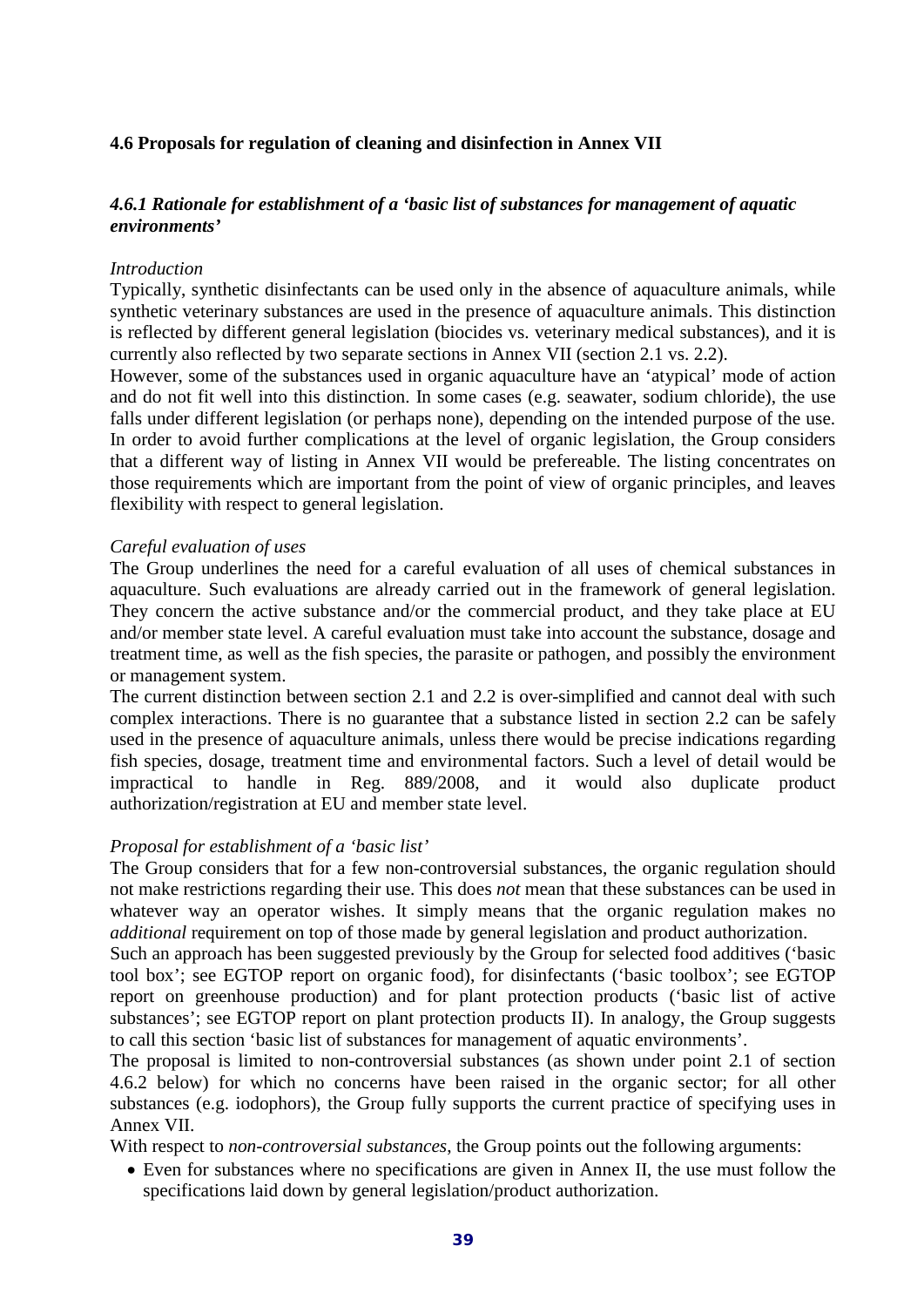- With respect to organic farming principles, there is no added value in repeating these specifications.
- For the EU authorization process, these specifications represent an extra burden, because use categories must regularly be updated (for examples, see the evaluations of sodium chloride and a few other substances here).
- For organic aquaculture, these specifications unnecessarily delay the adoption of newly approved uses.

# *4.6.2 Proposed new structure of Annex VII, section 2*

As explained above, the Group recommends to create as a first section within Annex VII a 'basic list of substances for management of aquatic environments'. This necessitates a rearrangement of the sections within Annex VII. If all recommendations in chapter 4.5 are followed, section 2 of Annex VII would look as follows (new text is underlined):

2. Substances for use in aquaculture and seaweed production referred to in Article 6e(2), 25s(2) and 29a.

# 2.1 Basic list of substances for management of aquatic environments

Substances may be used for all purposes authorized under general legislation

- sodium chloride
- quicklime (calcium oxide), slaked lime (calcium hydroxide)
- hydrogen peroxide, sodium percarbonate\*
- organic acids (acetic acid, lactic acid, citric acid)
- humic acid
- peroxyacetic acid
- peracetic and peroctanoic acids
- limestone (calcium carbonate), dolomite

2.2 Substances for cleaning and disinfection of equipment and facilities, in the absence of aquaculture animals

Substances may be used for all purposes in the absence of aquaculture animals authorized under general legislation

- ozone
- sodium hypochlorite, calcium hypochlorite,
- mixtures of potassium peroxomonosulphate and sodium chloride producing hypochlorous acid\*
- caustic soda
- alcohol
- potassium permanganate
- iodophores

# 2.3 Substances for limited use in aquatic environments

- Substances may be used for very limited purposes indicated here
	- iodophores (for disinfection of eggs)
	- tea seed cake made of natural camelia seed (use restricted to shrimp production)
	- copper sulphate; only until 31 December 2015

\* new substances, for which inclusion is proposed in this report (chapter 4.5).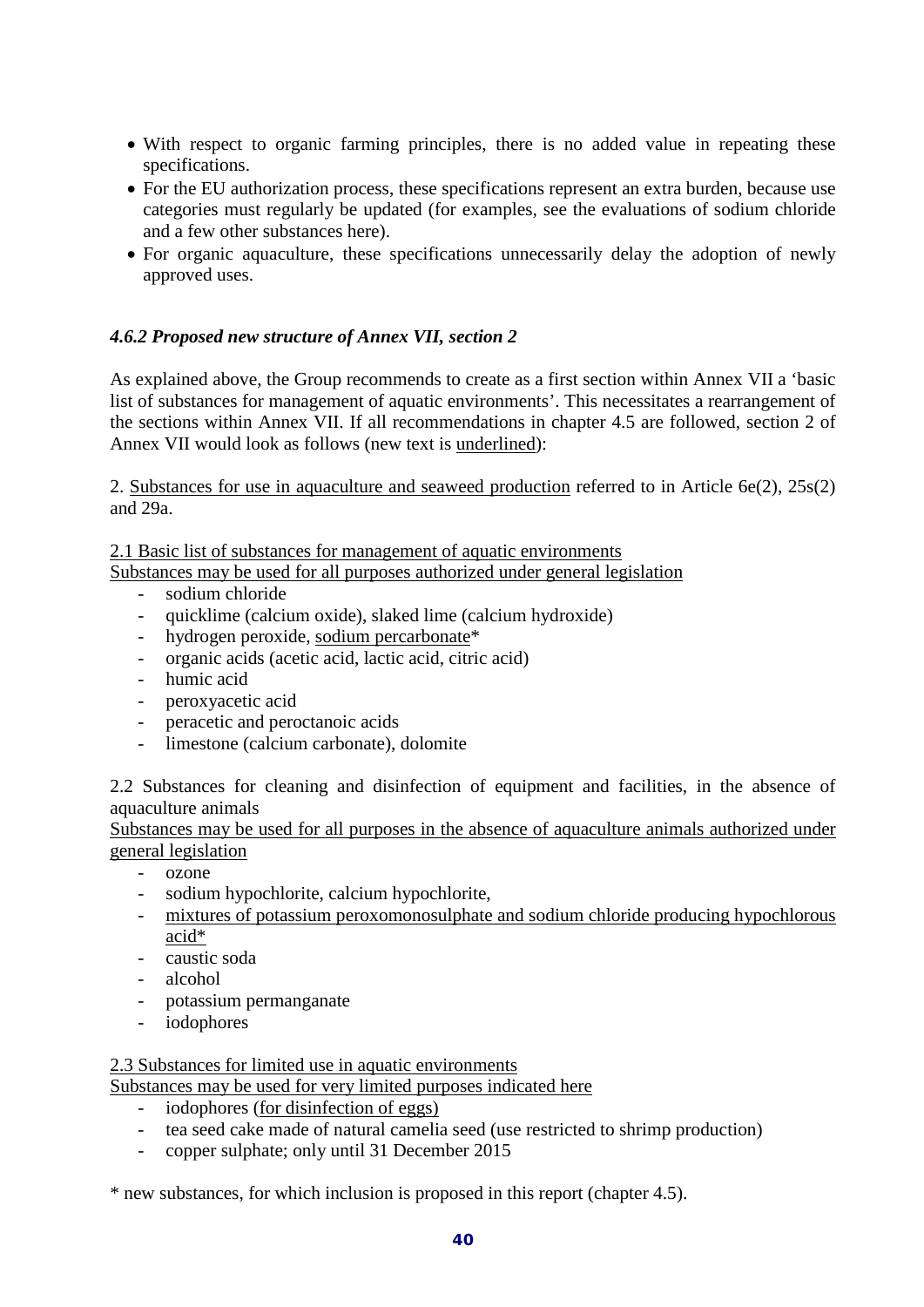# **5. LIST OF ABBREVIATIONS / GLOSSARY**

Annex VII Annex VII to Regulation 889/2008

- CAS number CAS numbers are unique numerical identifiers assigned by Chemical Abstracts Service (CAS) to every chemical substance described in the open scientific literature. CAS numbers are given in this report, because many of the substances discussed here have multiple colloquial names.
- MIST minimal invasive surgical technique
- MRL maximum residue level (see Reg. 396/2005)
- On-growing rearing of aquaculture animals from the juvenile stage to harvest size.
- PT product type. European biocides legislation distinguishes 22 types of biocidal products (see Reg. 528/2012, Annex V). Product-type 3 (disinfectants for veterinary hygiene) is of particular relevance in the context of this report.
- RAS Recirculation Aquaculture System

The Group The Expert Group for Technical Advice on Organic Production (EGTOP)

## **6. REFERENCES**

Abeel, T., Adriaen, J., Meeus, W., Himpe, W., Sannen, A. Aerts, S. (2012). Establishing culture parameters for noble crayfish (Astacus astacus, L.) in recirculating aquaculture systems. International Association of Astacology 19th Symposium. IAA Symposium. Innsbruck, Austria, 26-31 August 2012.Ackefors, H.E.G. (2000). Freshwater crayfish farming technology in the 1990s: a European and global perspective. Fish and Fisheries, 1: 337-359.

Adamek, Z., Linhart, O., Kratochvíl, M., Flajšhans, M., Randák, T., Policar, T., Masojídek, J. and Kozák, P. (2012). Aquaculture the Czech Republic in 2012: Modern European prosperous sector based on thousand-year history of pond culture. Aquaculture Europe, Vol. 37 (2), pp. 5 – 14.

Ackefors, H. (2000) Freshwater crayfish farming technology in the 1990s: a European and global perspective. Fish Fisheries 1, 337–359.

Ashley, P.J. (2007). Fish welfare: Current issues in aquaculture. Appl. Anim. Behav. Sci.104, 199-235.

Ben Khemis, I. (1997). Elevages larvaires des poissons méditerranéens: optimisation de la production en mésocosme et diversification des espèces. Thèse Européenne Université de droit, d'économie et des Sciences d'Aix-Marseille III. 186 p.

Benzie, J.A.H. (2009). Use and exchange of genetic resources of penaeid shrimps for food and aquaculture. Reviews in Aquaculture 1: 232–250.

Bever, J.E., Christensen, E.B., Christensen, V., et al. (1985). Summary of Danish enclosure experiments. Comm. Meet. int. Counc. Explor. Sea C.M,. ICES, Mini symp. No. 7.

Boyd, C.E. (2012). Drying, liming, other treatments disinfect pond bottoms. Global aquaculture advocate November / December 2012, 32-34.

Brännäs, E. & Linnér, J. (2000). Growth effects in Arctic charr reared in cold water: Feed frequency, access to bottom feeding and stocking density. Aquaculture International 8: 381-389.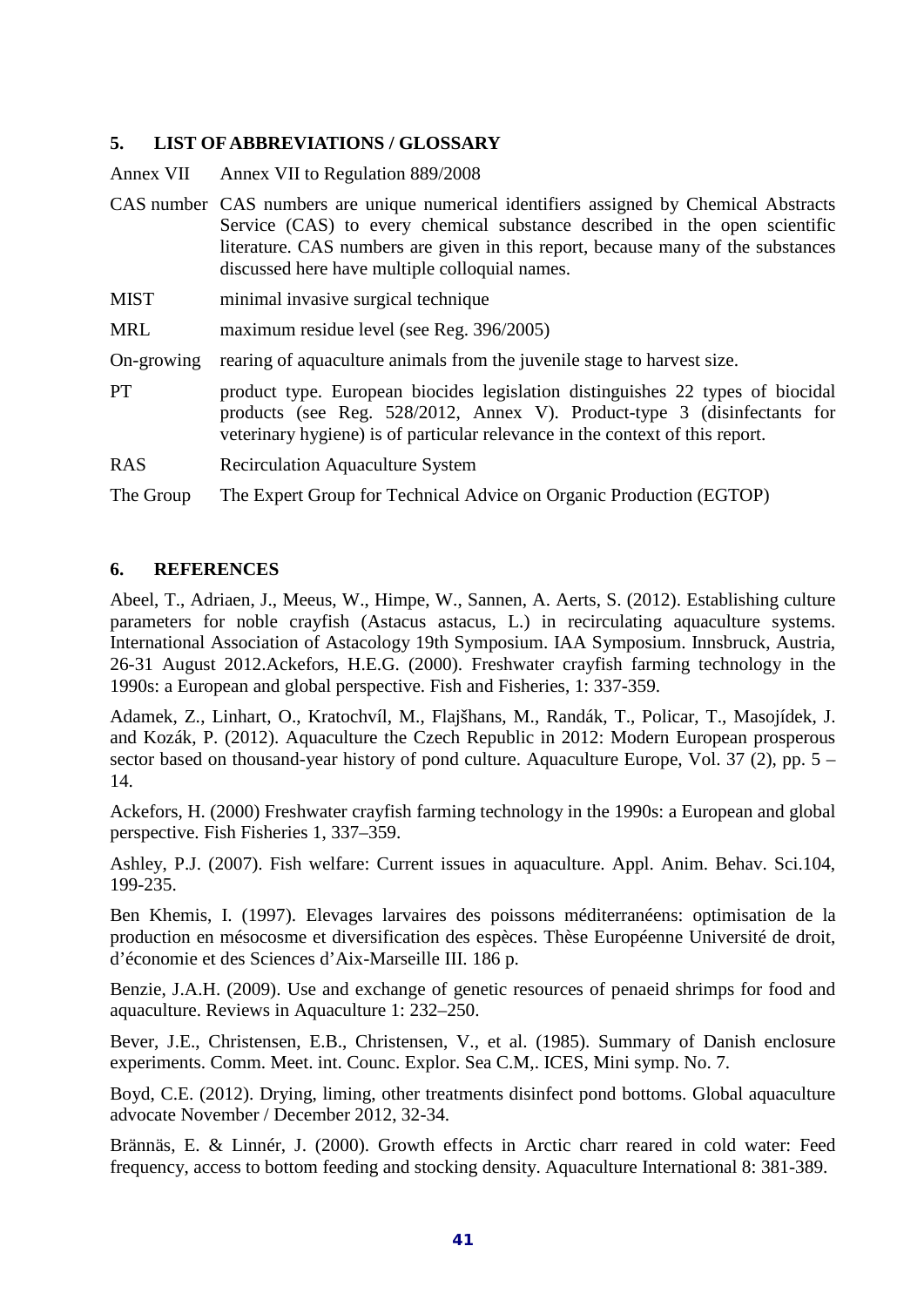Bray, W.A., Lawrence, A.L. (1992). Reproduction of *Penaeus* species in captivity. In: Fast, A.W. and Lester, L.J. (Eds). Marine Shrimp Culture: Principles and Practices. Elsevier, The Netherlands. pp. 93–170.

Brown, G.E., Brown, J.A. and Srivastava, R.K. (1992). The effect of stocking density on the behaviour of Arctic charr (*Salvelinus alpinus* L.). Journal of Fish Biology, 41: 955-963. doi: 10.1111/j.1095-8649.1992.tb02722.x.

Cahu, C.L., Zambonino Infante, J.L., Péres, A., Quazuguel, P., Le Gall, M.M. (1998) Algal addition in sea bass (*Dicentrarchus labrax*) larvae rearing: Effect on digestive enzymes. Aquaculture, 161: 479-489.

Carbonara, P., Scolamacchia, M., Spedicato, M.T., Zupa, W., McKinley, R.S., Lembo, G. (2014). Muscle activity as a key indicator of welfare in farmed European sea bass (*Dicentrarchus labrax*, L. 1758). Aquaculture Research, doi:10.1111/are.12369.

Chen, S., Ling, J., Blancheton, J. P. (2006). Nitrification kinetics of biofilm as affected by water quality factors. Aquacultural Engineering, 34, 179-197.

Christiansen, J.S., Svendsen, Y.S., Jobling, M. (1992). The combined effects of stocking density and sustained exercise on the behaviour, food-intake, and growth of juvenile Arctic charr (*Salvelinus alpinus* L.). Canadian Journal of Zoology 70: 115-122.

Colt, J. (2006). Water quality requirements for reuse systems. Aquacultural Eng. 34: 143–156.

Coppens International. 2007. Manual on Sturgeon Reproduction, 39 pages. www.coppens.eu.

Coves, D., Gasset, E. (1993) Gilthead sea bream (*Sparus aurata*) intensive larva rearing in closed systems. Proceeding of the World Aquaculture '93. Spec. Publ. Eur. Aquacult. Soc. no. 19: 342.

Dalsgaard, J., Lund, I., Thorarinsdottir, R., Drengstig, A., Arvonen, K., & Pedersen, P. B. (2012). Farming different species in RAS in Nordic countries: Current status and future perspectives. Aquacultural Engineering, 53: 2-13.

Defoirdt, T., Boon, N., Sorgeloos, P., Verstraete, W., Bossier, P. (2007). Alternatives to antibiotics to control bacterial infections: luminescent vibriosis in aquaculture as an example. TRENDS in Biotechnology 25 No.10 doi:10.1016/j.tibtech.2007.08.001.

Dhert, P.H., Divanach, P., Kentouri, M., Sorgeloos, P. (1998). Rearing techniques for difficult marine fish larvae. World Aquaculture, March, 48-55.

Dhert, P.H., Rombaut, G., Suantika, G., Sorgeloos, P. (2001). Advancement of rotifer culture and manipulation techniques in Europe. Aquaculture, 200: 129-146.

Divanach P. (1985). Contribution à la connaissance de la biologie et de l'élevage de 6 sparides Méditerranéens: *Sparus aurata*, *Diplodus sargus*, *Diplodus vulgaris*, *Diplodus annularis*, *Lithognathus mormyrus*, Pu*ntazzo puntazzo* (Poissons téléostéens). Thèse de doctorat des Sciences. Université de Sciences et Techniques du Languedoc. Montpellier. 479 p.

Divanach P., M. Kentouri, (1999). Hatchery techniques for specific diversification in Mediterranean finfish larviculture. Proceeding of the CIHEAM - TECAM network held in Zaragoza 24-28 May 1999. Cah. Options. Mediterr. 47: 75-87.

DK, 2010: Danish national Consolidation Act no. 1671 (22. Dec. 2010), on Organic Food and Organic Aquaculture, Art. 7, § 14.

Dulic, Z., Stankovic, M., Raskovic, B., Spasic, M., Ciric, M., Grubisic, M., Markovic, Z. (2011). Role and significance of zooplankton in semi-intensive carp production. In: V International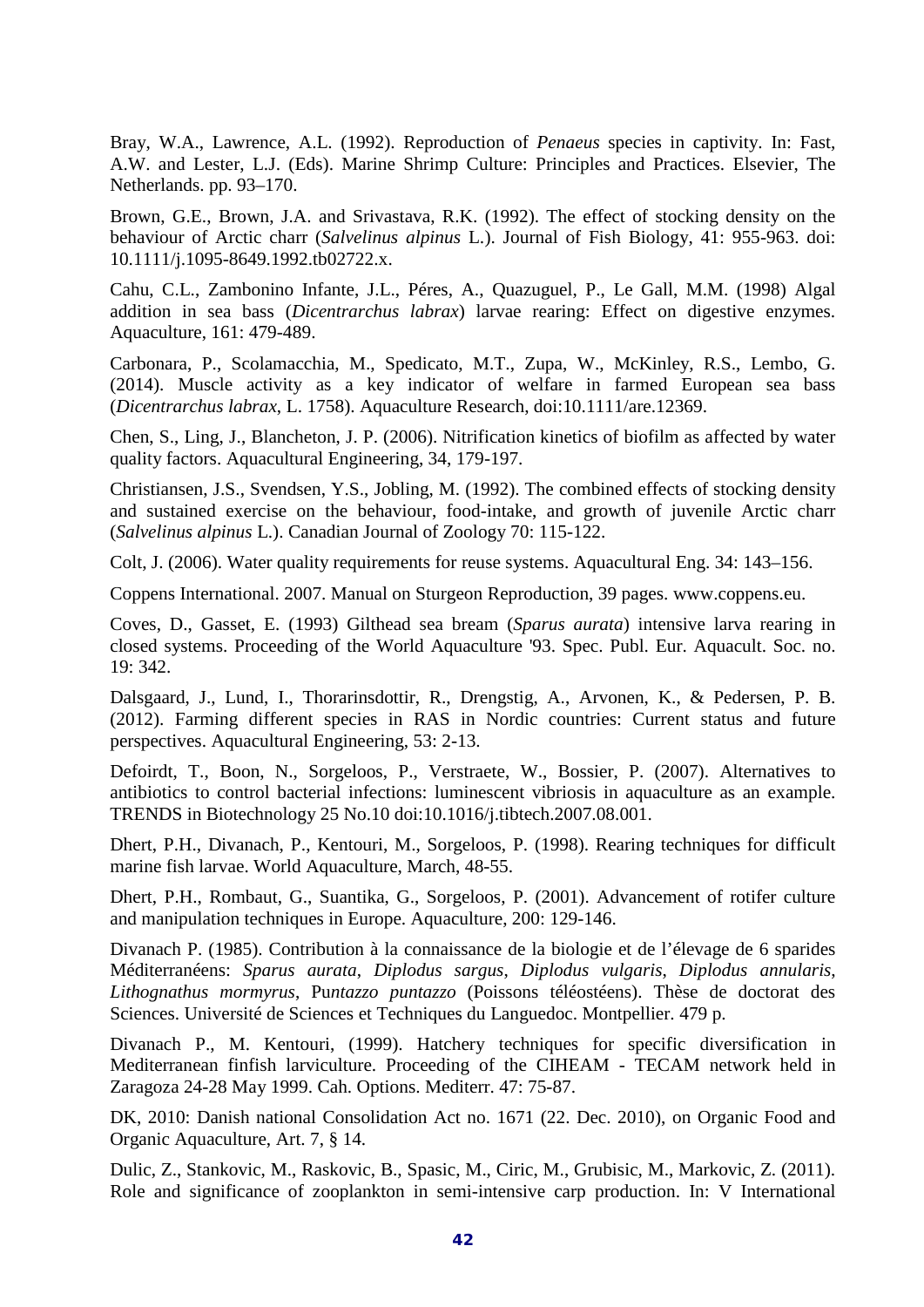Conference "Aquaculture & Fishery" . Markovic, Z. (Ed). University of Belgrade, Faculty of Agriculture. 66-71.

EC (2013). Way forward on the management of in situ generated active substances in the context of the BPR. CA-July13-Doc.5.1.l. European Commission Directorate-General Environment. Directorate A – Green Economy ENV.A.3 - Chemicals.

EC (2014). Note for the attention of companies placing on the market or using biocidal products generating active substance(s) and falling within the scope of the EU biocidal products legislation. European Commission Directorate-General Environment. Directorate A – Green Economy ENV.A.3 - Chemicals.

Ellis, T., North, B., Scott, A., Bromage, N., Porter, M., Gadd, D. (2002). The relationships between stocking density and welfare in farmed rainbow trout. J. Fish Biol. 61: 493-531.

EMEA (2005). Tosylchloramide sodium (extension to horses). EMEA/CVMP/220264/2005- FINAL. July 2005.

Francis-Floyd, R. (1993). The use of salt in aquaculture. University of Florida, cooperative Extension Service. Fact Sheet VM 86.

González, R., Celada, J.D., áá, A., García, V., Carral, J.M., Sáez-Royuela, M. 2010. Stocking density for the intensive rearing of juvenile crayfish, *Pacifastacus leniusculus* (Astacidae), using *Artemia nauplii* to supplement a dry diet from the onset of exogenous feeding. Aquaculture International, 18: 371-378.

González, A., Celada, J.D., Carral, J.M., Sáez-Royuela, M., García, V., González, R. 2011a. Additional supply of decapsulated *Artemia* cysts for various periods in intensive rearing of juvenile crayfish (*Pacifastacus leniusculus*, Astacidae). Knowledge and Management of Aquatic Ecosystems, 401: 15.

González, R., Celada, J.D., García, V., Carral, J.M., González, A., Sáez-Royuela, M. 2011b. Shelter and lighting in the intensive rearing of juvenile crayfish (*Pacifastacus leniusculus*, Astacidae) from the onset of exogenous feeding. Aquaculture Research, 42: 450-456.

Grice G.D., Reeve M.R. (1982) Marine mesocosms, biological and chemical research in experimental ecosystems. Grice, G.D., Reeve, M. R. (eds). Springer-Verlag: 492 p.

Gunnarsson, S., Imsland, A.K., Árnason, J., Gústavsson, A., Arnarson, I., Jónsson, J.K., Foss, A., Stefansson, S., Thorarensen, H. (2011). Effect of rearing temperatures on the growth and maturation of Arctic charr (*Salvelinus alpinus*) during juvenile and on-growing periods. Aquacult. Res. 42: 221-229.

Heinecke, R.D., Buchmann, K. (2009). Control of *Ichthyophthirius multifiliis* using a combination of water filtration and sodium percarbonate: dose–response studies. Aquaculture 288: 32–35.

Jokumsen, A., Svendsen, L. (2010). Farming of freshwater rainbow trout in Denmark. DTU Aqua Report no. 219-2010. ISBN 978-87-7481-114-5.

Jörgensen, E.H., Christiansen, J.S., Jobling, M. (1993). Effects of stocking density on food intake, growth performance and oxygen consumption in Arctic charr (*Salvelinus alpinus*). Aquaculture, 110: 191-204. DOI: 10.1016/0044-8486(93)90272-Z.

Kentouri M. (1985). Comportement larvaire de 4 Sparides méditerranéens en élevage: *Sparus aurata*, *Diplodus sargus*, *Lithognathus mormyrus*, *Puntazzo puntazzo* (Poissons téléostéens). Thèse de doctorat des Sciences. Université de Sciences et Techniques du Languedoc. Montpellier. 492 p.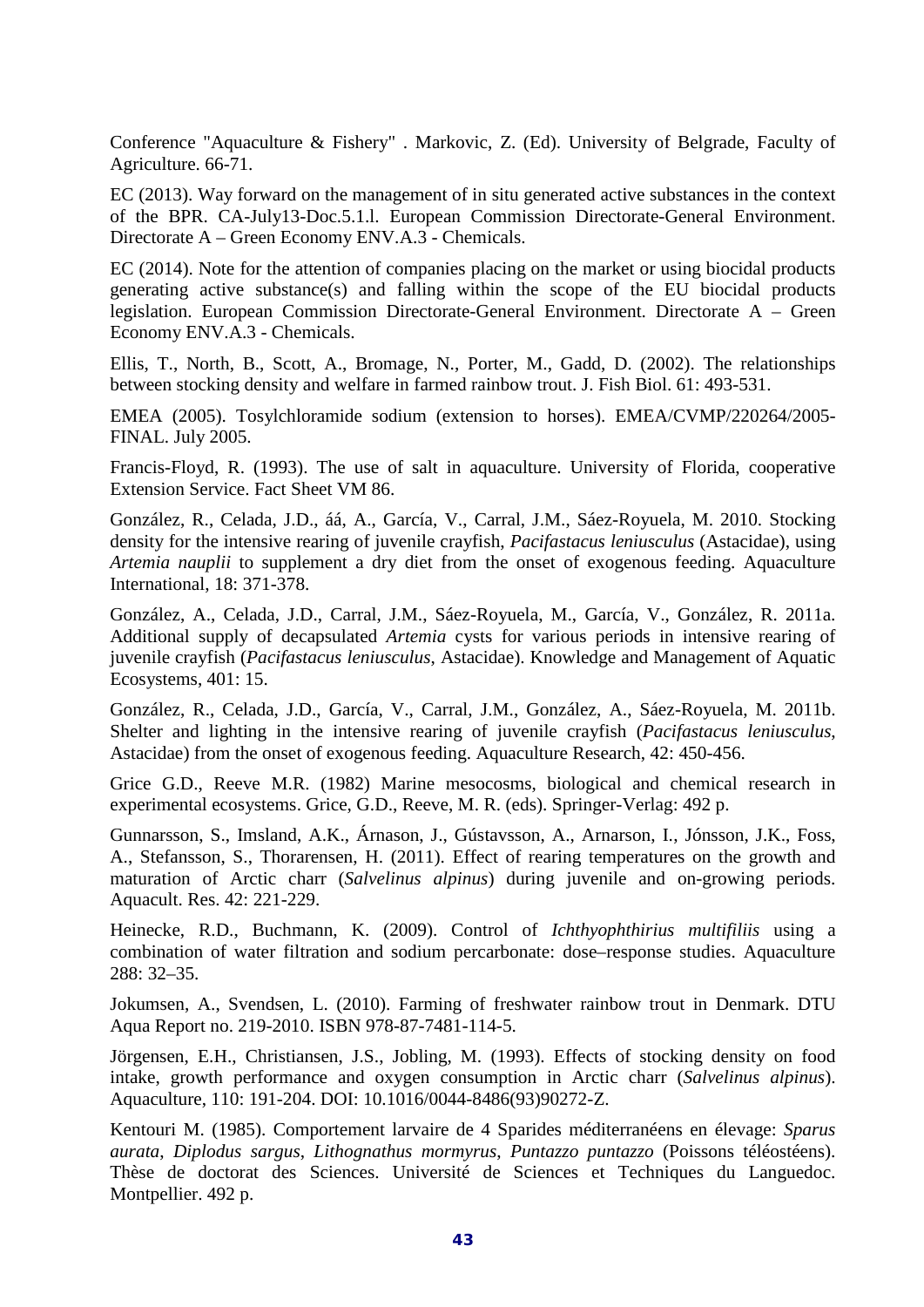Kentouri, M., Divanach, P. (1983). Contribution à la connaissance du comportement et de la biologie des larves de marbré *Lithognathus mormyrus* (Sparidae) en élevage. Ann. Zootech., 32: 135-152.

Kitis, M. (2004). Disinfection of wastewater with peracetic acid: a review. Environment International 30: 47–55.

Koumoundouros, G., Divanach P., Kentouri M. (1999). Ontogeny and allometric plasticity of *Dentex dentex* (Osteichtyes: Sparidae) in rearing conditions. Marine Biol. 135: 561-572.

Lalli, C.M. (1990). Enclosed experimental marine ecosystems: a review and recommendations. Coastal and marine studies. Springer-Verlag 218 p.

Larsen, B.K., Skov, P.V., McKenzie, D.J., Jokumsen, A. (2012). The effects of stocking density and low level sustained exercise on the energetic efficiency of rainbow trout (*Oncorhynchus mykiss*) reared at 19 degrees C. Aquaculture 324: 226-233.

Lavens, P., Sorgeloos, P. (1996). Manual on the Production and Use of Live Food for Aquaculture. FAO Fisheries Technical Paper 361, FAO.

Lembo G., Carbonara P., Scolamacchia M., Spedicato M.T., McKinley R.S. (2007). Use of muscle activity indices as a relative measure of well-being in cultured sea bass *Dicentrarchus labrax* (Linnaeus, 1758). Hydrobiologia 582: 271–280.

Marcus, N.H. (2005). Calanoid copepods, resting eggs, and aquaculture. In: Copepods in Aquaculture. Lee, C.S., O'Bryen, P.J., Marcus, N.H. (eds). Blackwell Publishing, Oxford, UK: 3-9.

Martins, C.I.M., Eding, E.H., Verdegem, M.C.J., Heinsbroek, L.T.N., Schneider, O., Blancheton, J., Roque dÒrbcastel, E., Verreth, J.A.J. (2010). New developments in recirculating aquaculture systems in Europe: A perspective on environmental sustainability. Aquacultural Engineering, 43: 83-93.

McKenzie, D.J., Höglund, E., Dupont-Prinet, A., Larsen, B.K., Skov, P.V., Pedersen, P.B., Jokumsen, A. (2012). Effects of stocking density and sustained aerobic exercise on growth, energetics and welfare of rainbow trout. Aquaculture 338: 216-222.

Meinelt, T., Matzke, S., Stüber, A., Pietrock, M., Wienke, A., Mitchell, A.J., Straus, D.L. (2009). Toxicity of peracetic acid (PAA) to tomonts of *Ichthyophthirius multifiliis*. Diseases of Aquatic Organisms, 86: 51-56.

Metusalach, J.A., Brown, F., Shahidiu (1997). Effects of stocking density on colour characteristics and deposition of carotenoids in cultured Arctic charr (*Salvelinus alpinus*). Food Chemistry 59: 107-l 14.

Mims, S.D., Lazur, A., Shelton, W.L., Gomelsky, B., Chapman, F. (2002). Species Profile. Production of Sturgeon. SRAC Publication 7200, 8 pages.

Mohler, J.W., Fletcher, J.W. (1999). Induced spermiation in wild Atlantic sturgeons held captive up to six years. North American Journal of Aquaculture 61: 70-73.

Møller, M., Arvin, E., Pedersen, L.F. (2010). Degradation and effect of hydrogen peroxide in small-scale recirculation aquaculture system biofilters. Aquaculture Research, 41: 1113–1122.

Naas, K.E., Naess, T., Harboe, T. (1992). Enhanced first feeding of halibut larvae (*Hippoglossus hippoglossus* L.). Aquaculture, 105: 143-156.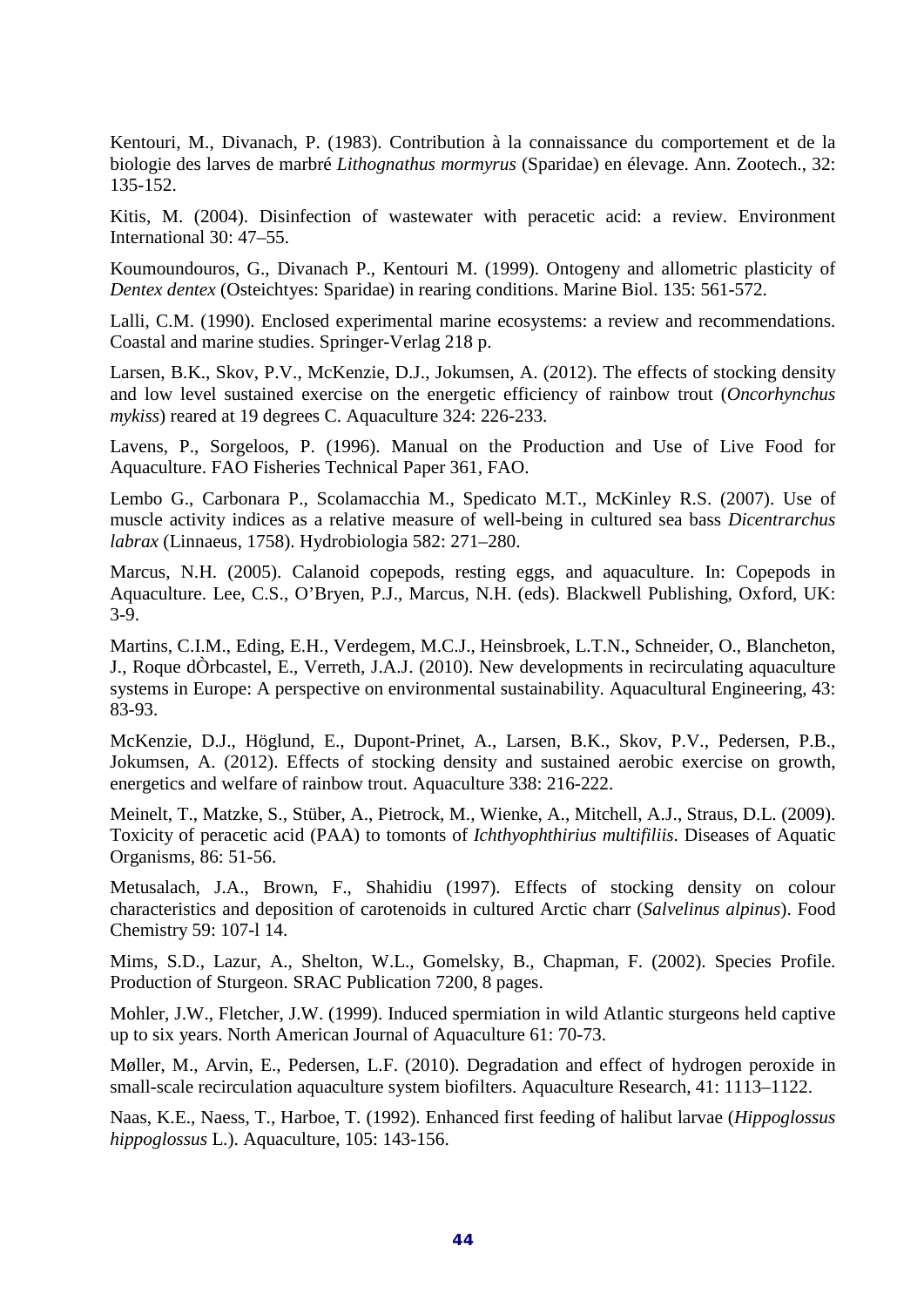North, B., Turnbull, J., Ellis, T., Porter, M., Migaud, H., Bron, J., Bromage, N. (2006). The impact of stocking density on the welfare of rainbow trout (*Oncorhynchus mykiss*). Aquaculture, 255: 466-479.

Nunn, A.D., Harvey, J.P., Cowx, I.G. (2007). The food and feeding relationships of larval and 0+year juvenile fishes in lowland rivers and connected waterbodies. I. Ontogenetic shifts and interspecific diet similarity. J. Fish Biol. 70: 726-742.

OIE (2012). Manual of diagnostic tests for aquaculture animals. Chapter 1.1.3 - Manual for disinfection of aquaculture establishments.

Papandroulakis, N. (2000). Influence of the rearing conditions on growth and food consumption of sea bream (*Sparus aurata*) during the early developmental stages. Mathematical simulations. PhD Thesis. University of Crete, Heraklion, 196p. [in Greek, with English abstract].

Papandroulakis, N., Divanach, P., Anastasiadis, P., Kentouri, M. (2002). The pseudo-green water technique for intensive rearing of sea bream (*Sparus aurata*) larvae. Aquaculture International 9: 205-216.

Papandroulakis, N., Kentouri, M., Maingot, E. Divanach, P (2004). Mesocosm: a reliable technology for larval rearing of *Diplodus puntazzo* and *Diplodus sargus sargus*. Aquaculture International 12: 345-355.

Papandroulakis, N., Kentouri, M., Stefanakis, S., Papadakis, I., Maingot, E. Sfakaki Ε. and Divanach, P. (2003). Rearing of three summer Mediterranean species (*Pagellus erythrinus*, *Sciaena umbra*, *Epinephelus marginatus*) with the Mesocosm technology. 7th Nat. Symp. Oceanogr. Fish., Hersonissos, Crete 6-9 May 2003. pp 340.

Papandroulakis N., Lika, K., Kristiansen, T., Oppedal, F., Divanach, P., Pavlidis, M. (2012). Behaviour of European sea bass, *Dicentrarchus labrax* L., in cages – impact of early life rearing conditions and management. Aquaculture Research, 2012, 1–14 doi:10.1111/are.12103.

Papandroulakis, N., Mylonas, C.C., Maingot, E., Divanach, P. (2005). First results of greater amberjack (*Seriola dumerili*) larval rearing in mesocosm. Aquaculture 250: 155 – 161.

Pedersen, L.F., Meinelt, T., Straus, D.L. (2013). Peracetic acid degradation in freshwater aquaculture systems and possible practical implications. Aquacultural Engineering, 53: 65-71.

Pedersen, L.F., Pedersen, P. B. (2012). Hydrogen peroxide application to a commercial recirculating

aquaculture system. Aquacultural Engineering, 46: 40-46.

Pedersen, L.F., Pedersen, P.B., Nielsen, J.L., Nielsen P.H. (2009). Peracetic acid degradation and effects on nitrification in recirculating aquaculture systems. Aquaculture, 296: 246-254.

Pedersen, L.F., Pedersen, P.B., Sortkjaer, O. (2006). Dose-dependent decomposition rate constants of hydrogen peroxide in small-scale bio filters. Aquacultural Engineering, 34: 8–15.

Pedersen, L.F., Suhr, K.I., Dalsgaard, J., Pedersen, P.B., Arvin, E. (2012). Effects of feed loading on nitrogen balances and fish performance in replicated recirculating aquaculture systems. Aquaculture, 338: 237-245.

Prestinicola, L, Boglione, C., Makridis, P., Spano, A., Rimatori, V., Palamara, E., Scardi, M., Cataudella, S. (2013). Environmental Conditioning of Skeletal Anomalies Typology and Frequency in Gilthead Seabream (*Sparus aurata* L., 1758) Juveniles. PLoS ONE 8(2): e55736. doi:10.1371/journal.pone.0055736.

Preston, N.P., Clifford, H.C. (2002). Genetic improvement of farmed shrimp. Global Aquaculture Advocate, 5: 48–50.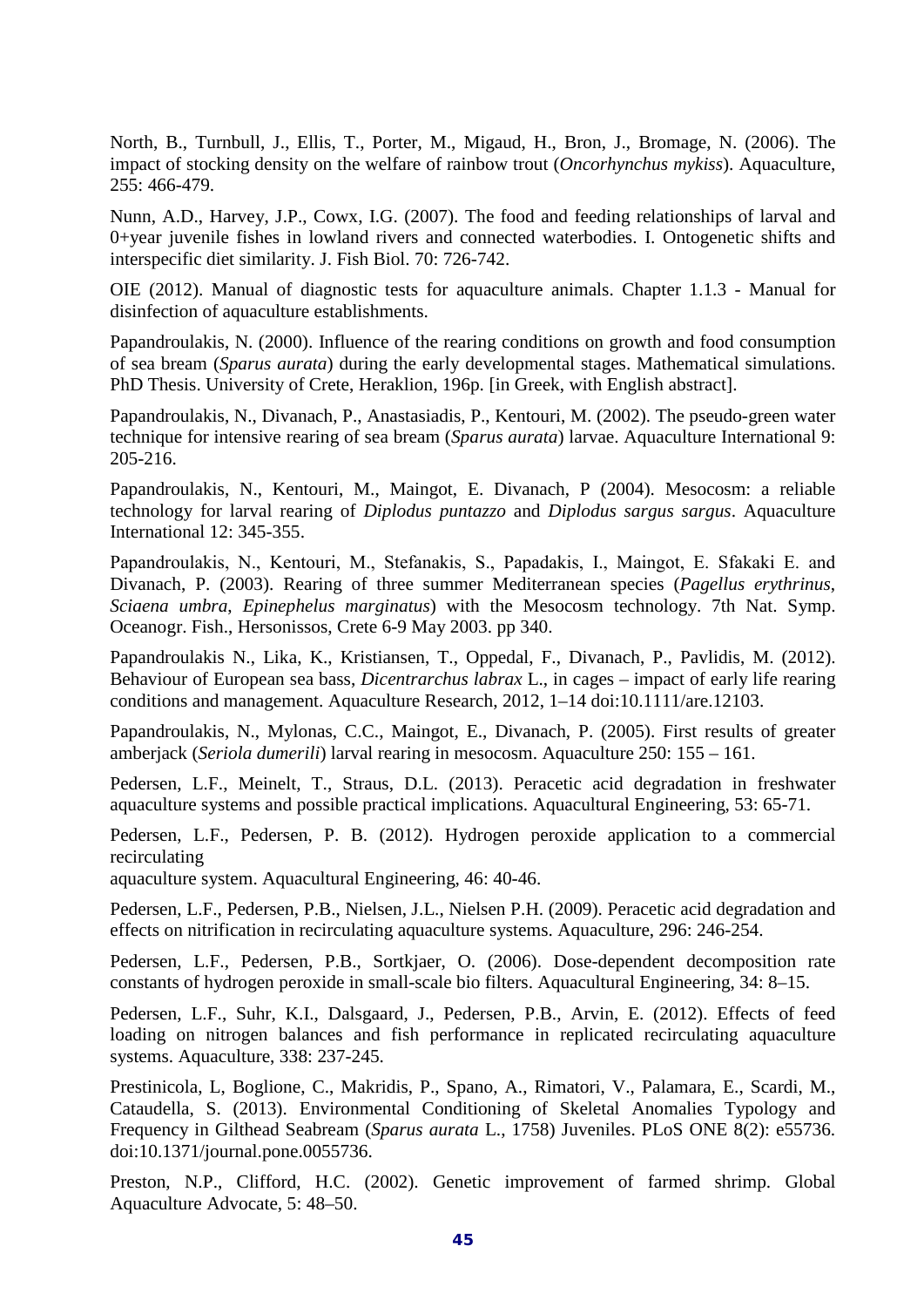Pulz, O. (2001) Photobioreactors: production systems for phototrophic microorganisms, Appl Microbiol Biotechnol 57:287–293.

Quackenbush, L.S., Herrnkind, D.W.F. (1981). Regulation of molt and gonadal development in the spiny lobster *Panilurus argus* (Crustacea, Palinuridae): Effect of eyestalk ablation. Comp. Biochem. Physiol. 69A: 243-251.

Reitan, K.I., Rainuzzo, J.R., Oie, G., Olsen, Y. (1993). Nutritional effects of algal addition in first-feeding of turbot (*Scophthalmus maximus* L.) larvae. Aquaculture, 118: 257-275.

Saez, J.A., Bowser, P.R. (2001). Hydrogen peroxide concentrations in hatchery culture units and effluent during and after treatment. North American Journal of Aquaculture, 63: 74–78.

Sammouth, S., Roque d'Orbcastel, E., Gasset, E., Lemarie, G., Breuil, G., Marino, G., Coeurdacier, J.L., Fivelstad, S., Blancheton, J.P. (2009). The effect of density on sea bass (*Dicentrarchus labrax*) performance in a tank-based recirculating system. Aquacultural Engineering 40: 72–78.

Santos, G.A., Schramaa, J.W., Mamauaga, R.E.P., Romboutb, J.H.W.M., Verretha, J.A.J. (2010). Chronic stress impairs performance, energy metabolism and welfare indicators in European seabass (*Dicentrarchus labrax*): The combined effects of fish crowding and water quality deterioration. Aquaculture, 299: 73-80.

Saroglia M., Ingle E., Marino G., Del Vecchio M.L., Porrello, S. (1989). Produzione commerciale di avannotti di spigola in Italia. Contributo della tecnologia acque verdi. Nova Thalassia 10: 309-317.

Savolainen, R., Ruohonen, K., Railo, E. (2004). Effects of stocking density on growth, survival and chelipeds injuries of stage 2 juvenile signal crayfish *Pacifastacus leniusculus* Dana. Aquaculture, 231: 237-248.

Savolainen, R., Ruohonen, K., Tulonen, J. (2003). Effects of bottom substrate and presence of shelter in experimental tanks on growth and survival of signal crayfish, *Pacifastacus leniusculus* (Dana) juveniles. Aquaculture Research, 34: 1-9.

Schmidt, L.J., Gaikowski, M.P., Gingerich, W.H. (2006). Environmental assessment for the use of hydrogen peroxide in aquaculture for treating external fungal and bacterial diseases of cultured fish and fish eggs. USGS Report, 180 pp.

Scott A.P., Baynes S.M. (1979). The effect of unicellular algae on survival and growth of turbot larvae (*Scophthalmus maximus* L.) In: Finfish Nutrition and Fishfeed Technology. Halver, J.E., Tiews, K. (eds). Proceeding of a World Symposium, Hamburg 20-23 June 1978 Vol 1 Heenemann Verlagsgesellschaft, Berlin: 423-433.

Smith, L.L., Fox, J.M. and Granvil, D.R. (1993). Intensive algae culture techniques. In: CRC Handbook of mariculture. Volume 1. Crustacean Aquaculture, 2nd Edition. McVey, J.P. (Ed.). CRC Press, Inc., Boca Raton, Florida, USA, pp 3-13.

Suhr, K.I., Pedersen, P.B., Arvin, E. (2013). End-of-pipe denitrification using RAS effluent waste streams: Effect of C/N-ratio and hydraulic retention time. Aquacultural Engineering, 53:  $57-64.$ 

Tamaru, C.S., Murashige, R., Lee, C.S. (1993). The paradox of using background phytoplankton during the larval culture of striped mullet, *Mugil cephalus* L. Aquaculture, 119: 167-174.

Tonguthai, K. (2000). The use of chemicals in aquaculture in Thailand. In: Arthur, J.R., Lavilla-Pitogo, C.R., Subasinghe, R.P. (eds.), Use of Chemicals in Aquaculture in Asia: Proceedings of the Meeting on the Use of Chemicals in Aquaculture in Asia 20-22 May 1996, Tigbauan, Iloilo,